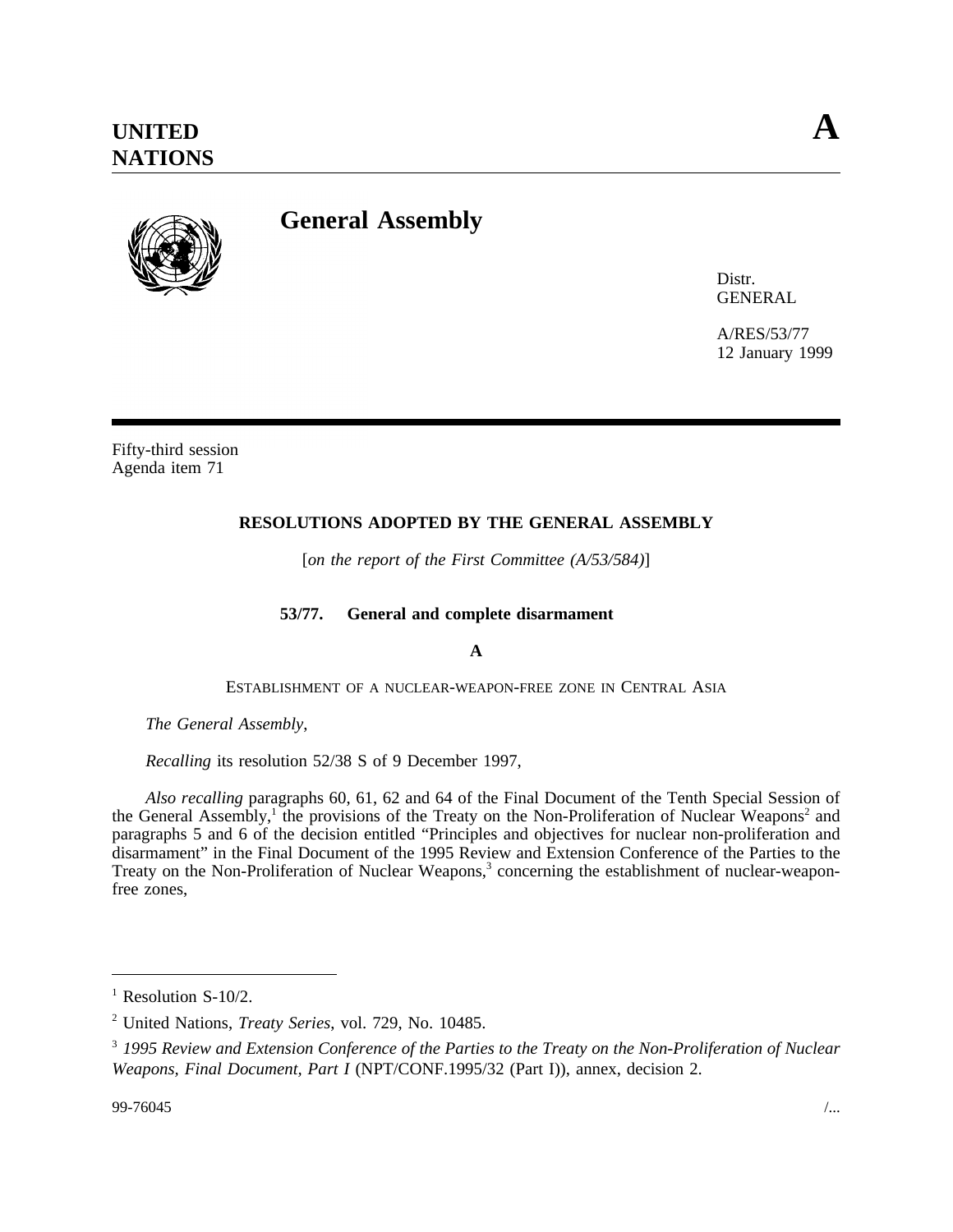*Convinced* that the establishment of nuclear-weapon-free zones can contribute to the achievement of general and complete disarmament,

*Emphasizing* the importance of internationally recognized agreements on the establishment of nuclearweapon-free zones in various regions of the world and on the strengthening of the non-proliferation regime,

*Considering* that the establishment of a nuclear-weapon-free zone in Central Asia,<sup>4</sup> on the basis of arrangements freely arrived at among the States within the region and taking into account the special characteristics of the region, can enhance the security of the States involved and strengthen global and regional security and peace,

*Recalling* the Almaty Declaration of the heads of State of the Central Asian States of 28 February 19975 on the creation of a nuclear-weapon-free zone in Central Asia, and the statement issued at Tashkent on 15 September 1997 by the Ministers for Foreign Affairs of Kazakhstan, Kyrgyzstan, Tajikistan, Turkmenistan and Uzbekistan on the establishment of a nuclear-weapon-free zone in Central Asia,<sup>6</sup>

*Welcoming* the Communiqué of the Consultative Meeting of Experts of the Central Asian Countries, the Nuclear-Weapon States and the United Nations held at Bishkek on 9 and 10 July 1998,<sup>7</sup> with a view to elaborating acceptable ways and means for the establishment of a nuclear-weapon-free zone in Central Asia,

*Reaffirming* the generally recognized role of the United Nations in the establishment of nuclearweapon-free zones,

1. *Calls upon* all States to support the initiative aimed at the establishment of a nuclear-weapon-free zone in Central Asia;

2. *Commends* the first concrete steps taken by the States of the region in preparing the legal groundwork for their initiative;

3. *Encourages* the five Central Asian States to continue their dialogue with the five nuclear-weapon States on the establishment of a nuclear-weapon-free zone in Central Asia;

4. *Requests* the Secretary-General, within existing resources, to provide assistance to the Central Asian States in the preparation of the form and elements of an agreement on the establishment of a nuclear-weapon-free zone in Central Asia;

<sup>4</sup> Kazakhstan, Kyrgyzstan, Tajikistan, Turkmenistan and Uzbekistan.

 $5$  A/52/112, annex.

 $6$  A/52/390, annex.

 $^7$  A/53/183, annex.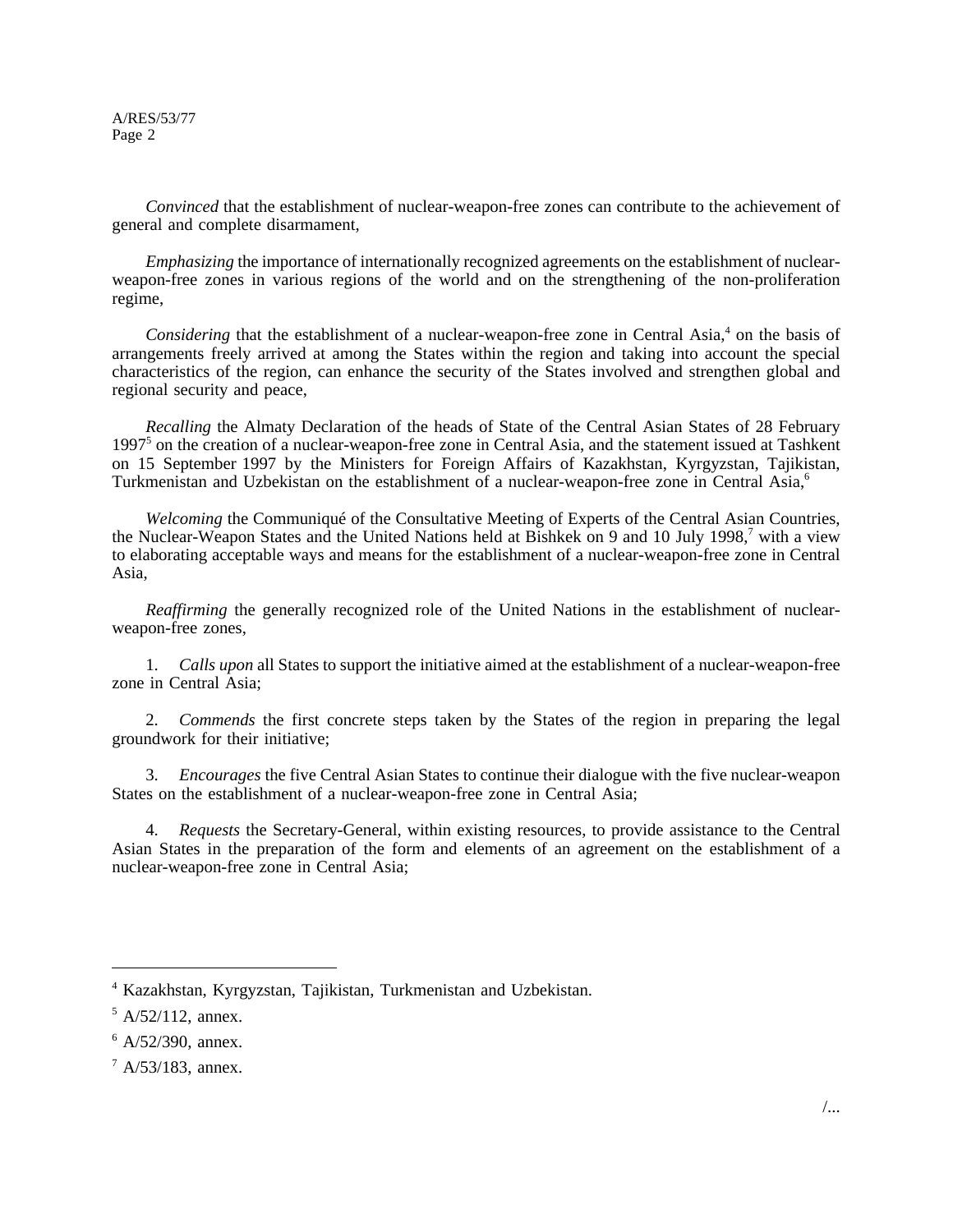5. *Decides* to consider the question of the establishment of a nuclear-weapon-free zone in Central Asia at its fifty-fourth session under the agenda item entitled "General and complete disarmament".

> *79th plenary meeting 4 December 1998*

#### **B**

### ASSISTANCE TO STATES FOR CURBING THE ILLICIT TRAFFIC IN SMALL ARMS AND COLLECTING THEM

*The General Assembly*,

*Recalling* its resolutions 46/36 H of 6 December 1991, 47/52 G and J of 9 December 1992, 48/75 H and J of 16 December 1993, 49/75 G of 15 December 1994, 50/70 H of 12 December 1995, 51/45 L of 10 December 1996 and 52/38 C of 9 December 1997,

*Considering* that the illicit circulation of massive quantities of small arms throughout the world impedes development and is a source of increased insecurity,

*Considering also* that the illicit international transfer of small arms and their accumulation in many countries constitute a threat to their populations and to national and regional security and are a factor contributing to the destabilization of States,

*Basing itself* on the statement of the Secretary-General relating to the request of Mali for United Nations assistance for the collection of small arms,

*Gravely concerned* at the extent of the insecurity and banditry linked to the illicit circulation of small arms in Mali and the other affected States of the Saharo-Sahelian subregion,

*Taking note* of the first conclusions of the United Nations advisory missions sent to the affected countries of the subregion by the Secretary-General to study the best way of curbing the illicit circulation of small arms and ensuring their collection,

*Taking note also* of the interest shown by the other States of the region in receiving a United Nations advisory mission,

*Noting* the actions taken and those recommended at the meetings of the States of the subregion held at Banjul, Algiers, Bamako, Yamoussoukro and Niamey to establish close regional cooperation with a view to strengthening security,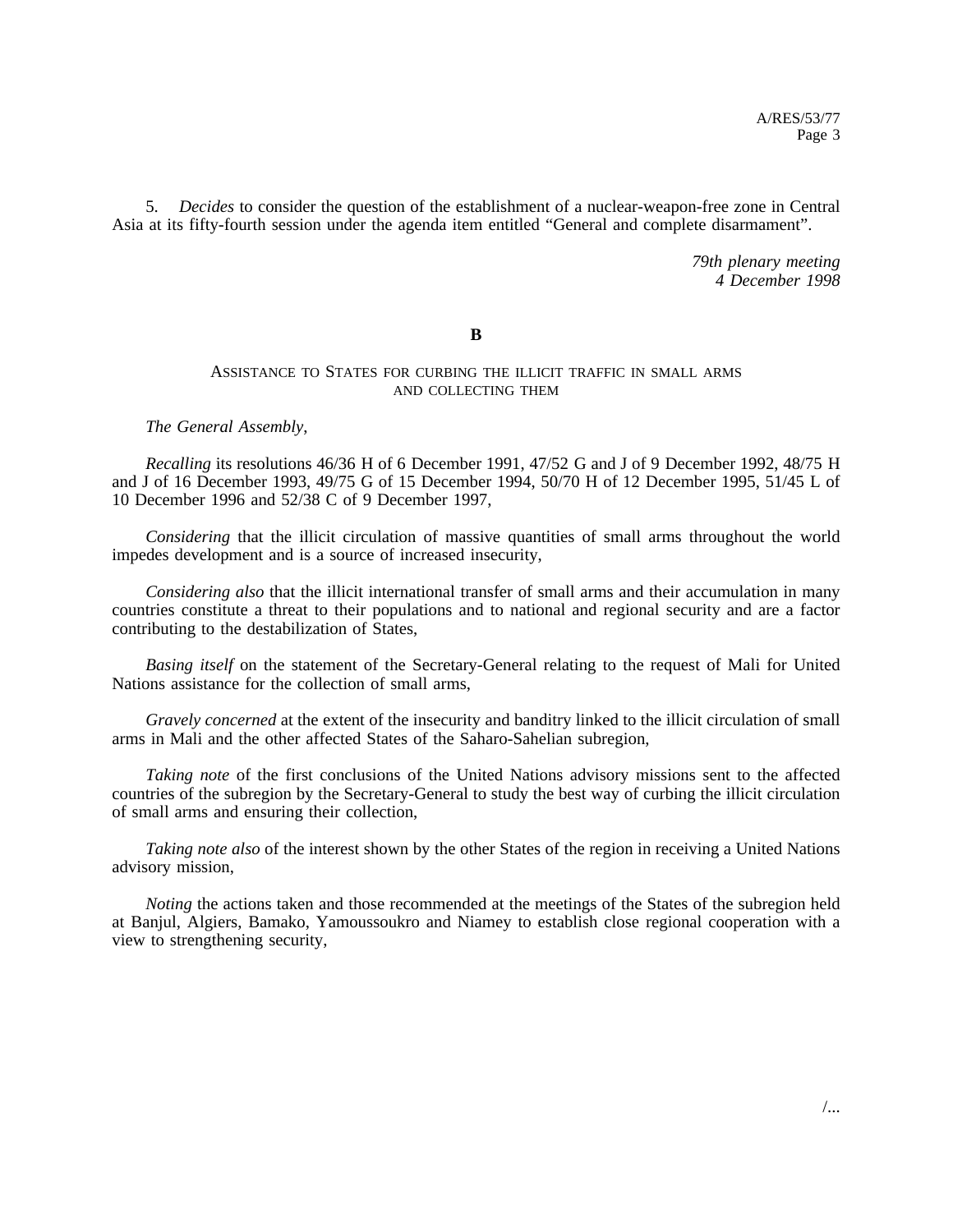*Bearing in mind* the report of the Secretary-General on the causes of conflict and the promotion of durable peace and sustainable development in Africa,<sup>8</sup>

*Welcoming* the initiative taken by the Economic Community of West African States concerning the declaration of a moratorium on the importing, exporting and manufacture of light weapons in West Africa,

*Welcoming also* the decision of the Council of Ministers of the Organization of African Unity at its sixty-eighth ordinary session, held at Ouagadougou from 4 to 7 June 1998, concerning the proliferation of small arms and light weapons.<sup>9</sup>

*Taking note with interest* of the work of the Panel of Governmental Experts on Small Arms, in particular the recommendations contained in paragraphs 79 (*a*) and (*g*) of its report,<sup>10</sup>

*Emphasizing* the need to advance efforts towards wider cooperation and better coordination in the struggle against the accumulation, proliferation and widespread use of small arms through the common understanding of the meeting on small arms, held at Oslo on 13 and 14 July  $1998<sup>11</sup>$  and the Brussels Call for Action adopted by the International Conference on Sustainable Disarmament for Sustainable Development, held at Brussels on 12 and 13 October 1998,<sup>12</sup>

1. *Welcomes* the initiative taken by Mali concerning the question of the illicit circulation of small arms and their collection in the affected States of the Saharo-Sahelian subregion;

2. *Also welcomes* the Declaration of a Moratorium on the Importation, Exportation and Manufacture of Small Arms and Light Weapons in West Africa, adopted by the heads of State and Government of the Economic Community of West African States at Abuja on 31 October 1998,<sup>13</sup> and urges the international community to give its support to the implementation of the moratorium;

3. *Further welcomes* the action taken by the Secretary-General in implementation of this initiative in the context of General Assembly resolution 40/151 H of 16 December 1985;

4. *Thanks* the Governments concerned in the subregion for the substantial support that they have given to the United Nations advisory missions, and welcomes the declared readiness of other States to receive the United Nations Advisory Mission;

<sup>8</sup> A/52/871–S/1998/318; see *Official Records of the Security Council, Fifty-third Year, Supplement for April, May and June 1998*, document S/1998/318.

 $9$  A/53/179, annex I, decision CM/Dec.432 (LXVIII).

 $10$  A/52/298, annex.

 $11$  See CD/1556.

 $12$  A/53/681, annex.

<sup>13</sup> A/53/763-S/1998/1194, annex; see *Official Records of the Security Council, Fifty-third Year, Supplement for October, November and December 1998*, document S/1998/1194.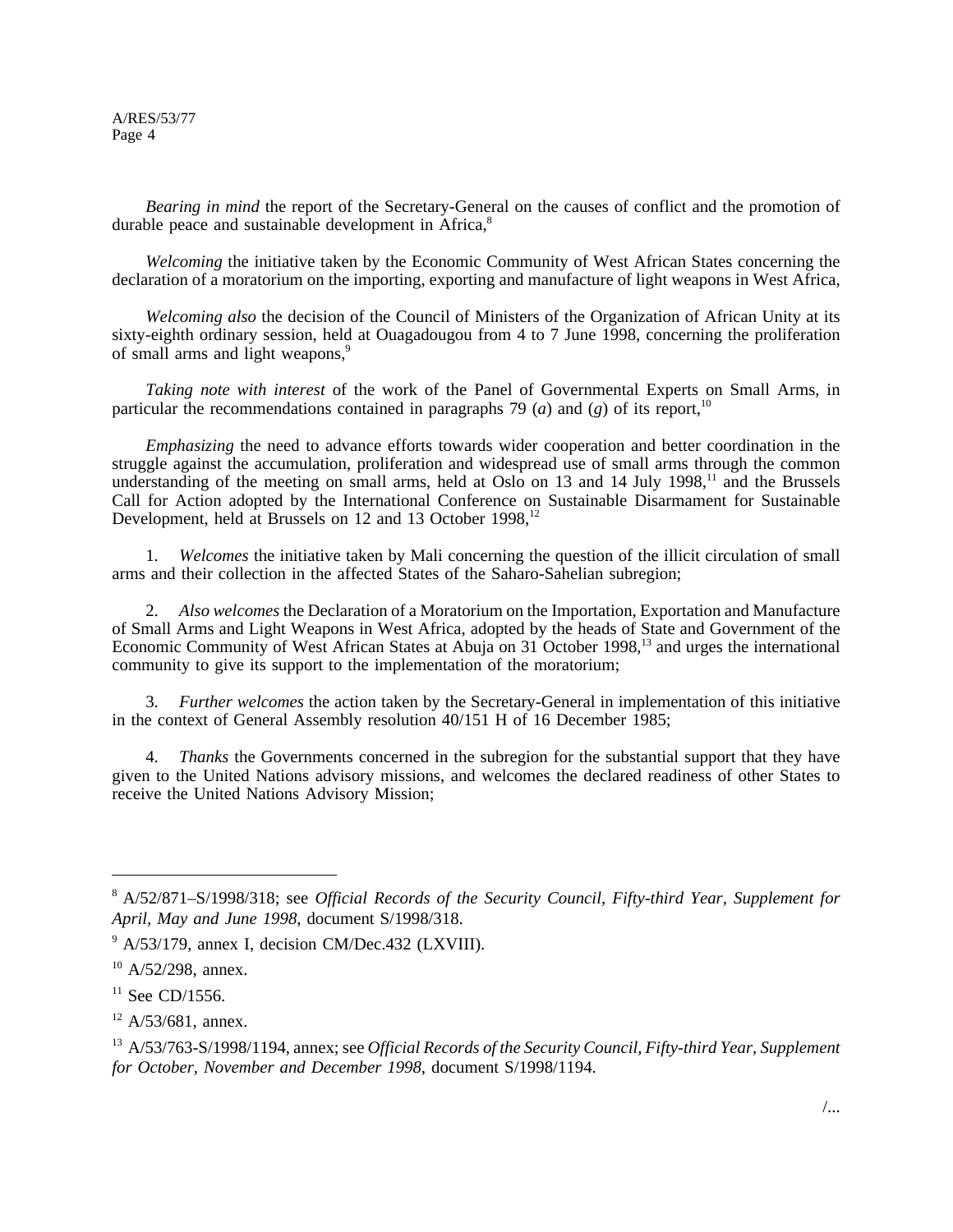5. *Encourages* the Secretary-General to continue his efforts, in the context of the implementation of resolution 49/75 G and of the recommendations of the United Nations advisory missions, to curb the illicit circulation of small arms and to collect such arms in the affected States that so request, with the support of the United Nations Regional Centre for Peace and Disarmament in Africa and in close cooperation with the Organization of African Unity;

6. *Notes* that, as part of its efforts to halt the flow of small arms into Mali and the Saharo-Sahelian subregion, the Government of Mali oversaw the destruction, at the "Flame of Peace" ceremony held at Timbuktu, Mali, on 27 March 1996, of thousands of small arms handed over by ex-combatants of the armed movements of northern Mali;

7. *Encourages* the setting up in the countries of the Saharo-Sahelian subregion of national commissions against the proliferation of small arms, and invites the international community to support as far as possible the smooth functioning of the national commissions where they have been set up;

8. *Takes note* of the conclusions of the ministerial consultation on the proposal for a moratorium on the importing, exporting and manufacture of light weapons in the region, held at Bamako on 26 March 1997, and encourages the States concerned to pursue their consultations on the matter;

9. *Requests* the Secretary-General to continue to examine the issue and to submit to the General Assembly at its fifty-fourth session a report on the implementation of the present resolution;

10. *Decides* to include in the provisional agenda of its fifty-fourth session the item entitled "Assistance to States for curbing the illicit traffic in small arms and collecting them".

> *79th plenary meeting 4 December 1998*

**C**

## PROHIBITION OF THE DUMPING OF RADIOACTIVE WASTES

*The General Assembly*,

*Bearing in mind* resolutions CM/Res.1153(XLVIII) of  $1988^{14}$  and CM/Res.1225(L) of  $1989$ ,<sup>15</sup> adopted by the Council of Ministers of the Organization of African Unity, concerning the dumping of nuclear and industrial wastes in Africa,

<sup>&</sup>lt;sup>14</sup> See A/43/398, annex I.

<sup>15</sup> See A/44/603, annex I.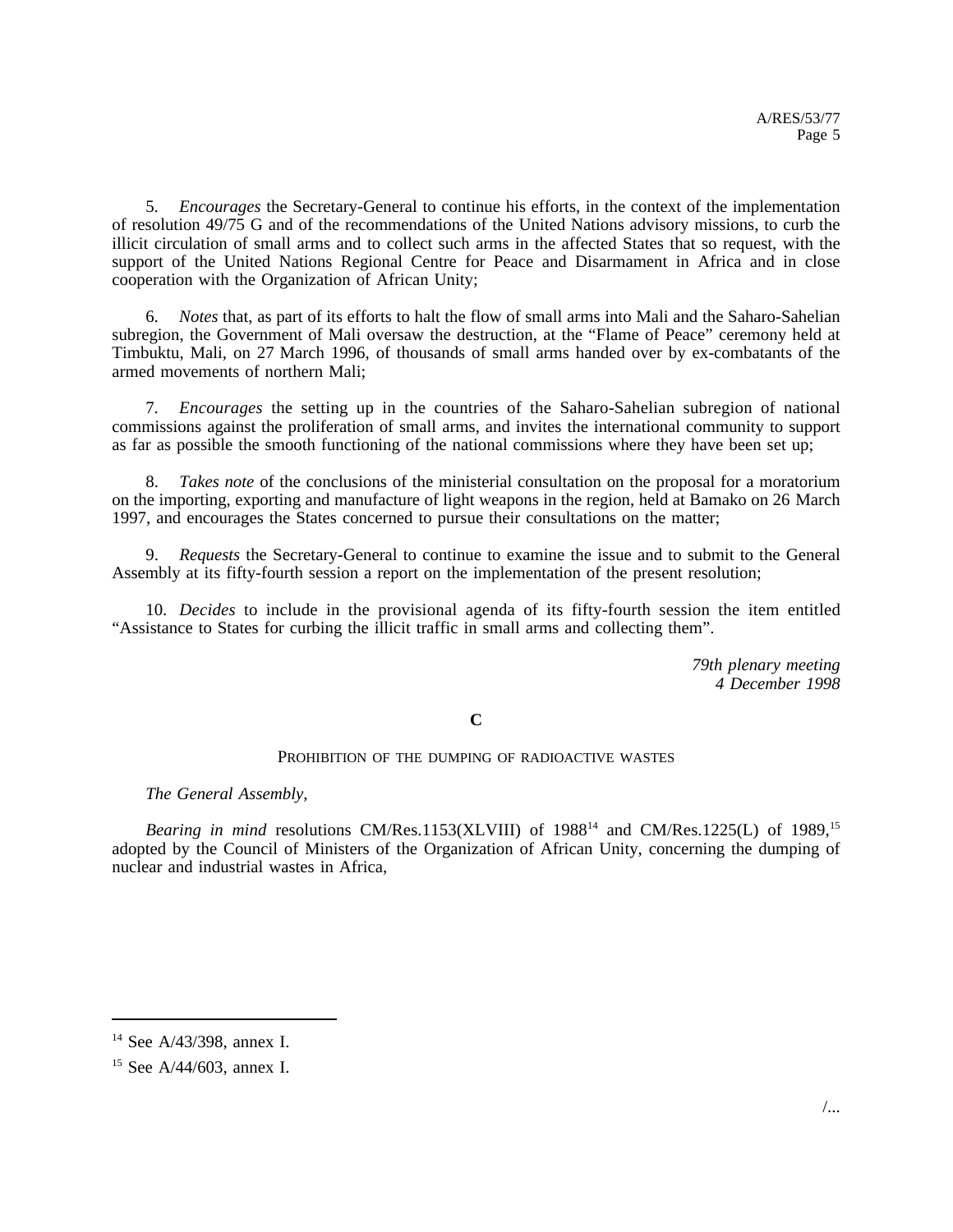*Welcoming* resolution GC(XXXIV)/RES/530 establishing a Code of Practice on the International Transboundary Movement of Radioactive Waste, adopted on 21 September 1990 by the General Conference of the International Atomic Energy Agency at its thirty-fourth regular session,<sup>16</sup>

*Welcoming also* resolution GC(XXXVIII)/RES/6, adopted on 23 September 1994 by the General Conference of the International Atomic Energy Agency at its thirty-eighth regular session,<sup>17</sup> inviting the Board of Governors and the Director General of the Agency to commence preparations for a convention on the safety of radioactive waste management, and noting the progress that has been made in that regard,

*Taking note* of the commitment by the participants at the Summit on Nuclear Safety and Security, held in Moscow on 19 and 20 April 1996, to ban the dumping at sea of radioactive wastes.<sup>18</sup>

*Considering* its resolution 2602 C (XXIV) of 16 December 1969, in which it requested the Conference of the Committee on Disarmament,<sup>19</sup> *inter alia*, to consider effective methods of control against the use of radiological methods of warfare,

*Recalling* resolution CM/Res.1356 (LIV) of 1991, adopted by the Council of Ministers of the Organization of African Unity,<sup>20</sup> on the Bamako Convention on the Ban on the Import of Hazardous Wastes into Africa and on the Control of Their Transboundary Movements within Africa,

*Aware* of the potential hazards underlying any use of radioactive wastes that would constitute radiological warfare and its implications for regional and international security, in particular for the security of developing countries.

*Recalling* all its resolutions on the matter since its forty-third session in 1988, including its resolution 51/45 J of 10 December 1996,

*Desirous* of promoting the implementation of paragraph 76 of the Final Document of the Tenth Special Session of the General Assembly, $\frac{1}{1}$  the first special session devoted to disarmament,

1. *Takes note* of the part of the report of the Conference on Disarmament relating to a future convention on the prohibition of radiological weapons;<sup>21</sup>

<sup>16</sup> See International Atomic Energy Agency, *Resolutions and Other Decisions of the General Conference, Thirty-fourth Regular Session*, 17–21 September 1990 (GC(XXXIV)/RESOLUTIONS (1990)).

<sup>17</sup> Ibid., *Thirty-eighth Regular Session*, 19–23 September 1994 (GC(XXXVIII)/RES/DEC (1994)).

<sup>18</sup> A/51/131, annex I, para. 20.

<sup>&</sup>lt;sup>19</sup> The Conference of the Committee on Disarmament became the Committee on Disarmament as from the tenth special session of the General Assembly. The Committee on Disarmament was redesignated the Conference on Disarmament as from 7 February 1984.

 $20$  See A/46/390, annex I.

<sup>&</sup>lt;sup>21</sup> *Official Records of the General Assembly, Fifty-third Session, Supplement No. 27 (A/53/27), chap. III.E.*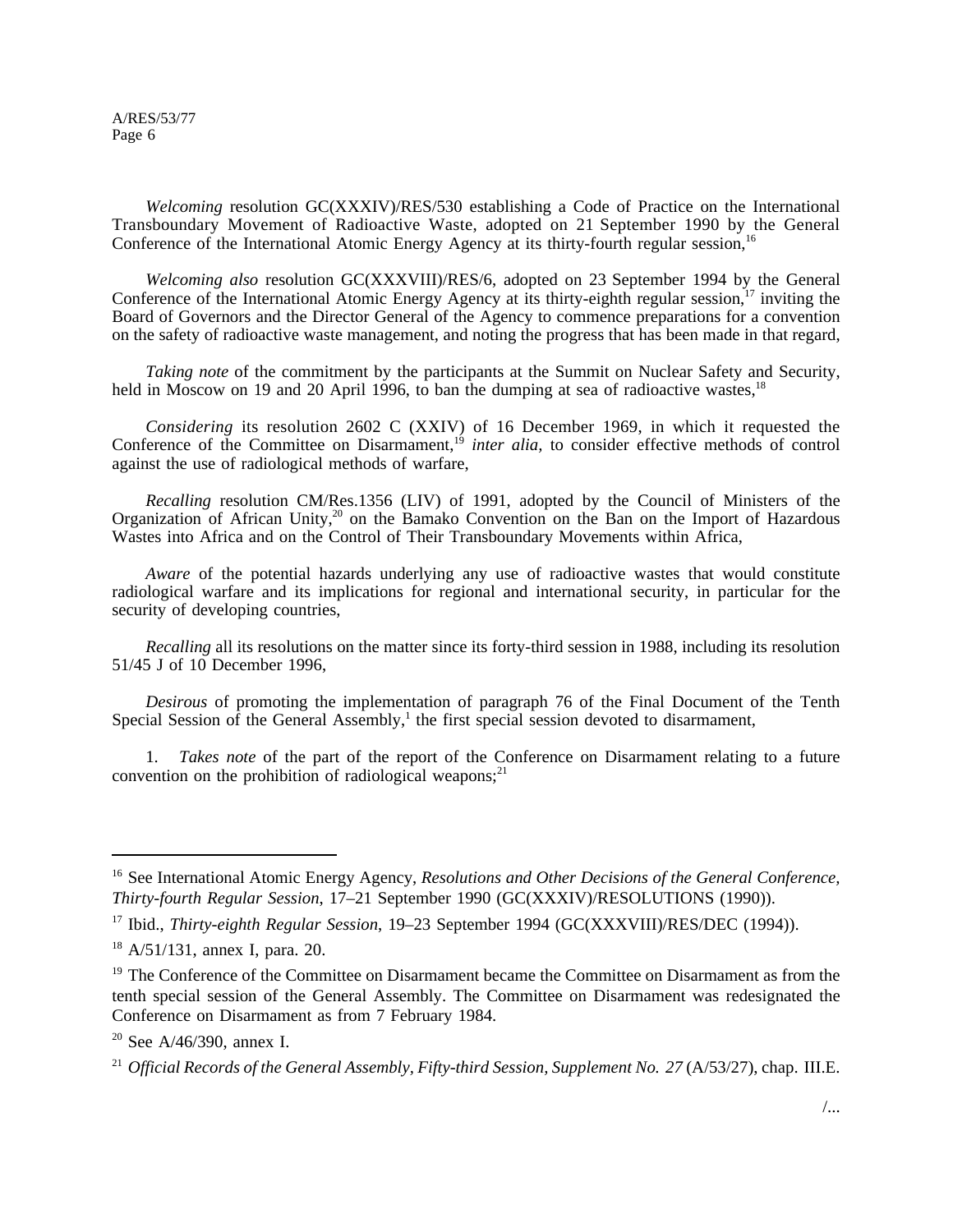2. *Expresses grave concern* regarding any use of nuclear wastes that would constitute radiological warfare and have grave implications for the national security of all States;

3. *Calls upon* all States to take appropriate measures with a view to preventing any dumping of nuclear or radioactive wastes that would infringe upon the sovereignty of States;

4. *Requests* the Conference on Disarmament to take into account, in the negotiations for a convention on the prohibition of radiological weapons, radioactive wastes as part of the scope of such a convention;

5. *Also requests* the Conference on Disarmament to intensify efforts towards an early conclusion of such a convention and to include in its report to the General Assembly at its fifty-fourth session the progress recorded in the negotiations on this subject;

6. *Takes note* of resolution CM/Res.1356 (LIV) of 1991, adopted by the Council of Ministers of the Organization of African Unity,<sup>20</sup> on the Bamako Convention on the Ban on the Import of Hazardous Wastes into Africa and on the Control of Their Transboundary Movements within Africa;

7. *Expresses the hope* that the effective implementation of the International Atomic Energy Agency Code of Practice on the International Transboundary Movement of Radioactive Waste will enhance the protection of all States from the dumping of radioactive wastes on their territories;

8. *Welcomes* the adoption at Vienna on 5 September 1997 of the Joint Convention on the Safety of Spent Fuel Management and on the Safety of Radioactive Waste Management, as recommended by the participants in the Summit on Nuclear Safety and Security, held in Moscow on 19 and 20 April 1996, and the signing of the Joint Convention by a number of States beginning on 29 September 1997, and appeals to all States to sign and subsequently ratify, accept or approve the Convention, so that it may enter into force as soon as possible;

9. *Decides* to include in the provisional agenda of its fifty-fourth session the item entitled "Prohibition of the dumping of radioactive wastes".

> *79th plenary meeting 4 December 1998*

**D**

MONGOLIA'S INTERNATIONAL SECURITY AND NUCLEAR-WEAPON-FREE STATUS

*The General Assembly*,

*Recalling* the purposes and principles of the Charter of the United Nations,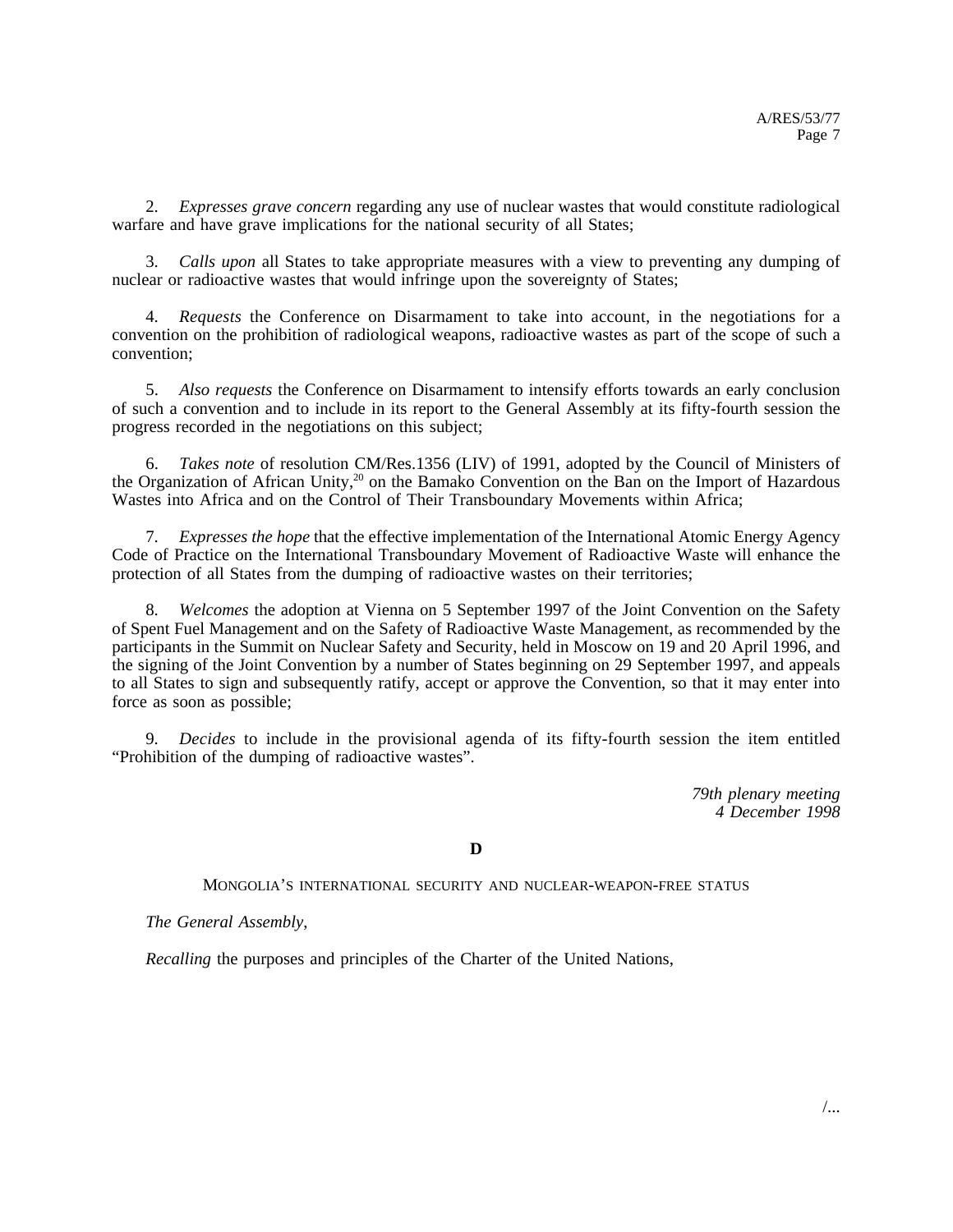*Recalling also* the Declaration on Principles of International Law concerning Friendly Relations and Cooperation among States in accordance with the Charter of the United Nations,<sup>22</sup>

*Welcoming* the decision of Mongolia to declare its territory a nuclear-weapon-free zone,

*Taking note with satisfaction* of the separate statements made by the nuclear-weapon States in connection with Mongolia's declaration of its territory a nuclear-weapon-free zone,

*Bearing in mind* the Final Document of the Twelfth Conference of Heads of State or Government of Non-Aligned Countries, held at Durban, South Africa, from 29 August to 3 September 1998,<sup>23</sup> in which the Conference welcomed and supported Mongolia's policy to institutionalize its single State nuclear-weapon-free status,

*Proceeding* from the fact that nuclear-weapon-free status is one of the means of ensuring the national security of States,

*Bearing in mind* its resolution 49/31 of 9 December 1994 on the protection and security of small States,

*Welcoming* Mongolia's active and positive role in developing peaceful, friendly and mutually beneficial relations with the States of the region and other States,

*Convinced* that the internationally recognized status of Mongolia will contribute to enhancing stability and confidence-building in the region as well as promote Mongolia's security by strengthening its independence, sovereignty and territorial integrity, the inviolability of its borders and the preservation of its ecological balance,

1. *Welcomes* the declaration by Mongolia of its nuclear-weapon-free status;

2. *Endorses and supports* Mongolia's good-neighbourly and balanced relationship with its neighbours as an important element of strengthening regional peace, security and stability;

3. *Invites* Member States, including the five nuclear-weapon States, to cooperate with Mongolia in taking the necessary measures to consolidate and strengthen Mongolia's independence, sovereignty and territorial integrity, the inviolability of its borders, its economic security, its ecological balance and its nuclear-weapon-free status, as well as its independent foreign policy;

4. *Appeals* to the member States of the Asia and Pacific region to support Mongolia's efforts to join the relevant regional security and economic arrangements;

<sup>&</sup>lt;sup>22</sup> Resolution 2625 (XXV), annex.

<sup>23</sup> A/53/667–S/1998/1071, annex I; see *Official Records of the Security Council, Fifty-third Year, Supplement for October, November and December 1998*, document S/1998/1071.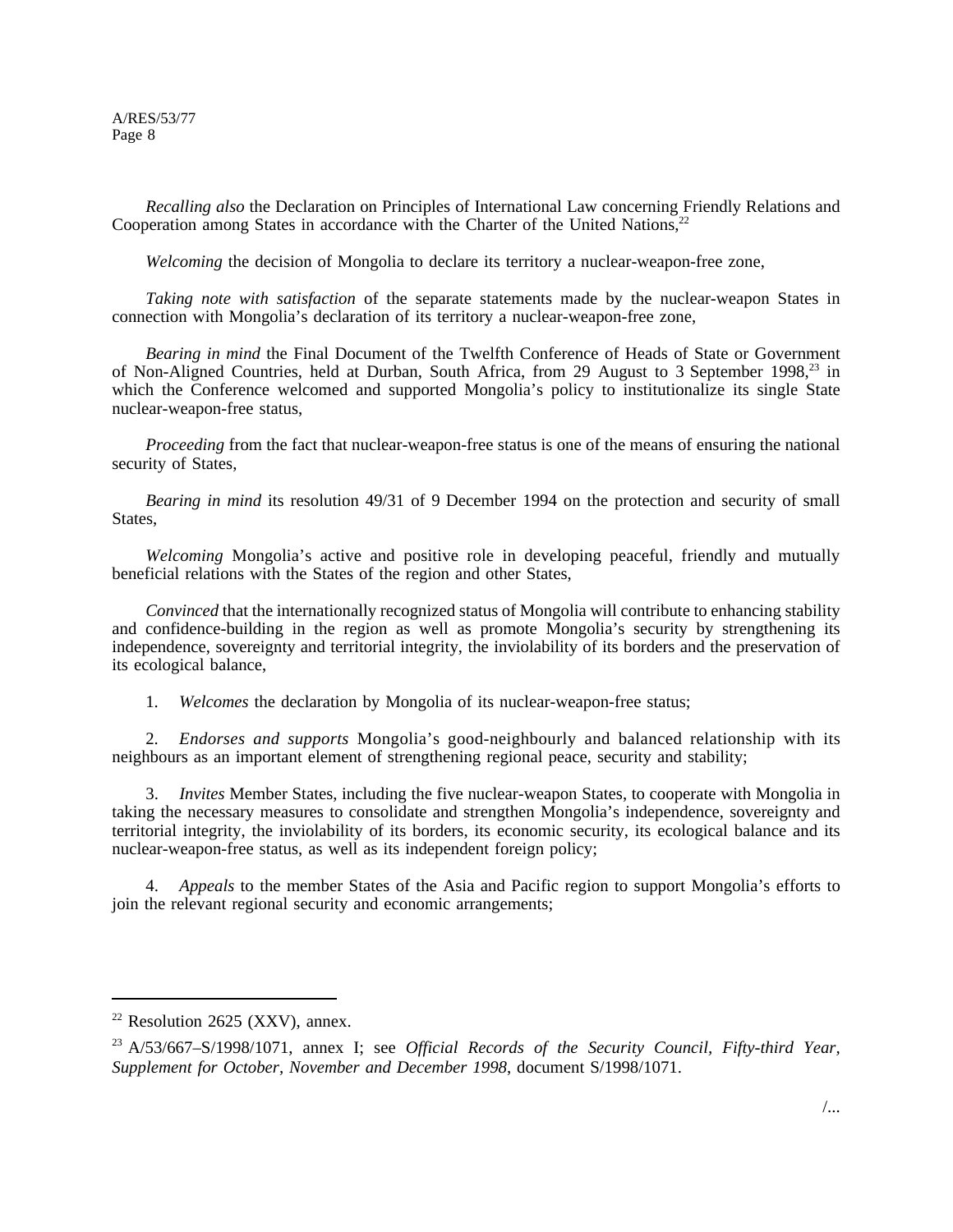5. *Requests* the Secretary-General and relevant United Nations bodies to provide the necessary assistance to Mongolia, within existing resources, to take the necessary measures mentioned in paragraph 3 above;

6. *Requests* the Secretary-General to report to the General Assembly at its fifty-fifth session on the implementation of the present resolution;

7. *Decides* to include in the provisional agenda of its fifty-fifth session an item entitled "Mongolia's international security and nuclear-weapon-free status".

> *79th plenary meeting 4 December 1998*

**E**

#### SMALL ARMS

*The General Assembly*,

*Recalling* its resolution 52/38 J of 9 December 1997,

*Convinced* of the need for a comprehensive approach to promote, at the global and regional levels, the control and reduction of small arms and light weapons in a balanced and non-discriminatory manner as a contribution to international peace and security,

*Reaffirming* the inherent right to individual or collective self-defence recognized in Article 51 of the Charter of the United Nations, which implies that States also have the right to acquire arms with which to defend themselves,

*Reaffirming also* the right of self-determination of all peoples, in particular peoples under colonial or other forms of alien domination or foreign occupation, and the importance of the effective realization of this right, as enunciated, *inter alia*, in the Vienna Declaration and Programme of Action, adopted by the World Conference on Human Rights on 25 June  $1993$ ,  $^{24}$ 

*Reaffirming further* the urgent need for practical disarmament in the context of the conflicts the United Nations is actually dealing with and of the weapons that are actually killing people in the hundreds of thousands,

*Reiterating its call* upon Member States to implement the recommendations contained in the report of the Secretary-General on small arms, which was prepared with the assistance of the Panel of Governmental Experts on Small Arms,<sup>10</sup> to the extent possible and where necessary in cooperation with appropriate international and regional organizations and/or through international and regional cooperation among police, intelligence, customs and border control services,

 $24$  A/CONF.157/24 (Part I), chap. III.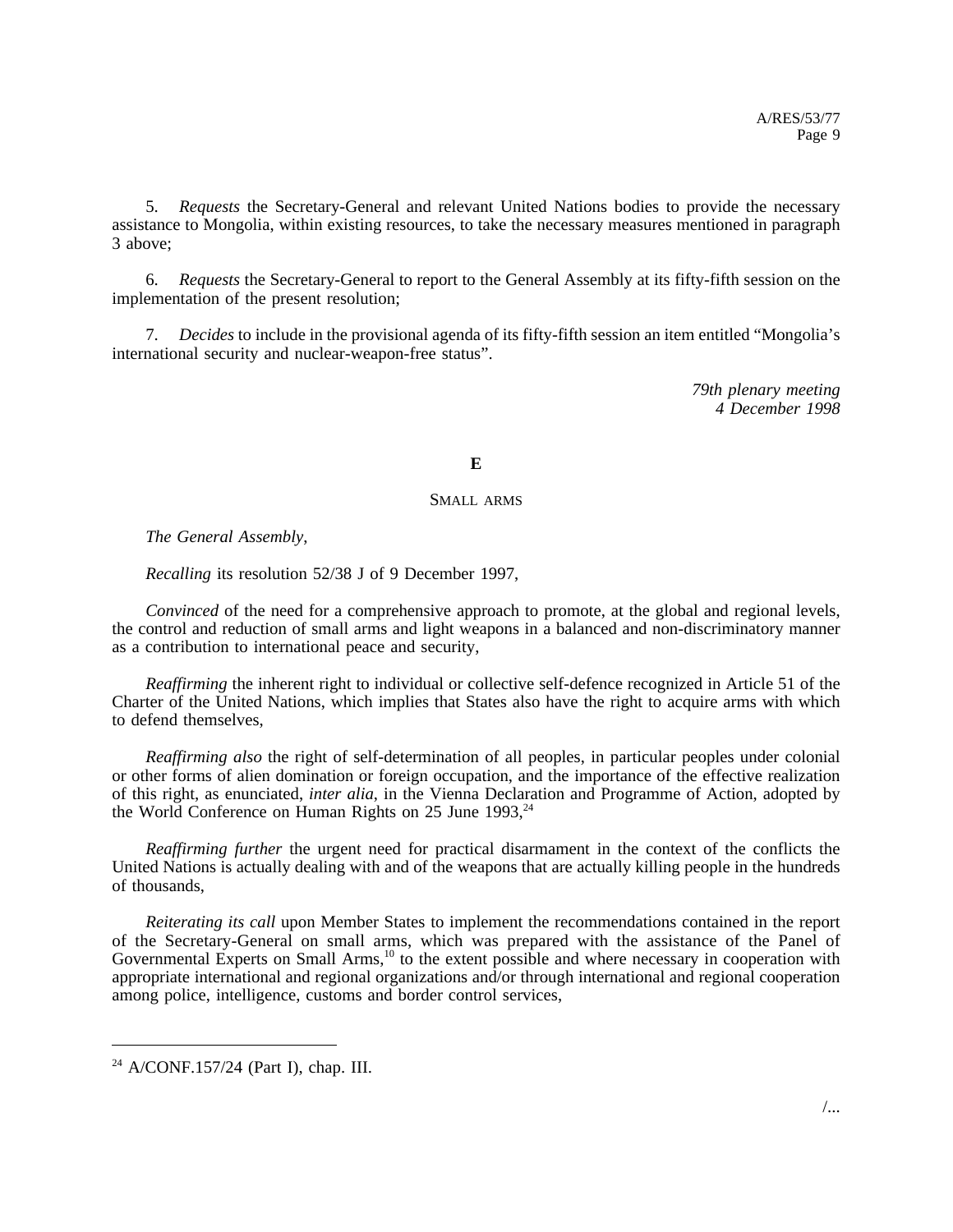*Reiterating its request* to the Secretary-General to implement the relevant recommendations as soon as possible within available financial resources and in cooperation with appropriate international and regional organizations where necessary, as well as its encouragement to Member States and the Secretary-General to carry out recommendations for post-conflict situations, including demobilization of former combatants and disposal and destruction of weapons,

*Noting* that the Secretary-General is, with the assistance of a group of governmental experts nominated by him on the basis of equitable geographical representation, preparing, for submission to the General Assembly at its fifty-fourth session, a report on (*a*) the progress made in the implementation of the recommendations contained in the report of the Secretary-General on small arms<sup>10</sup> endorsed by the Assembly in its resolution 52/38 J and (*b*) further actions recommended to be taken,

*Noting also* that the group of technical experts appointed by the Secretary-General to study the problems of ammunition and explosives in all their aspects has held its first meeting,

*Noting further* the replies to date to the request of the Secretary-General to Member States for their views on his report on small arms and on the steps that they have taken to implement its recommendations, in particular, on the recommendation concerning the convening of an international conference on the illicit arms trade in all its aspects,

*Taking note with interest* of the work in progress for the elaboration of an international convention against organized transnational crime, including a protocol to combat illicit manufacturing of and trafficking in firearms, their parts and components and ammunition, in the framework of the Commission on Crime Prevention and Criminal Justice and of other related efforts by the Commission and the Centre for International Crime Prevention of the Secretariat,

*Underlining* the importance of increasing coordination regarding the issue of small arms and light weapons, including illicit manufacturing and trafficking therein, both among the relevant bodies of the United Nations and within the Secretariat, and welcoming in this context the decision of the Secretary-General to establish the mechanism for Coordinating Action on Small Arms,

1. *Decides* to convene an international conference on the illicit arms trade in all its aspects no later than 2001;

2. *Requests* the Secretary-General to prepare a report containing his recommendations to be submitted to the General Assembly at its fifty-fourth session, with a view to a decision by the Assembly at its fifty-fourth session on the objective, scope, agenda, dates, venue of and preparatory committee for an international conference on the illicit arms trade in all its aspects;

3. *Also requests* the Secretary-General, in preparing his report in accordance with paragraph 2 of the present resolution:

(*a*) To seek the views of all Member States on the objective, scope, agenda, dates and venue of and preparatory work for an international conference on the illicit arms trade in all its aspects and to take into account these views as well as the views already expressed by them in their replies to the request of the Secretary-General for their views in accordance with paragraph 4 of General Assembly resolution 52/38 J;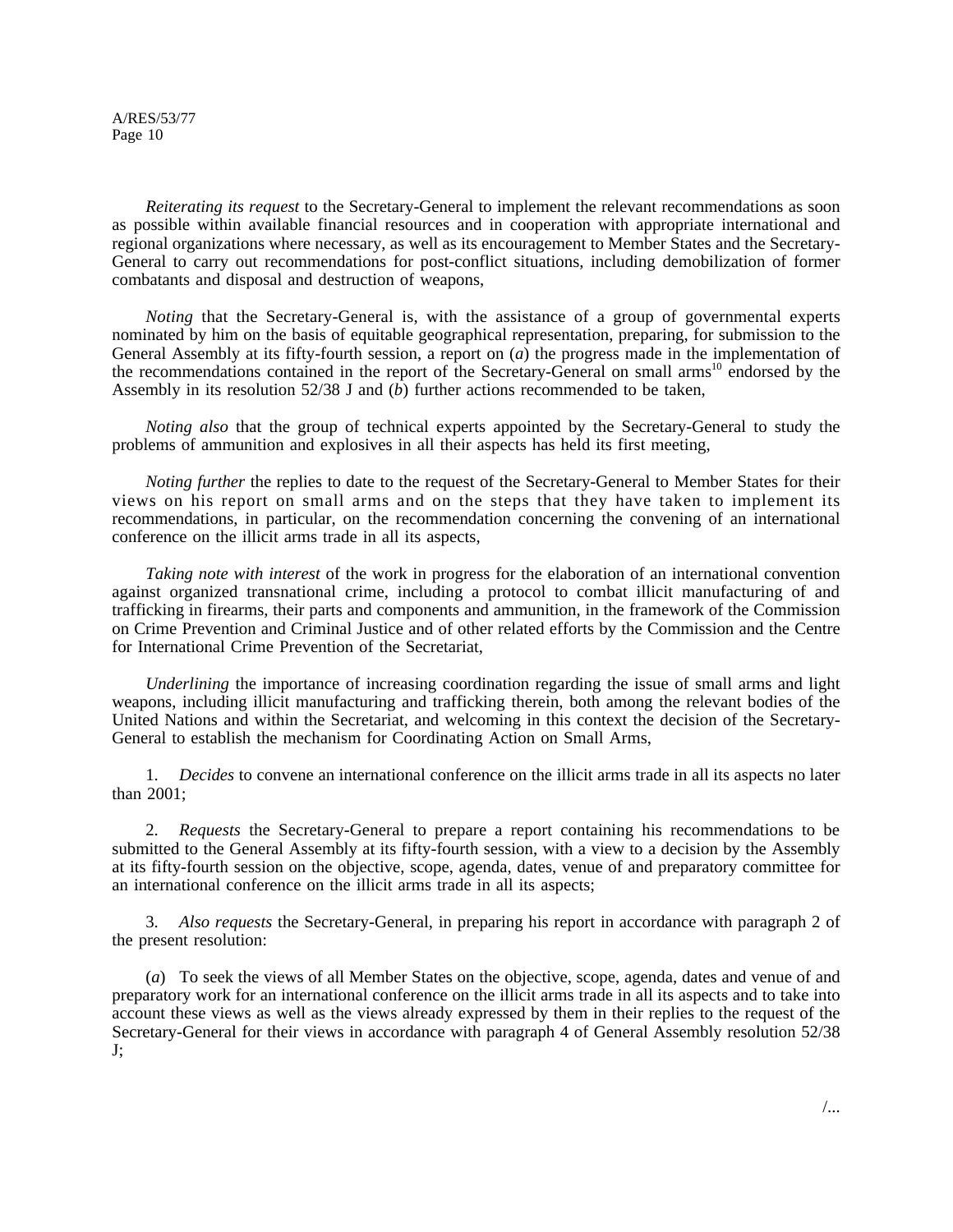(*b*) To take into account his report on small arms,<sup>10</sup> as well as relevant recommendations to be made in his report prepared with the assistance of the Group of Governmental Experts on Small Arms, which will be submitted to the General Assembly in accordance with paragraph 5 of Assembly resolution 52/38 J;

4. *Welcomes* the offer by the Government of Switzerland to host in Geneva, no later than 2001, an international conference on the illicit arms trade in all its aspects;

5. *Requests* the Secretary-General, in order to assist in preventing the illicit trafficking in and illicit circulation of small arms and light weapons, to initiate a study as soon as possible, within available financial resources and with any other assistance provided by Member States in a position to do so, on the feasibility of restricting the manufacture and trade of such weapons to the manufacturers and dealers authorized by States;

6. *Decides* to include in the provisional agenda of its fifty-fourth session the item entitled "Small arms".

> *79th plenary meeting 4 December 1998*

**F**

#### REDUCING NUCLEAR DANGER

*The General Assembly*,

*Bearing in mind* that the use of nuclear weapons poses the most serious threat to mankind and to the survival of civilization,

*Reaffirming* that any use or threat of use of nuclear weapons would constitute a violation of the Charter of the United Nations,

*Convinced* that the proliferation of nuclear weapons in all its aspects would seriously enhance the danger of nuclear war,

*Convinced also* that nuclear disarmament and the complete elimination of nuclear weapons are essential to remove the danger of nuclear war,

*Considering* that until nuclear weapons cease to exist, it is imperative on the part of the nuclearweapon States to adopt measures that assure non-nuclear-weapon States against the use or threat of use of nuclear weapons,

*Considering also* that the hair-trigger alert of nuclear weapons carries unacceptable risks of unintentional or accidental use of nuclear weapons, which will have catastrophic consequences for all mankind,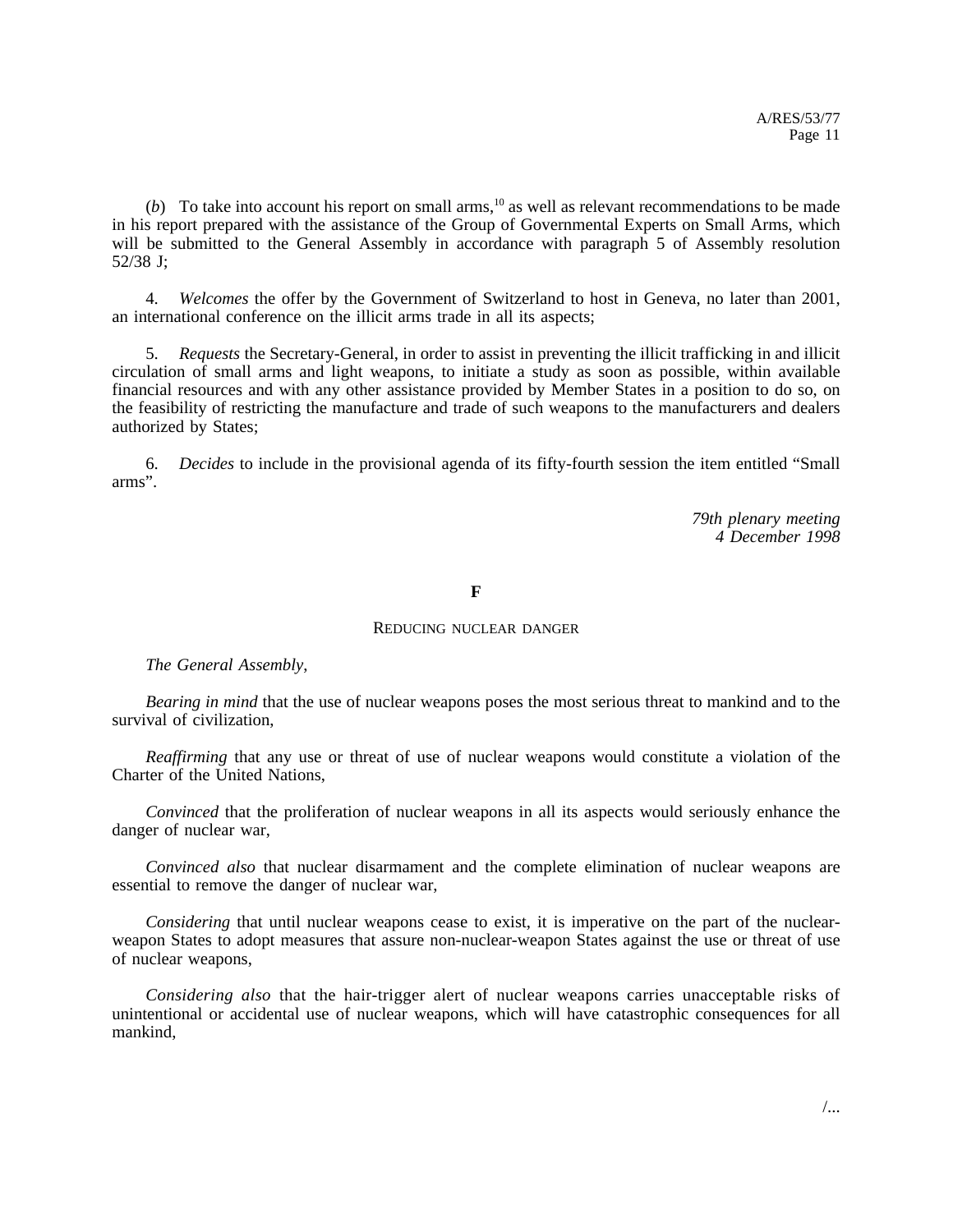*Conscious* that limited steps relating to detargeting have been taken by the nuclear-weapon States to address this concern and that further steps are necessary to contribute to the improvement in the international climate for negotiations leading to the elimination of nuclear weapons,

*Mindful* that reduction of tensions brought about by a change in nuclear doctrines would positively impact on international peace and security and improve the conditions for the further reduction and the elimination of nuclear weapons,

*Reiterating* the highest priority accorded to nuclear disarmament in the Final Document of the Tenth Special Session of the General Assembly<sup>1</sup> and by the international community,

*Recalling* that the advisory opinion of the International Court of Justice on the *Legality of the Threat or Use of Nuclear Weapons*<sup>25</sup> states that there exists an obligation for all States to pursue in good faith and bring to a conclusion negotiations leading to nuclear disarmament in all its aspects under strict and effective international control,

1. *Calls* for a review of nuclear doctrines and in this context, immediate and urgent steps to reduce the risks of unintentional and accidental use of nuclear weapons;

2. *Requests* the five nuclear-weapon States to undertake measures towards the implementation of paragraph 1 of the present resolution;

3. *Calls upon* Member States to take the necessary measures to prevent the proliferation of nuclear weapons in all its aspects and to promote nuclear disarmament, with the ultimate objective of eliminating nuclear weapons;

4. *Decides* to include in the provisional agenda of its fifty-fourth session an item entitled "Reducing nuclear danger".

> *79th plenary meeting 4 December 1998*

**G**

## NUCLEAR TESTING

*The General Assembly*,

*Reaffirming* that the cessation of all nuclear testing will contribute to the non-proliferation of nuclear weapons in all its aspects, to the process of nuclear disarmament leading to the ultimate objective of the complete elimination of nuclear weapons and therefore to the further enhancement of international peace and security,

 $25$  A/51/218, annex.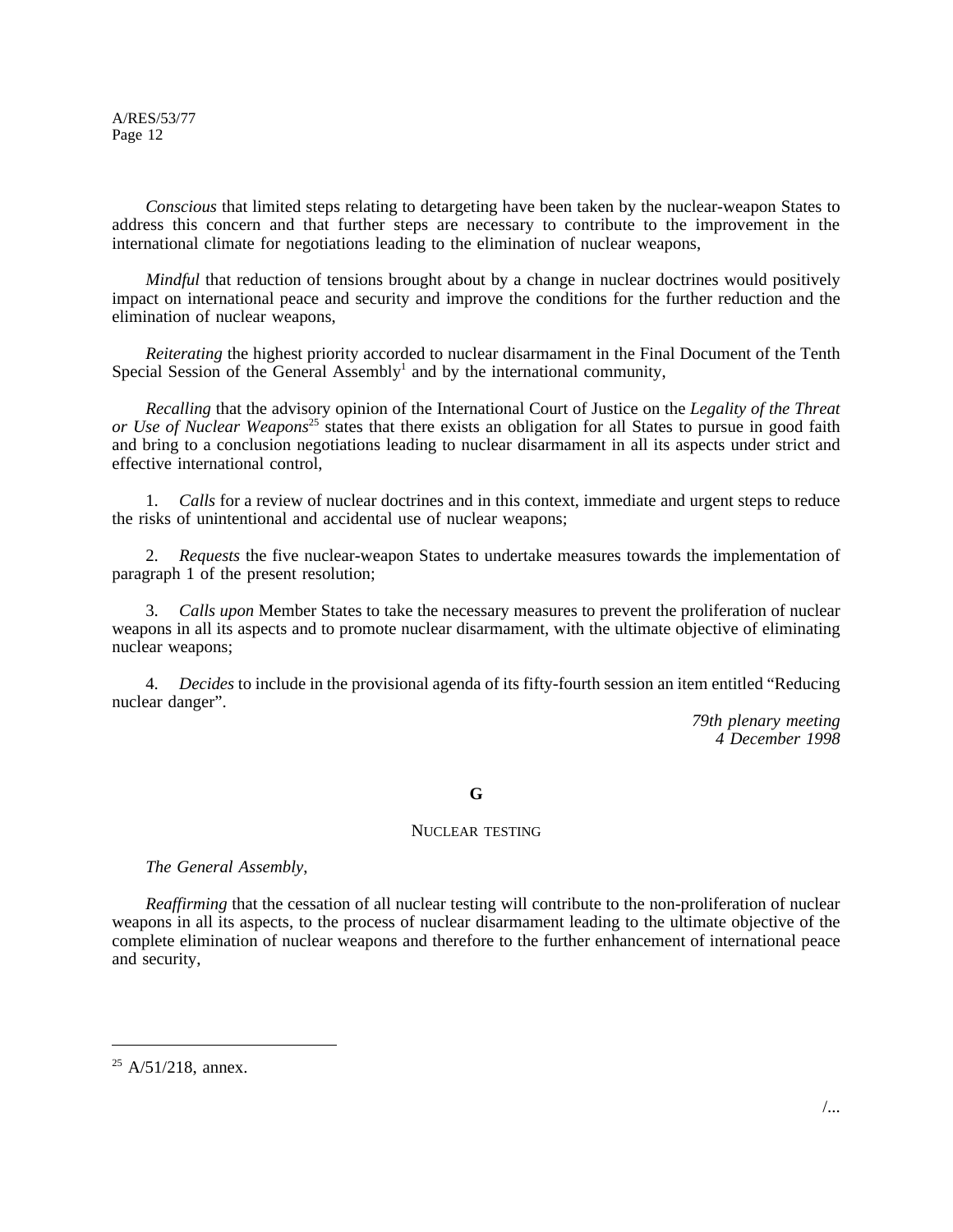*Reaffirming also* its commitment to and the crucial importance of the Treaty on the Non-Proliferation of Nuclear Weapons<sup>2</sup> and the Comprehensive Nuclear-Test-Ban Treaty<sup>26</sup> to the international regime on the non-proliferation of nuclear weapons and as essential foundations for the pursuit of nuclear disarmament,

*Convinced* that all States that have not yet done so should adhere to the Treaty on the Non-Proliferation of Nuclear Weapons and sign and ratify the Comprehensive Nuclear-Test-Ban Treaty without delay and without conditions,

*Sharing the alarm* expressed internationally, regionally and nationally, at recent nuclear tests,

*Recalling* Security Council resolution 1172 (1998), adopted unanimously on 6 June 1998,

1. *Expresses grave concern over and strongly deplores* the recent nuclear tests conducted in South Asia;

2. *Notes* that the States concerned have declared moratoriums on further testing and have said that they are willing to enter into legal commitments not to conduct any further nuclear tests, and reiterates the need for such legal commitments to be expressed in legal form by signing and ratifying the Comprehensive Nuclear-Test-Ban Treaty.

> *79th plenary meeting 4 December 1998*

## **H**

## REGIONAL DISARMAMENT

*The General Assembly*,

*Recognizing* that the establishment of internationally recognized nuclear-weapon-free zones, with due regard to the specific characteristics of each region and on the basis of arrangements freely arrived at by the States of the region concerned, can play an important role in promoting regional and global peace and security,

*Welcoming* the treaties of Tlatelolco,<sup>27</sup> Rarotonga,<sup>28</sup> Bangkok,<sup>29</sup> and Pelindaba,<sup>30</sup> as well as the Almaty Declaration,<sup>5</sup> on the creation of nuclear-weapon-free zones and similar initiatives in the respective regions, in accordance with established principles,

<sup>&</sup>lt;sup>26</sup> See resolution  $50/245$ .

<sup>27</sup> United Nations, *Treaty Series*, vol. 634, No. 9068.

<sup>28</sup> See *The United Nations Disarmament Yearbook*, vol. 10: 1985 (United Nations publication, Sales No. E.86.IX.7), appendix VII.

<sup>&</sup>lt;sup>29</sup> Treaty on the South-East Asia Nuclear-Weapon-Free Zone.

 $30$  A/50/426, annex.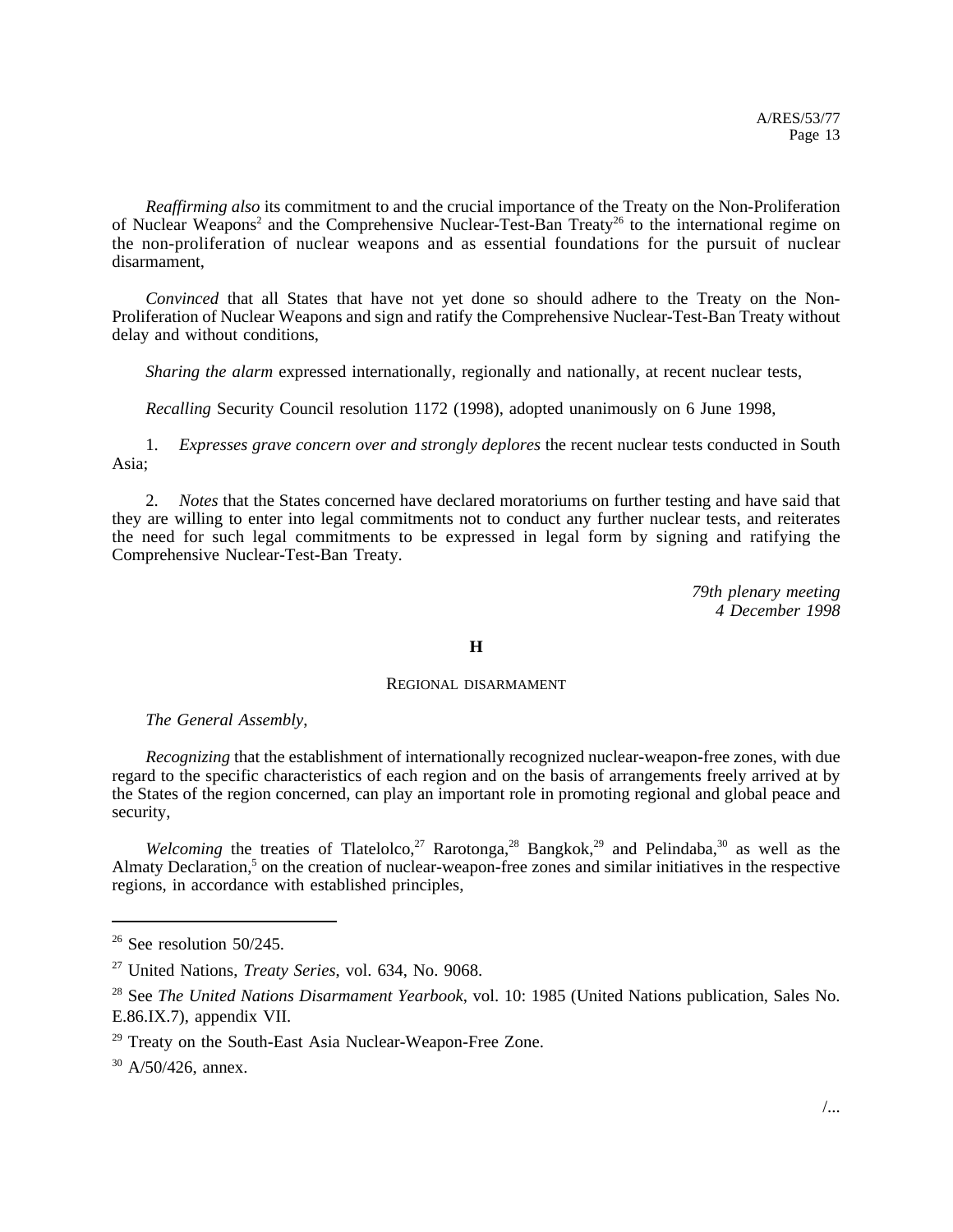*Noting* the sovereign resolve of the States of Central and Eastern Europe to contribute to, and benefit from, the new European security architecture based, *inter alia*, upon the principles of good-neighbourly relations, as well as cooperation with and accession to the Euro-Atlantic structures,

*Welcoming* that, as a result of the historic events of the past few years leading to enhancement of the atmosphere of trust, mutual respect and partnership among European States, the nuclear weapons were withdrawn from the territories of Belarus, Kazakhstan and Ukraine and that currently there are no nuclear weapons stationed in the territories of the Central and Eastern European States,

*Taking note* of the statement of Ministerial North Atlantic Council Meeting, of 10 December 1996, and confirmed by the heads of State or Government of the countries members of the North Atlantic Treaty Organization in the Founding Act on Mutual Relations, Cooperation and Security between the North Atlantic Treaty Organization and the Russian Federation,<sup>31</sup> signed in Paris on 27 May 1997, that countries members of the North Atlantic Treaty Organization have no intention, no plan and no reason to deploy nuclear weapons on the territory of new members,

*Welcoming* efforts to enhance stability and security in Central and Eastern Europe through building a new regional security architecture based on cooperation and shared values and without creating new dividing lines,

1. *Urges* all concerned States to exert efforts to continue making it possible to have no intention, no plan and no reason to deploy nuclear weapons on the territory of the non-nuclear States of the region of Central and Eastern Europe;

2. *Calls upon* all States of Central and Eastern Europe and other States concerned to continue to abide by their nuclear non-proliferation obligations under existing multilateral and bilateral agreements;

3. *Decides* to consider the implementation of the present resolution at its fifty-fifth session under the item entitled "General and complete disarmament".

> *79th plenary meeting 4 December 1998*

<sup>31</sup> A/52/161–S/1997/413, appendix; see *Official Records of the Security Council, Fifty-second Year, Supplement for April, May and June 1997*, document S/1997/413.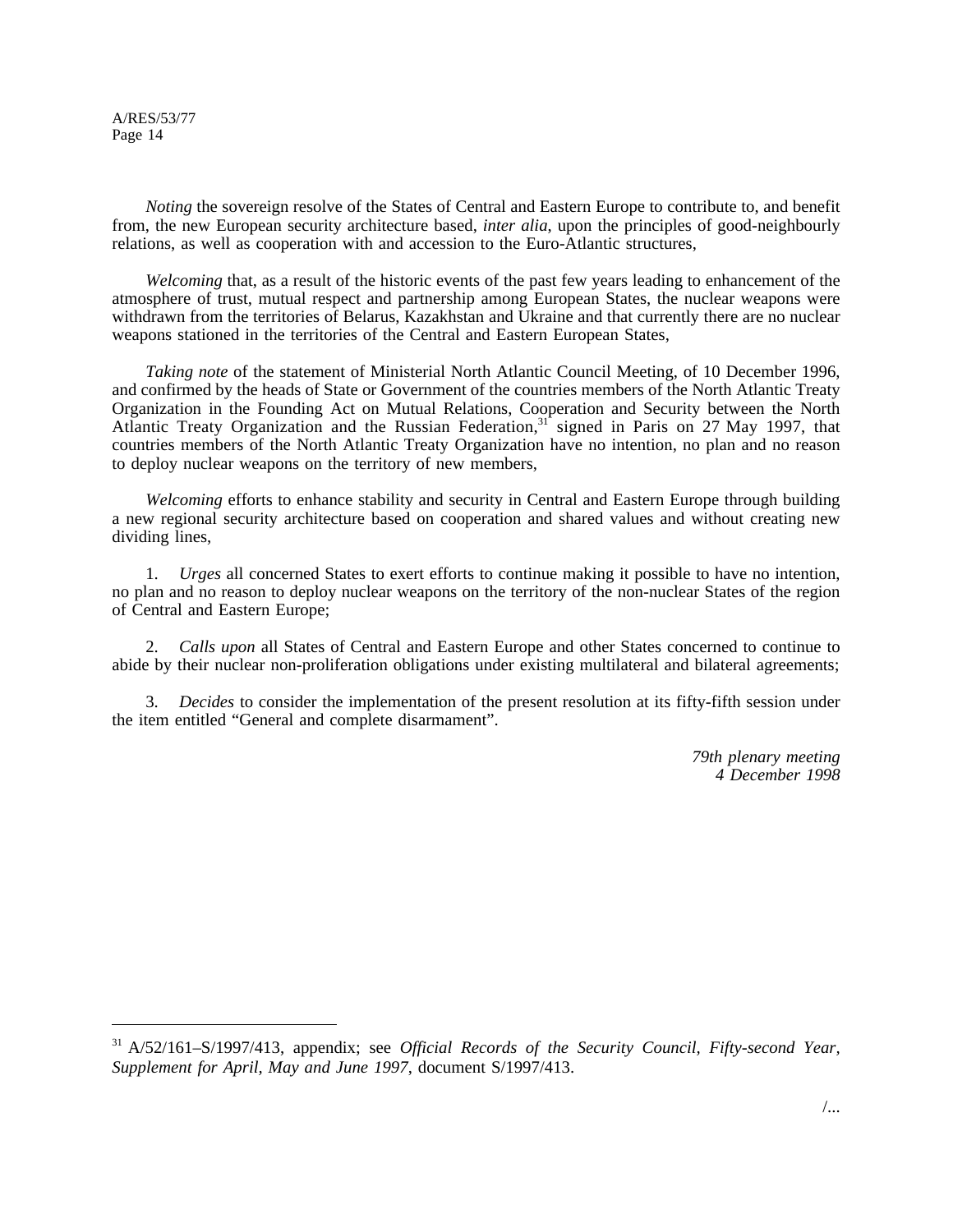**I**

THE CONFERENCE ON DISARMAMENT DECISION TO ESTABLISH, UNDER ITEM 1 OF ITS AGENDA ENTITLED "CESSATION OF THE NUCLEAR ARMS RACE AND NUCLEAR DISARMAMENT", AN AD HOC COMMITTEE TO NEGOTIATE, ON THE BASIS OF THE REPORT OF THE SPECIAL COORDINATOR (CD/1299) AND THE MANDATE CONTAINED THEREIN, A NON-DISCRIMINATORY, MULTILATERAL AND INTERNATIONALLY AND EFFECTIVELY VERIFIABLE TREATY BANNING THE PRODUCTION OF FISSILE MATERIAL FOR NUCLEAR WEAPONS OR OTHER NUCLEAR EXPLOSIVE DEVICES

*The General Assembly*,

*Recalling* its resolution 48/75 L of 16 December 1993,

*Convinced* that a non-discriminatory, multilateral and internationally and effectively verifiable treaty banning the production of fissile material for nuclear weapons or other nuclear explosive devices would be a significant contribution to nuclear non-proliferation in all its aspects,

*Noting* the report of the Conference on Disarmament, in which, *inter alia*, the Conference records that in proceeding to take a decision on this matter, that decision is without prejudice to any further decisions on the establishment of further subsidiary bodies under agenda item 1 and that intensive consultations will be pursued to seek the views of the members of the Conference on Disarmament on appropriate methods and approaches for dealing with agenda item 1, taking into consideration all proposals and views in that respect, $32$ 

1. *Welcomes* the decision by the Conference on Disarmament<sup>32</sup> to establish, under item 1 of its agenda entitled "Cessation of the nuclear arms race and nuclear disarmament", an ad hoc committee which shall negotiate, on the basis of the report of the Special Coordinator<sup>33</sup> and the mandate contained therein, a non-discriminatory, multilateral and internationally and effectively verifiable treaty banning the production of fissile material for nuclear weapons or other nuclear explosive devices;

2. *Notes with satisfaction* that this ad hoc committee has already engaged in the first step in the substantive negotiations;

3. *Encourages* the Conference on Disarmament to re-establish its ad hoc committee at the beginning of its 1999 session.

> *79th plenary meeting 4 December 1998*

<sup>&</sup>lt;sup>32</sup> See *Official Records of the General Assembly, Fifty-third Session, Supplement No. 27 (A/53/27),* para. 10.

<sup>&</sup>lt;sup>33</sup> CD/1299.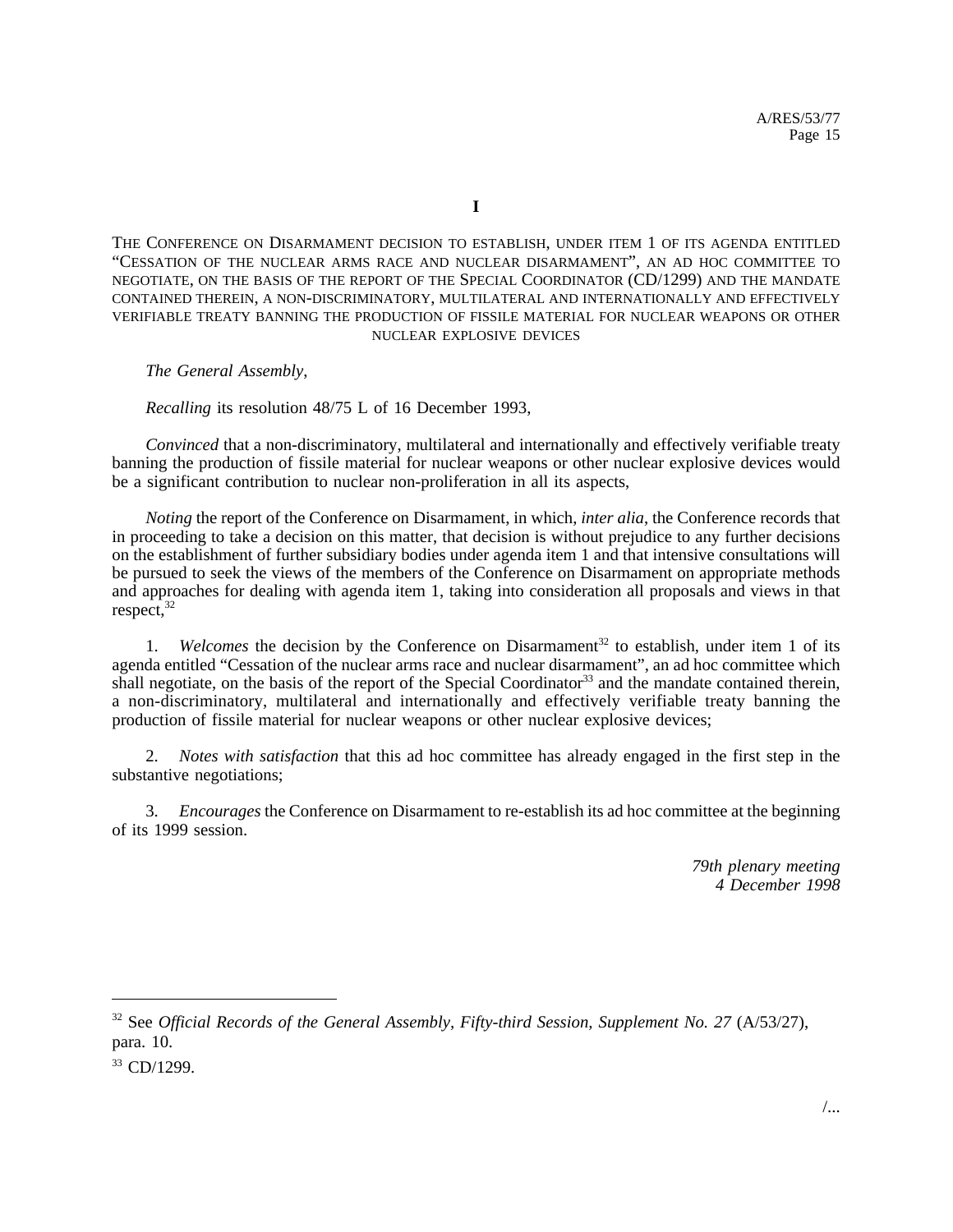## **J**

## OBSERVANCE OF ENVIRONMENTAL NORMS IN THE DRAFTING AND IMPLEMENTATION OF AGREEMENTS ON DISARMAMENT AND ARMS CONTROL

*The General Assembly,*

*Recalling* its resolutions 50/70 M of 12 December 1995, 51/45 E of 10 December 1996 and 52/38 E of 9 December 1997,

*Emphasizing* the importance of the observance of environmental norms in the preparation and implementation of disarmament and arms limitation agreements,

*Recognizing* that it is necessary to take duly into account the agreements adopted at the United Nations Conference on Environment and Development, as well as prior relevant agreements, in the drafting and implementation of agreements on disarmament and arms limitation,

*Mindful* of the detrimental environmental effects of the use of nuclear weapons,

1. *Reaffirms* its resolution 52/38 E in all its aspects;

2. *Also reaffirms* that international disarmament forums should take fully into account the relevant environmental norms in negotiating treaties and agreements on disarmament and arms limitation and that all States, through their actions, should fully contribute to ensuring compliance with the aforementioned norms in the implementation of treaties and conventions to which they are parties;

3. *Calls upon* States to adopt unilateral, bilateral, regional and multilateral measures so as to contribute to ensuring the application of scientific and technological progress in the framework of international security, disarmament and other related spheres, without detriment to the environment or to its effective contribution to attaining sustainable development;

4. *Welcomes* the information provided by Member States on the implementation of the measures they have adopted to promote the objectives envisaged in the present resolution;<sup>34</sup>

5. *Invites* all Member States to communicate to the Secretary-General information on the measures they have adopted to promote the objectives envisaged in the present resolution, and requests the Secretary-General to submit a report containing this information to the General Assembly at its fifty-fourth session:

<sup>34</sup> A/53/158 and Add.1 and 2.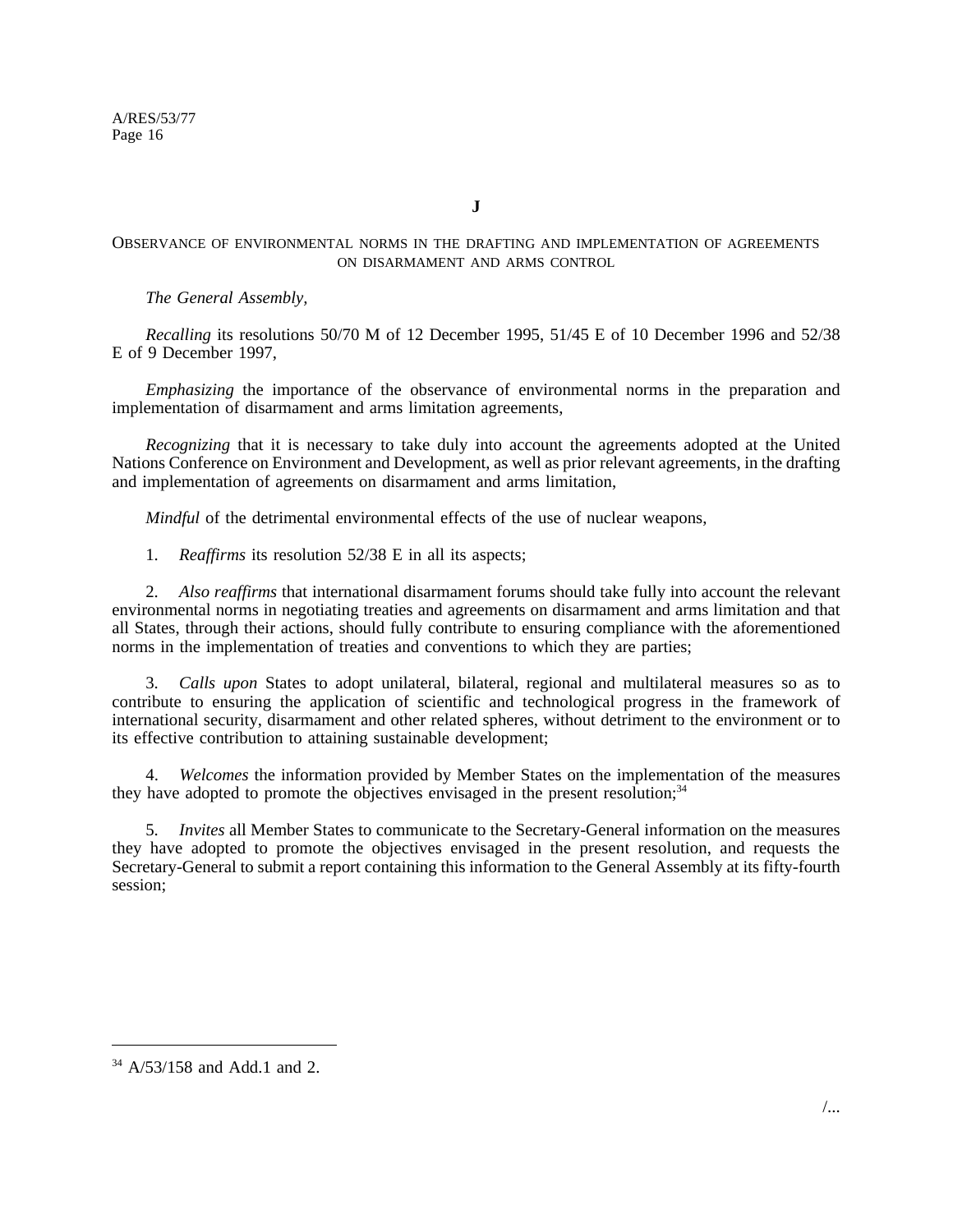6. *Decides* to include in the provisional agenda of its fifty-fourth session the item entitled "Observance of environmental norms in the drafting and implementation of agreements on disarmament and arms control".

> *79th plenary meeting 4 December 1998*

## **K**

## RELATIONSHIP BETWEEN DISARMAMENT AND DEVELOPMENT

*The General Assembly*,

*Recalling* the provisions of the Final Document of the Tenth Special Session of the General Assembly<sup>1</sup> concerning the relationship between disarmament and development,

*Recalling also* the adoption on 11 September 1987 of the Final Document of the International Conference on the Relationship between Disarmament and Development,<sup>35</sup>

*Recalling further* its resolutions 49/75 J of 15 December 1994, 50/70 G of 12 December 1995, 51/45 D of 10 December 1996 and 52/38 D of 9 December 1997,

*Bearing in mind* the Final Document of the Twelfth Conference of Heads of State or Government of Non-Aligned Countries, held at Durban, South Africa, from 29 August to 3 September 1998,<sup>23</sup>

*Stressing* the growing importance of the symbiotic relationship between disarmament and development in current international relations,

1. *Acknowledges* the report of the Secretary-General<sup>36</sup> and actions taken in accordance with the Final Document of the International Conference on the Relationship between Disarmament and Development; $35$ 

2. *Urges* the international community to devote part of the resources made available by the implementation of disarmament and arms limitation agreements to economic and social development, with a view to reducing the ever widening gap between developed and developing countries;

3. *Invites* all Member States to communicate to the Secretary-General, by 15 April 1999, their views and proposals for the implementation of the action programme adopted at the International Conference on the Relationship between Disarmament and Development,<sup>37</sup> as well as any other views and proposals with a view to achieving the goals of the action programme, within the framework of current international relations;

<sup>&</sup>lt;sup>35</sup> United Nations publication, Sales No. E.87.IX.8.

<sup>36</sup> A/53/206.

<sup>37</sup> United Nations publication, Sales No. E.87.IX.8, para. 35.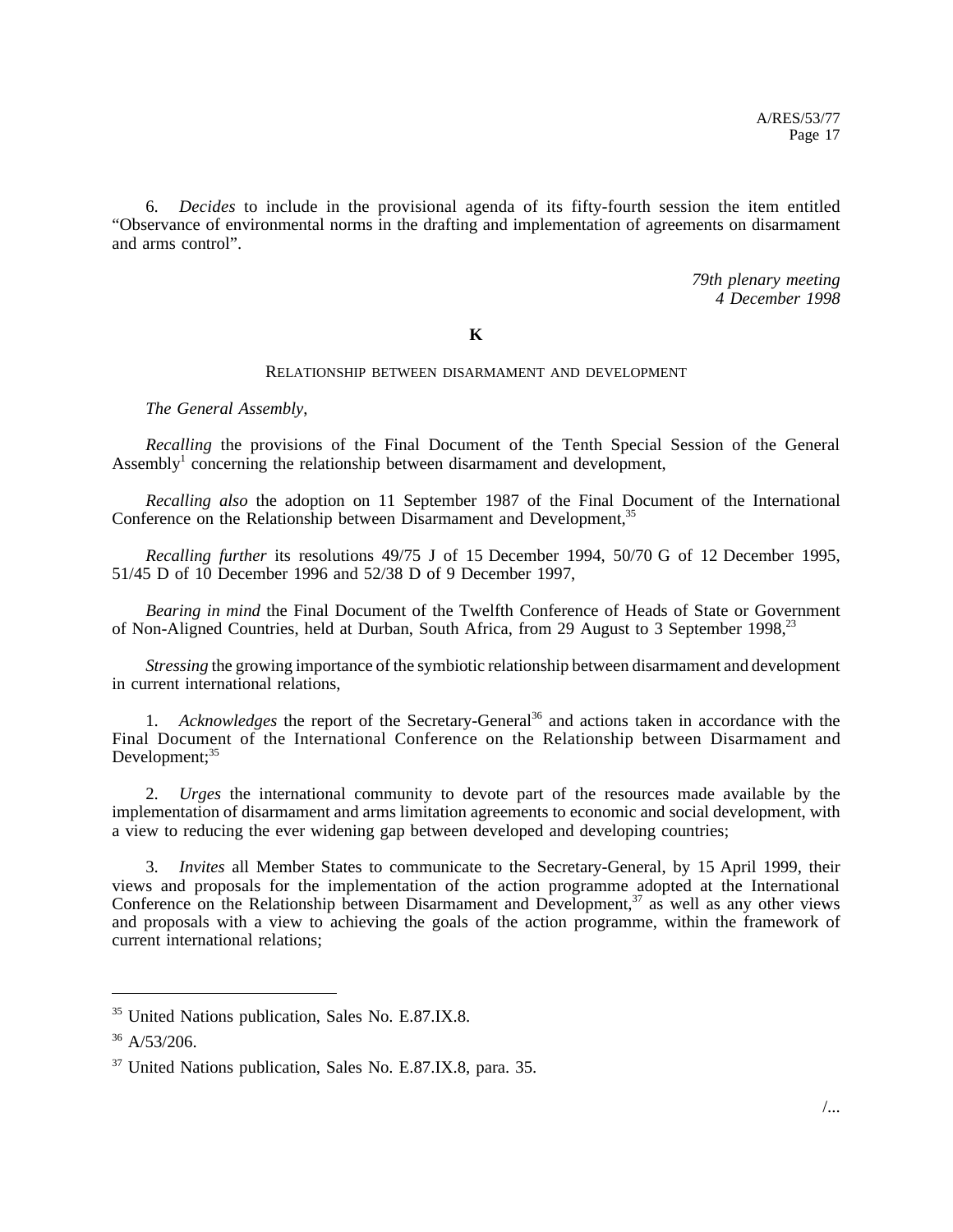4. *Requests* the Secretary-General to continue to take action, through appropriate organs and within available resources, for the implementation of the action programme adopted at the International Conference:

5. *Also requests* the Secretary-General to submit a report to the General Assembly at its fifty-fourth session;

6. *Decides* to include in the provisional agenda of its fifty-fourth session the item entitled "Relationship between disarmament and development".

> *79th plenary meeting 4 December 1998*

**L**

MEASURES TO UPHOLD THE AUTHORITY OF THE 1925 GENEVA PROTOCOL

*The General Assembly,*

*Recalling* its previous resolutions on the subject, in particular resolution 51/45 P of 10 December 1996,

*Determined* to act with a view to achieving effective progress towards general and complete disarmament under strict and effective international control,

*Recalling* the long-standing determination of the international community to achieve the effective prohibition of the development, production, stockpiling and use of chemical and biological weapons as well as the continuing support for measures to uphold the authority of the Protocol for the Prohibition of the Use in War of Asphyxiating, Poisonous or Other Gases, and of Bacteriological Methods of Warfare, signed at Geneva on  $17$  June  $1925$ ,<sup>38</sup> as expressed by consensus in many previous resolutions,

*Welcoming* the end of the cold war, the ensuing easing of international tension and the strengthening of trust between States,

*Welcoming also* the initiatives by some States parties to withdraw their reservations to the 1925 Geneva Protocol,

1. *Renews its previous call* to all States to observe strictly the principles and objectives of the Protocol for the Prohibition of the Use in War of Asphyxiating, Poisonous or Other Gases, and of Bacteriological Methods of Warfare, signed at Geneva on  $17$  June  $1925$ ,<sup>38</sup> and reaffirms the vital necessity of upholding its provisions;

2. *Calls upon* those States that continue to maintain reservations to the 1925 Geneva Protocol to withdraw those reservations;

<sup>38</sup> League of Nations, *Treaty Series*, vol. XCIV (1929), No. 2138.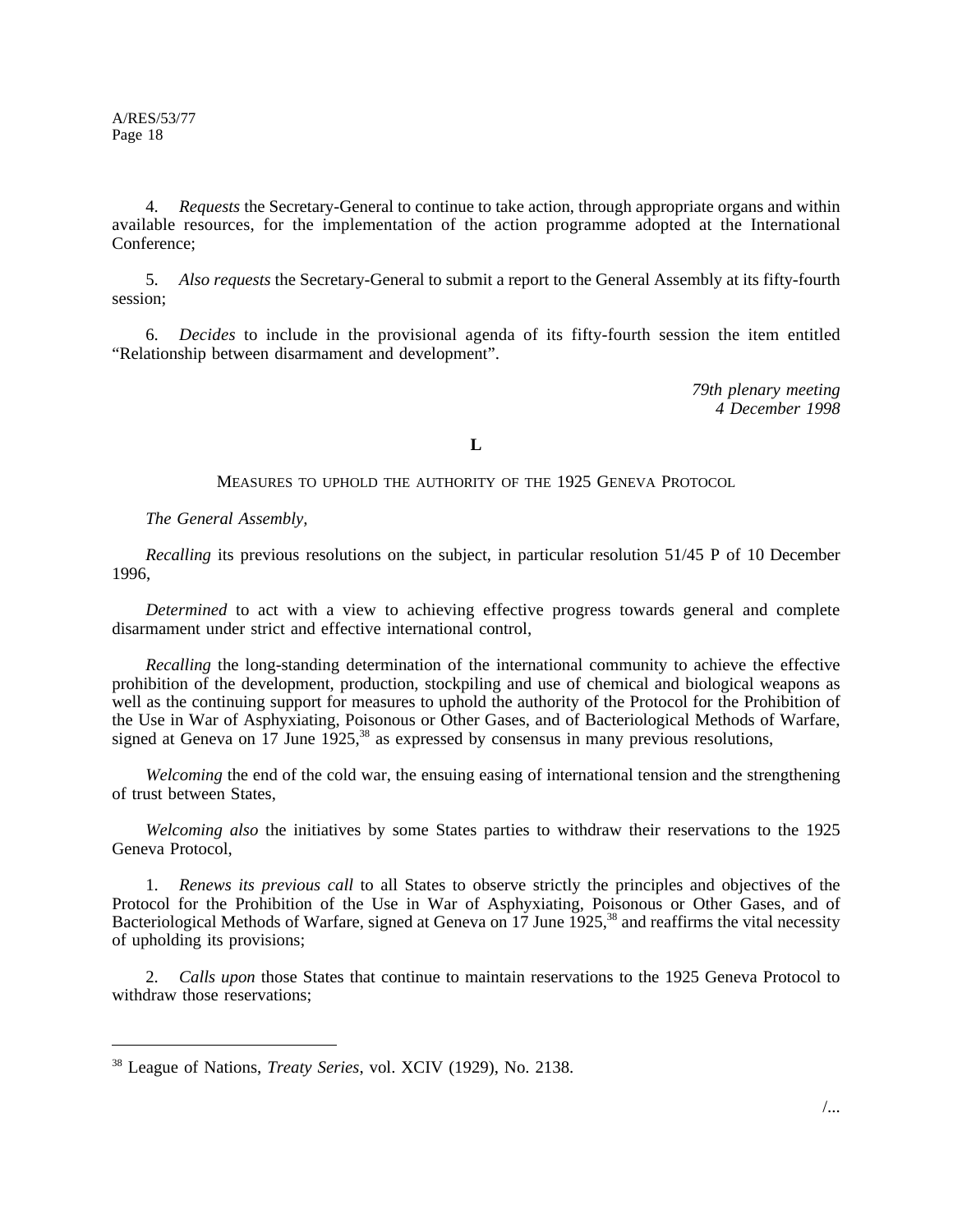3. *Requests* the Secretary-General to submit to the General Assembly at its fifty-fifth session a report on the implementation of the present resolution.

> *79th plenary meeting 4 December 1998*

#### **M**

#### CONSOLIDATION OF PEACE THROUGH PRACTICAL DISARMAMENT MEASURES

*The General Assembly*,

*Recalling* its resolutions 51/45 N of 10 December 1996 and 52/38 G of 9 December 1997,

*Convinced* that a comprehensive and integrated approach towards certain practical disarmament measures, such as, *inter alia*, arms control, particularly with regard to small arms and light weapons, confidence-building measures, demobilization and reintegration of former combatants, demining and conversion, often is a prerequisite to maintaining and consolidating peace and security and thus provides a basis for effective rehabilitation and social and economic development in areas that have suffered from conflict,

*Noting with satisfaction* that the international community is more than ever aware of the importance of such practical disarmament measures, especially with regard to the growing problems arising from the excessive and destabilizing accumulation and proliferation of small arms and light weapons, which pose a threat to peace and security and reduce the prospects for economic development in many regions, particularly in post-conflict situations,

*Stressing* that further efforts are needed in order to develop and effectively implement programmes of practical disarmament in affected areas,

*Recalling* the deliberations on guidelines on conventional arms control/limitation and disarmament, with particular emphasis on consolidation of peace in the context of General Assembly resolution 51/45 N, in the Disarmament Commission and the report of the Panel of Governmental Experts on Small Arms<sup>10</sup> and its relevance in the context of the present resolution and of the ongoing work in the Disarmament Commission,

1. *Stresses* the particular relevance of the deliberations in the 1998 substantive session of the Disarmament Commission on guidelines on conventional arms control/limitation and disarmament, with particular emphasis on consolidation of peace in the context of General Assembly resolution 51/45 N, as a useful basis for further deliberations, and encourages the Disarmament Commission to continue its efforts aimed at the adoption of such guidelines in 1999;

2. *Takes note* of the report of the Secretary-General on consolidation of peace through practical disarmament measures,<sup>39</sup> submitted pursuant to resolution 51/45 N, and once again encourages Member

<sup>39</sup> A/52/289.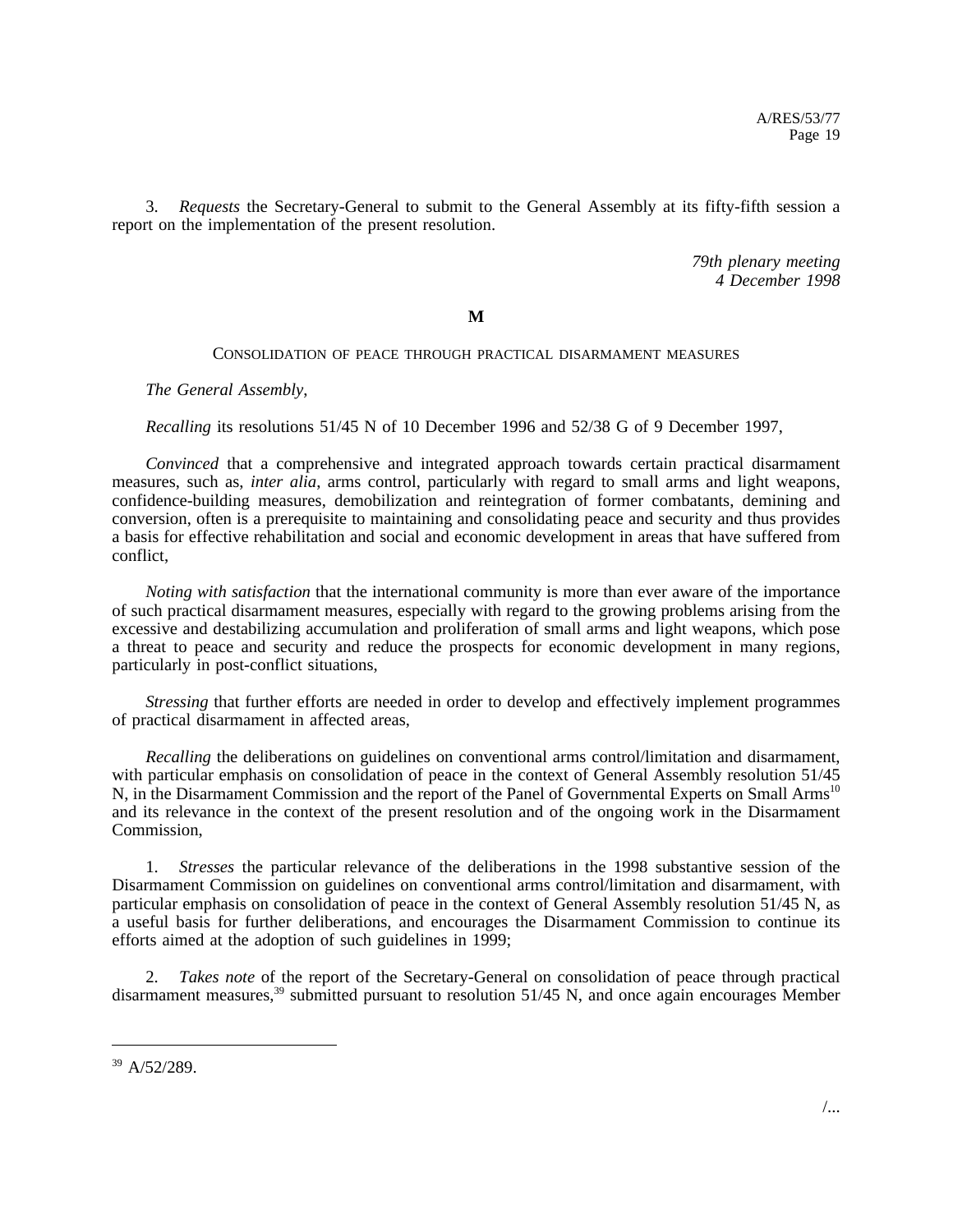States, as well as regional arrangements and agencies, to lend their support to the implementation of recommendations contained therein;

3. *Invites* the group of interested States that was formed in New York in March 1998 to continue to analyse lessons learned from previous disarmament and peace-building projects, as well as to promote new practical disarmament measures to consolidate peace, especially as undertaken or designed by affected States themselves:

4. *Encourages* Member States, including the group of interested States, to lend their support to the Secretary-General in responding to requests by Member States to collect and destroy small arms and light weapons in post-conflict situations;

5. *Decides* to include in the provisional agenda of its fifty-fourth session the item entitled "Consolidation of peace through practical disarmament measures".

> *79th plenary meeting 4 December 1998*

**N**

## CONVENTION ON THE PROHIBITION OF THE USE, STOCKPILING, PRODUCTION AND TRANSFER OF ANTI-PERSONNEL MINES AND ON THEIR DESTRUCTION

*The General Assembly*,

*Recalling* its resolution 52/38 A of 9 December 1997,

*Reaffirming* its determination to put an end to the suffering and casualties caused by anti-personnel mines, which kill or maim hundreds of people every week, mostly innocent and defenceless civilians and especially children, obstruct economic development and reconstruction, inhibit the repatriation of refugees and internally displaced persons, and have other severe consequences for years after emplacement,

*Believing it necessary* to do the utmost to contribute in an efficient and coordinated manner to facing the challenge of removing anti-personnel mines placed throughout the world, and to assure their destruction,

*Wishing* to do the utmost in assuring assistance for the care and rehabilitation, including the social and economic reintegration, of mine victims,

*Recalling* the conclusion of negotiations on 18 September 1997 at Oslo on the Convention on the Prohibition of the Use, Stockpiling, Production and Transfer of Anti-personnel Mines and on Their Destruction<sup>40</sup> and the opening for signature of the Convention at Ottawa, on 3 and 4 December 1997, and thereafter at Headquarters in New York until its entry into force,

<sup>40</sup> See CD/1478.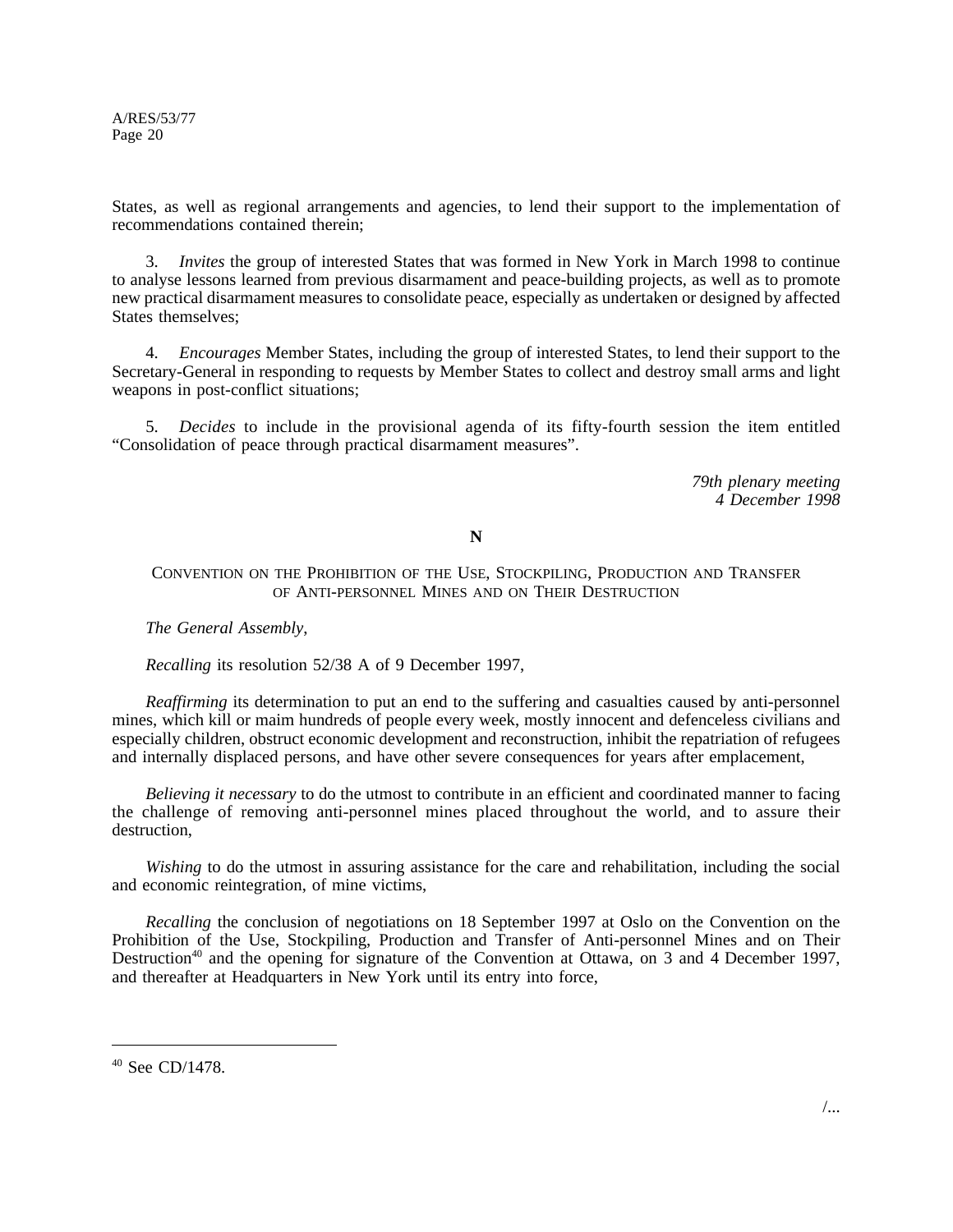*Welcoming* the addition of new States signatories to the Convention since its opening for signature, the rapid ratification by many signatories and the early achievement of the fortieth ratification of the Convention on 16 September 1998, which, according to the provisions of article 17 of the Convention, will result in the entry into force of the Convention on 1 March 1999,

*Emphasizing* the desirability of attracting the adherence of all States to the Convention, and determined to work strenuously towards the promotion of its universalization,

1. *Invites* all States that have not yet done so to sign or, after entry into force, to accede to the Convention on the Prohibition of the Use, Stockpiling, Production and Transfer of Anti-personnel Mines and on Their Destruction:<sup>40</sup>

2. *Urges* all States that have not yet done so to ratify the Convention without delay subsequent to their signature;

3. *Renews its call upon* all States to contribute towards the full realization and effective implementation of the Convention to advance the care and rehabilitation, and the social and economic reintegration of mine victims, and mine awareness programmes, and the removal of anti-personnel mines placed throughout the world and the assurance of their destruction;

4. *Welcomes* the generous offer by the Government of Mozambique to act as host for the First Meeting of the States Parties;

5. *Requests* the Secretary-General, in accordance with article 11, paragraph 2, of the Convention, to undertake the preparations necessary to convene the First Meeting of the States Parties, to take place in Maputo during the week of 3 May 1999;

6. *Invites* all States parties to the First Meeting of the States Parties and, in accordance with article 11, paragraph 4, of the Convention, States not parties to the Convention, as well as the United Nations, other relevant international organizations or institutions, regional organizations, the International Committee of the Red Cross and relevant non-governmental organizations to attend the Meeting as observers in accordance with the agreed rules of procedure.

> *79th plenary meeting 4 December 1998*

## **O**

#### REGIONAL DISARMAMENT

## *The General Assembly,*

*Recalling* its resolutions 45/58 P of 4 December 1990, 46/36 I of 6 December 1991, 47/52 J of 9 December 1992, 48/75 I of 16 December 1993, 49/75 N of 15 December 1994, 50/70 K of 12 December 1995, 51/45 K of 10 December 1996 and 52/38 P of 9 December 1997 on regional disarmament,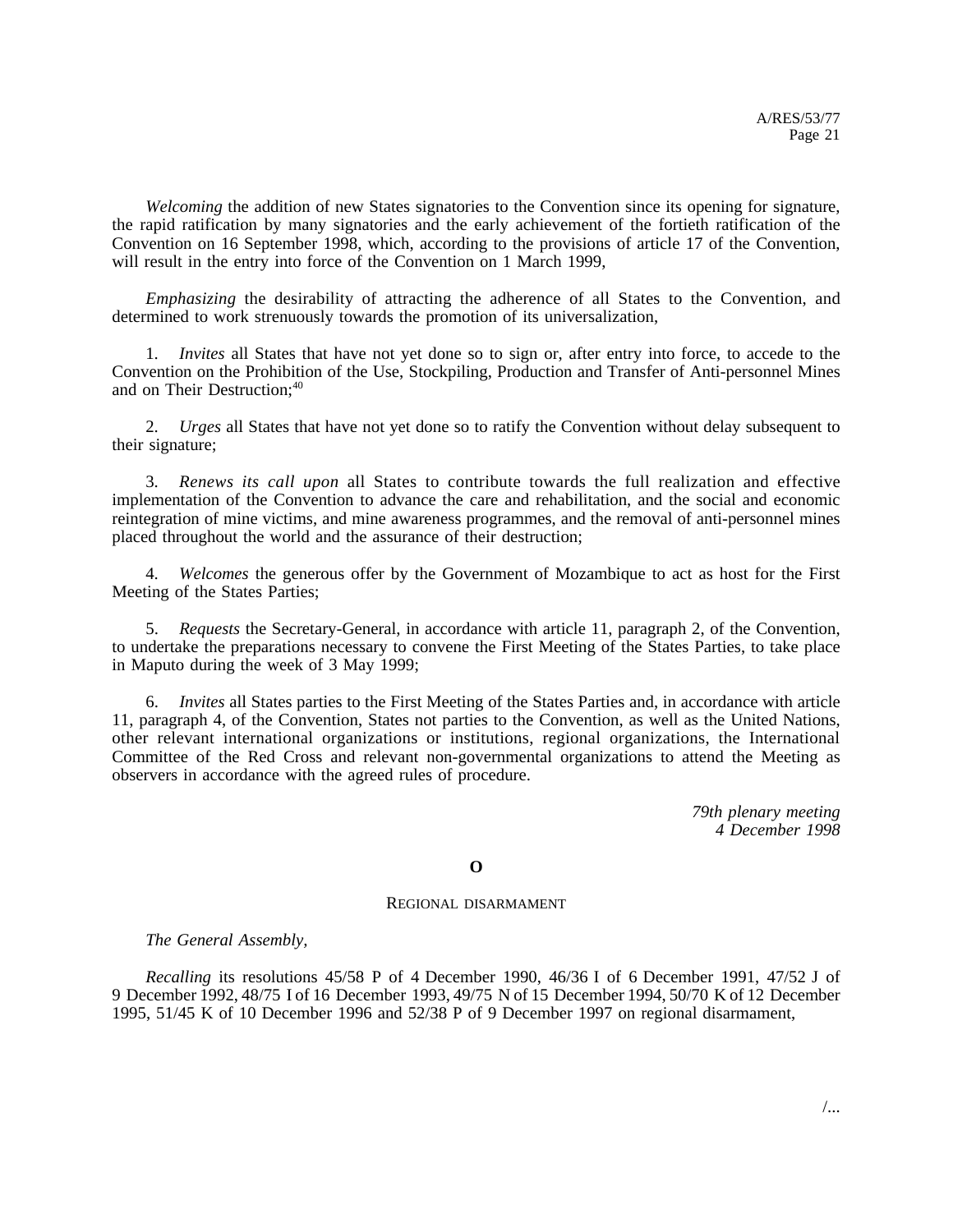*Believing* that the efforts of the international community to move towards the ideal of general and complete disarmament are guided by the inherent human desire for genuine peace and security, the elimination of the danger of war and the release of economic, intellectual and other resources for peaceful pursuits,

*Affirming* the abiding commitment of all States to the purposes and principles enshrined in the Charter of the United Nations in the conduct of their international relations,

*Noting* that essential guidelines for progress towards general and complete disarmament were adopted at the tenth special session of the General Assembly,<sup>1</sup>

*Taking note* of the guidelines and recommendations for regional approaches to disarmament within the context of global security adopted by the Disarmament Commission at its 1993 substantive session,<sup>41</sup>

*Welcoming* the prospects of genuine progress in the field of disarmament engendered in recent years as a result of negotiations between the two super-Powers,

*Taking note* of the recent proposals for disarmament at the regional and subregional levels,

*Recognizing* the importance of confidence-building measures for regional and international peace and security,

*Convinced* that endeavours by countries to promote regional disarmament, taking into account the specific characteristics of each region and in accordance with the principle of undiminished security at the lowest level of armaments, would enhance the security of all States and would thus contribute to international peace and security by reducing the risk of regional conflicts,

1. *Stresses* that sustained efforts are needed, within the framework of the Conference on Disarmament and under the umbrella of the United Nations, to make progress on the entire range of disarmament issues;

2. *Affirms* that global and regional approaches to disarmament complement each other and should therefore be pursued simultaneously to promote regional and international peace and security;

3. *Calls upon* States to conclude agreements, wherever possible, for nuclear non-proliferation, disarmament and confidence-building measures at the regional and subregional levels;

4. *Welcomes* the initiatives towards disarmament, nuclear non-proliferation and security undertaken by some countries at the regional and subregional levels;

5. *Supports and encourages* efforts aimed at promoting confidence-building measures at the regional and subregional levels in order to ease regional tensions and to further disarmament and nuclear non-proliferation measures at the regional and subregional levels;

<sup>&</sup>lt;sup>41</sup> *Official Records of the General Assembly, Forty-eighth Session, Supplement No. 42 (A/48/42), annex II.*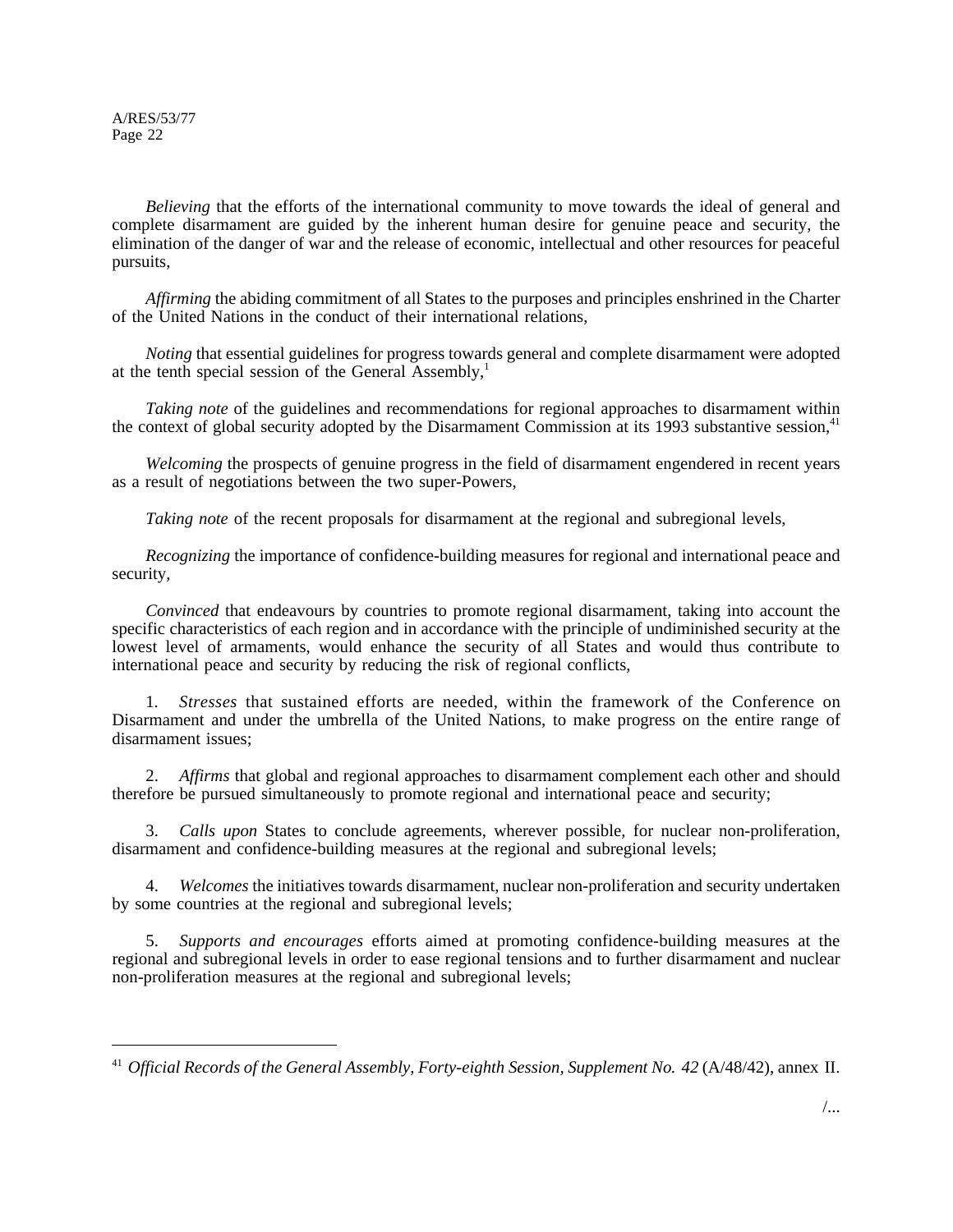6. *Decides* to include in the provisional agenda of its fifty-fourth session the item entitled "Regional disarmament".

> *79th plenary meeting 4 December 1998*

**P**

CONVENTIONAL ARMS CONTROL AT THE REGIONAL AND SUBREGIONAL LEVELS

*The General Assembly*,

*Recalling* its resolutions 48/75 J of 16 December 1993, 49/75 O of 15 December 1994, 50/70 L of 12 December 1995, 51/45 Q of 10 December 1996 and 52/38 Q of 9 December 1997,

*Recognizing* the crucial role of conventional arms control in promoting regional and international peace and security,

*Convinced* that conventional arms control needs to be pursued primarily in the regional and subregional contexts since most threats to peace and security in the post-cold-war era arise mainly among States located in the same region or subregion,

*Aware* that the preservation of a balance in the defence capabilities of States at the lowest level of armaments would contribute to peace and stability and should be a prime objective of conventional arms control,

*Desirous* of promoting agreements to strengthen regional peace and security at the lowest possible level of armaments and military forces,

*Noting with particular interest* the initiatives taken in this regard in different regions of the world, in particular the commencement of consultations among a number of Latin American countries and the proposals for conventional arms control made in the context of South Asia, and recognizing, in the context of this subject, the relevance and value of the Treaty on Conventional Armed Forces in Europe,<sup>42</sup> which is a cornerstone of European security,

*Believing* that militarily significant States and States with larger military capabilities have a special responsibility in promoting such agreements for regional security,

*Believing also* that an important objective of conventional arms control in regions of tension should be to prevent the possibility of military attack launched by surprise and to avoid aggression,

1. *Decides* to give urgent consideration to the issues involved in conventional arms control at the regional and subregional levels;

 $42$  CD/1064.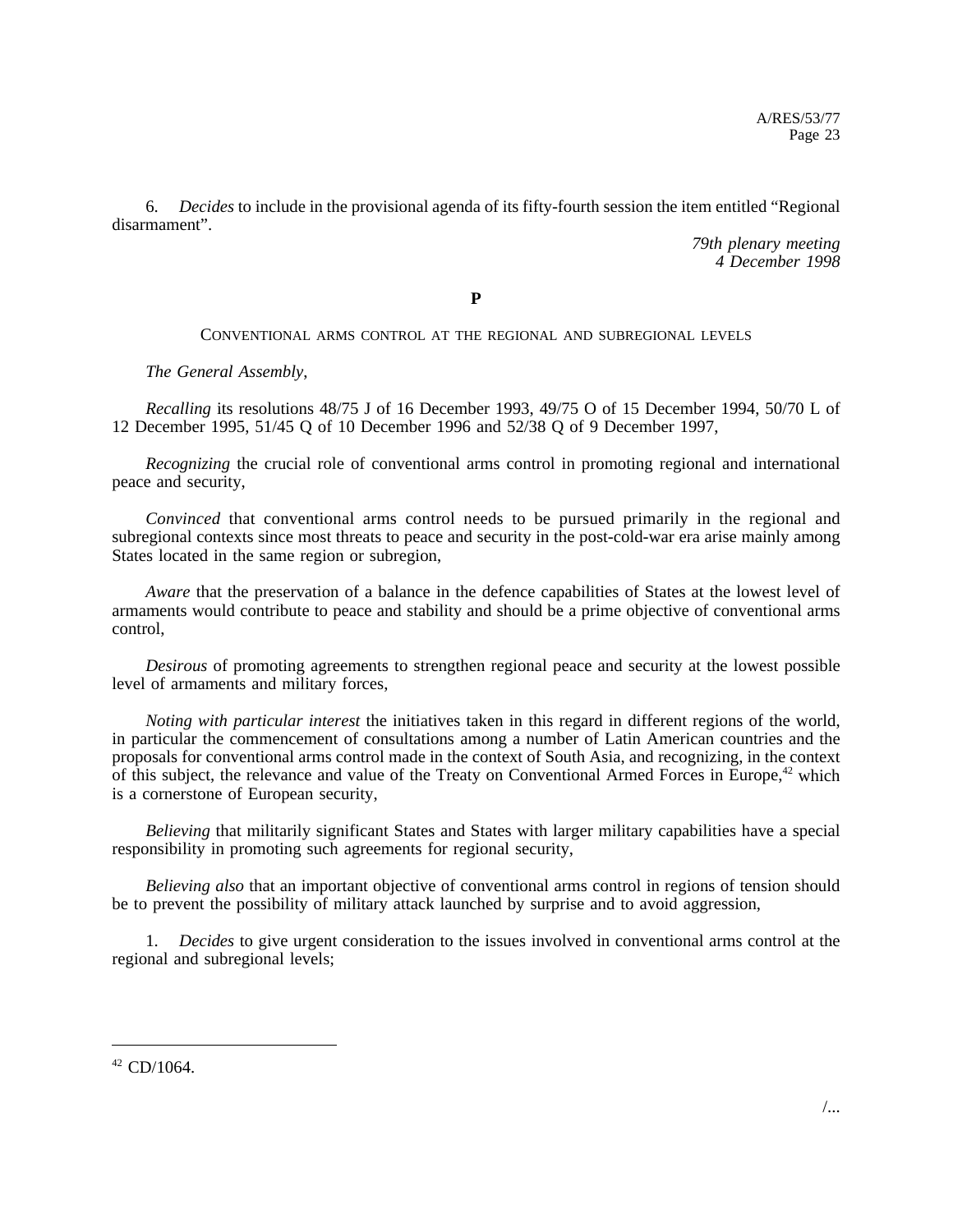2. *Requests* the Conference on Disarmament, as a first step, to consider the formulation of principles that can serve as a framework for regional agreements on conventional arms control, and looks forward to a report of the Conference on this subject;

3. *Decides* to include in the provisional agenda of its fifty-fourth session the item entitled "Conventional arms control at the regional and subregional levels".

> *79th plenary meeting 4 December 1998*

**Q**

#### NUCLEAR-WEAPON-FREE SOUTHERN HEMISPHERE AND ADJACENT AREAS

*The General Assembly,*

*Recalling* its resolutions 51/45 B of 10 December 1996 and 52/38 N of 9 December 1997,

*Determined* to continue to contribute to the prevention of the proliferation of nuclear weapons in all its aspects and to the process of general and complete disarmament under strict and effective international control, in particular in the field of nuclear weapons and other weapons of mass destruction, with a view to strengthening international peace and security, in accordance with the purposes and principles of the Charter of the United Nations,

*Recalling* the provisions on nuclear-weapon-free zones of the Final Document of the Tenth Special Session of the General Assembly, $<sup>1</sup>$  the first special session devoted to disarmament, as well as of the</sup> decision on principles and objectives for nuclear non-proliferation and disarmament of the 1995 Review and Extension Conference of the Parties to the Treaty on the Non-Proliferation of Nuclear Weapons,<sup>3</sup>

*Stressing* the importance of the treaties of Tlatelolco,<sup>27</sup> Rarotonga,<sup>28</sup> Bangkok,<sup>29</sup> and Pelindaba,<sup>30</sup> establishing nuclear-weapon-free zones, as well as the Antarctic Treaty,<sup>43</sup> to, *inter alia*, the ultimate objective of achieving a world entirely free of nuclear weapons, and underlining also the value of enhancing cooperation among the nuclear-weapon-free zone treaty members by means of mechanisms such as joint meetings of States parties, signatories and observers to those treaties,

*Recalling* the applicable principles and rules of international law relating to the freedom of the high seas and the rights of passage through maritime space, including those of the United Nations Convention on the Law of the Sea,<sup>44</sup>

1. *Welcomes* the continuing contribution that the Antarctic Treaty<sup>43</sup> and the treaties of Tlatelolco,<sup>27</sup> Rarotonga,<sup>28</sup> Bangkok<sup>29</sup> and Pelindaba<sup>30</sup> are making towards freeing the southern hemisphere and adjacent areas covered by those treaties from nuclear weapons;

<sup>43</sup> United Nations, *Treaty Series,* vol. 402, No. 5778.

<sup>44</sup> *Official Records of the Third United Nations Conference on the Law of the Sea,* vol. XVII (United Nations publication, Sales No. E.84.V.3), document A/CONF.62/122.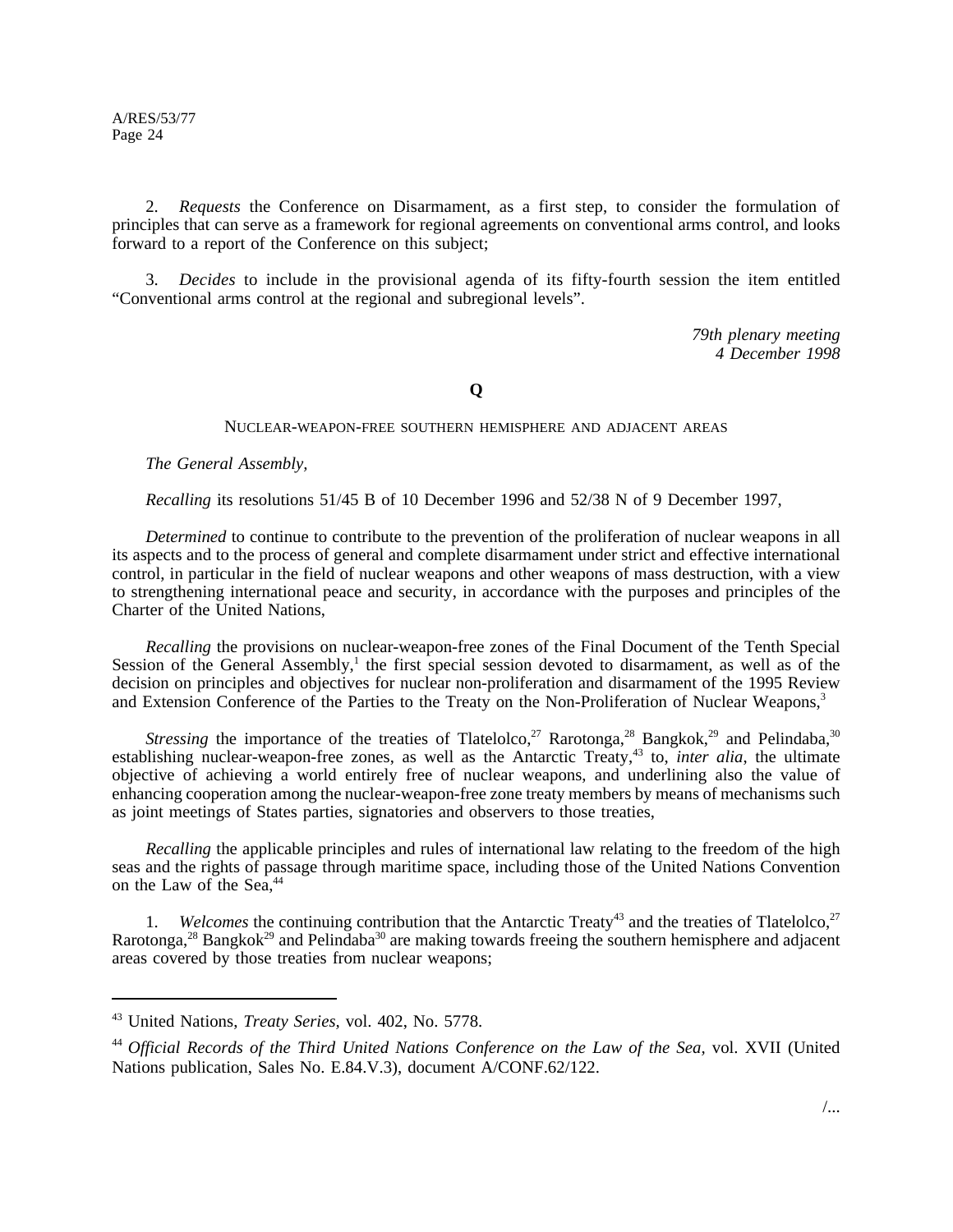2. *Calls* for the ratification of the treaties of Tlatelolco, Rarotonga, Bangkok and Pelindaba by all regional States, and calls upon all concerned States to continue to work together in order to facilitate adherence to the protocols to nuclear-weapon-free zone treaties by all relevant States that have not yet done so;

3. *Welcomes* the steps taken to conclude further nuclear-weapon-free zone treaties on the basis of arrangements freely arrived at among the States of the region concerned, and calls upon all States to consider all relevant proposals, including those reflected in the resolutions of the General Assembly on the establishment of nuclear-weapon-free zones in the Middle East and South Asia;

4. *Reiterates* the important role of nuclear-weapon-free zones in strengthening the nuclear non-proliferation regime and in extending the areas of the world that are nuclear-weapon-free, and, with particular reference to the responsibilities of the nuclear-weapon States, calls upon all States to support the process of nuclear disarmament, with the ultimate goal of eliminating all nuclear weapons;

5. *Calls upon* the States parties and signatories to the treaties of Tlatelolco, Rarotonga, Bangkok and Pelindaba, in order to pursue the common goals envisaged in those treaties and to promote the nuclear-weapon-free status of the southern hemisphere and adjacent areas, to explore and implement further ways and means of cooperation among themselves and their treaty agencies;

6. *Encourages* the competent authorities of nuclear-weapon-free zone treaties to provide assistance to the States parties and signatories to such treaties so as to facilitate the accomplishment of these goals;

7. *Decides* to include in the provisional agenda of its fifty-fourth session the item entitled "Nuclearweapon-free southern hemisphere and adjacent areas".

> *79th plenary meeting 4 December 1998*

## **R**

IMPLEMENTATION OF THE CONVENTION ON THE PROHIBITION OF THE DEVELOPMENT, PRODUCTION, STOCKPILING AND USE OF CHEMICAL WEAPONS AND ON THEIR DESTRUCTION

## *The General Assembly*,

*Recalling* its previous resolutions on the subject of chemical and bacteriological (biological) weapons, in particular resolution 52/38 T of 9 December 1997, adopted without a vote, in which it welcomed the entry into force of the Convention on the Prohibition of the Development, Production, Stockpiling and Use of Chemical Weapons and on Their Destruction,<sup>45</sup>

<sup>45</sup> *Official Records of the General Assembly, Forty-seventh Session, Supplement No. 27* (A/47/27), appendix I.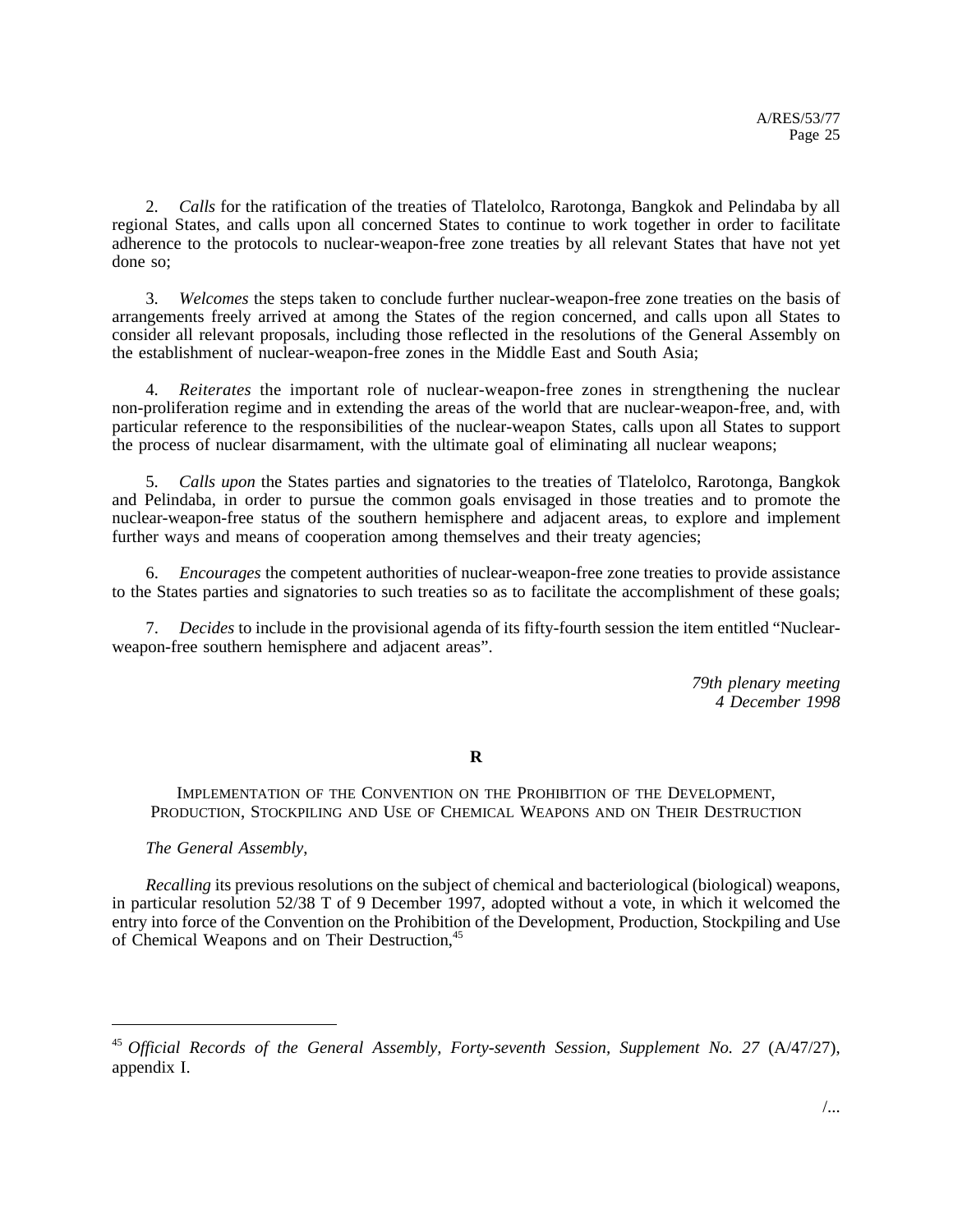*Determined* to achieve the effective prohibition of the development, production, acquisition, transfer, stockpiling and use of chemical weapons and their destruction,

*Noting with satisfaction* that since the adoption of resolution 52/38 T, fourteen additional States have ratified the Convention, bringing the total number of States parties to the Convention to one hundred and twenty,

1. *Notes with appreciation* the ongoing work of the Organization for the Prohibition of Chemical Weapons to achieve the objective and purpose of the Convention on the Prohibition of the Development, Production, Stockpiling and Use of Chemical Weapons and on Their Destruction, to ensure the full implementation of its provisions, including those for international verification of compliance with it, and to provide a forum for consultation and cooperation among States parties;

2. *Stresses* the importance of the Organization for the Prohibition of Chemical Weapons in verifying compliance with the provisions of the Convention as well as in promoting the timely and efficient accomplishment of all its objectives;

3. *Stresses also* the vital importance of full and effective implementation of, and compliance with, all provisions of the Convention;

4. *Urges* all States parties to the Convention to meet in full and on time their obligations under the Convention and to support the Organization for the Prohibition of Chemical Weapons in its implementation activities;

5. *Emphasizes* the necessity of universal adherence to the Convention, and calls upon all States that have not yet done so to become States parties to the Convention without delay;

6. *Stresses* the importance to the Convention that all possessors of chemical weapons, chemical weapons production facilities or chemical weapons development facilities, including previously declared possessor States, should be among the States parties to the Convention, and welcomes progress to that end;

7. *Welcomes* the emerging cooperation between the United Nations and the Organization for the Prohibition of Chemical Weapons and efforts towards the prompt conclusion of a relationship agreement between the United Nations and the Organization, in accordance with the provisions of the Convention;

8. *Decides* to include in the provisional agenda of its fifty-fourth session the item entitled "Implementation of the Convention on the Prohibition of the Development, Production, Stockpiling and Use of Chemical Weapons and on Their Destruction".

> *79th plenary meeting 4 December 1998*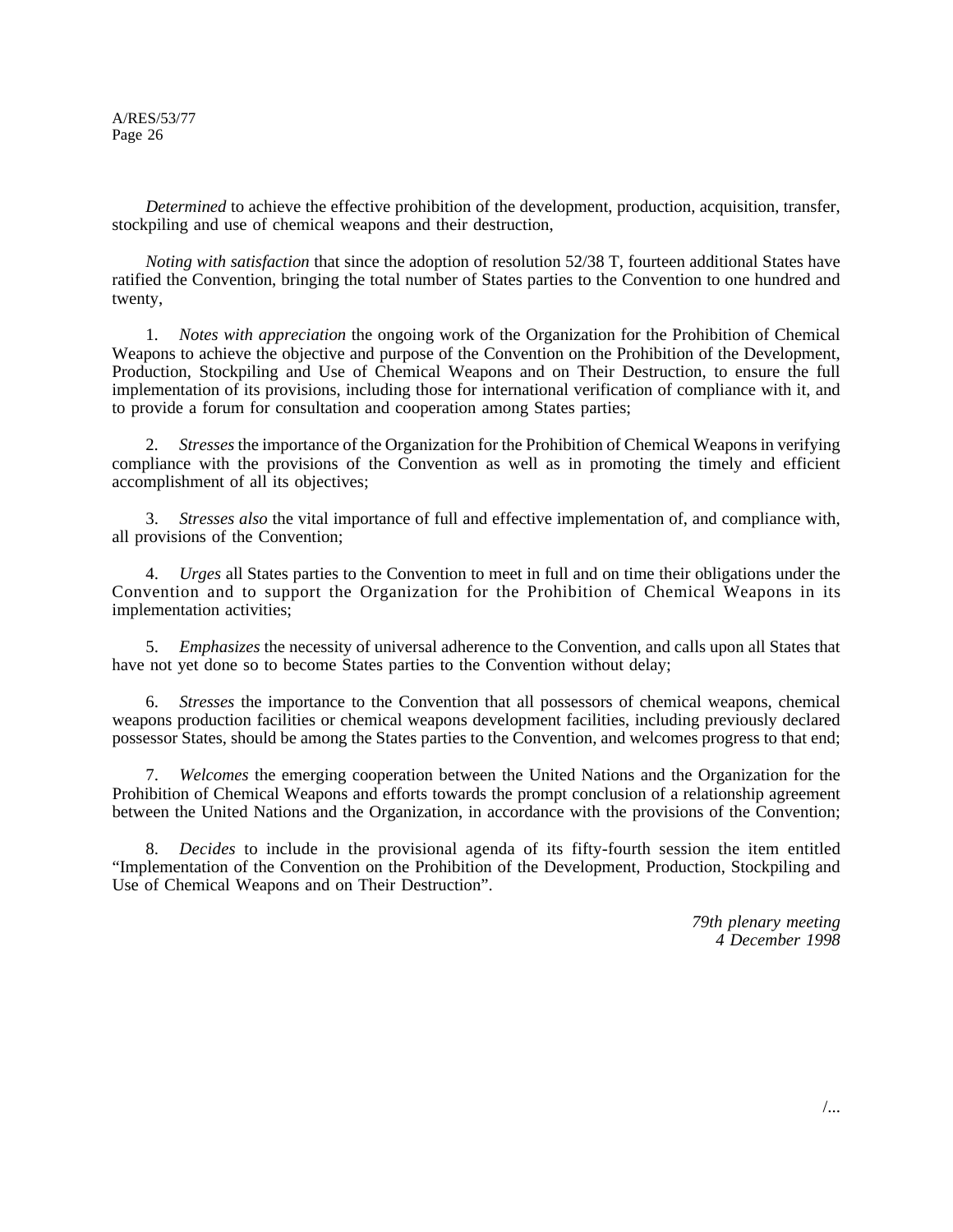**S**

#### TRANSPARENCY IN ARMAMENTS

*The General Assembly*,

*Bearing in mind* that in accordance with the Charter of the United Nations, Member States have undertaken to promote the establishment and maintenance of international peace and security with the least diversion for armaments of the world's human and economic resources,

*Considering* the urgent need to accelerate efforts towards general and complete disarmament with a view to maintaining regional and international peace and security in a world free from the scourge of war and the burden of all types of armaments,

*Considering also* that openness and transparency relating to all types of armaments would contribute greatly to confidence-building and security among States,

*Recognizing* that an enhanced level of transparency relating to both conventional weapons and weapons of mass destruction and transfers of equipment and technologies directly related to the development and manufacture of such weapons, as well as to high technology with military applications, would promote stability, strengthen regional and international peace and security, and accelerate efforts towards general and complete disarmament,

*Recognizing also* that the United Nations Register of Conventional Arms,<sup>46</sup> in its current form, constitutes an important first step towards the promotion of transparency in military matters,

*Convinced* that the principle of transparency should also apply to all weapons of mass destruction, in particular nuclear weapons, and to transfers of equipment and technology directly related to the development and manufacture of such weapons, as well as to high technology with military applications,

*Aware* of the need to foster international efforts in this direction through, *inter alia*, the constant review of the operation of the Register with a view to its further development,

*Stressing* the need to achieve universality of the Treaty on the Non-Proliferation of Nuclear Weapons,<sup>2</sup> and of the Convention on the Prohibition of the Development, Production, Stockpiling and Use of Chemical Weapons and on Their Destruction<sup>45</sup> and the Convention on the Prohibition of the Development, Production and Stockpiling of Bacteriological (Biological) and Toxin Weapons and on Their Destruction, $47$  with a view to realizing the goal of the total elimination of all weapons of mass destruction,

*Recalling* its earlier resolutions on transparency in armaments,

 $46$  See resolution 46/36 L.

<sup>47</sup> Resolution 2826 (XXVI), annex.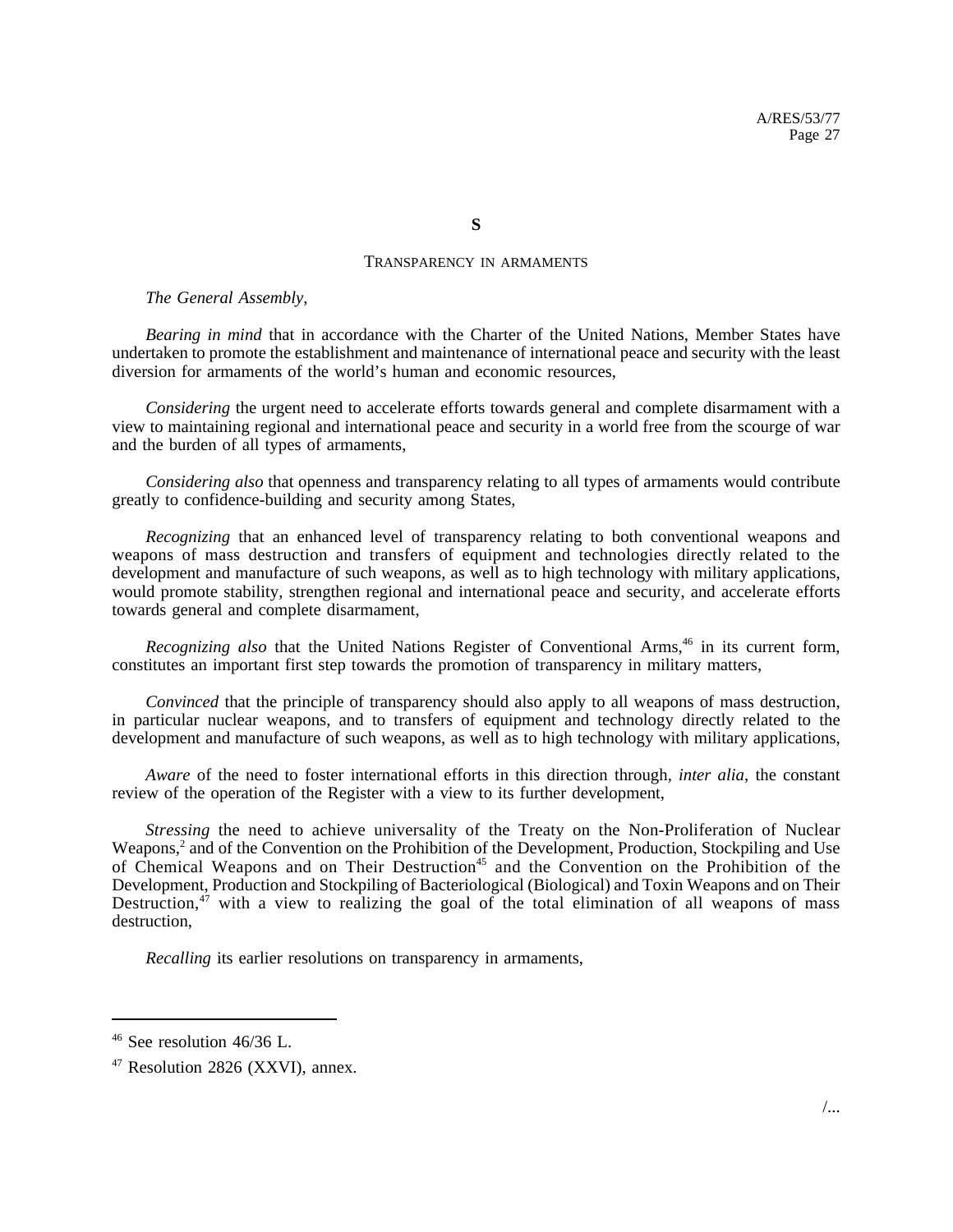1. *Takes note* of the report of the Secretary-General on transparency in armaments;<sup>48</sup>

2. *Recalls* the reports of the Group of Governmental Experts on the United Nations Register of Conventional Arms, which convened in 1994 and 1997 to consider the continuing operation of the Register<sup>46</sup> and its further development, and the views expressed and proposals presented therein;

3. *Recognizes* the importance of achieving greater progress in the further development of the Register in order that it may truly enhance confidence-building and security among States and accelerate efforts towards attainment of the goal of general and complete disarmament, and to that end urges Member States to submit their views to the Secretary-General concerning the following matters with a view to their consideration by the Group of Governmental Experts, which is to be convened in 2000:

(*a*) The early expansion of the scope of the Register;

(*b*) The elaboration of practical means for the further development of the Register in order to increase transparency related to weapons of mass destruction, in particular nuclear weapons, and to transfers of equipment and technology directly related to the development and manufacture of such weapons;

4. *Decides* to include in the provisional agenda of its fifty-fourth session the item entitled "Transparency in armaments".

> *79th plenary meeting 4 December 1998*

**T**

## ILLICIT TRAFFIC IN SMALL ARMS

*The General Assembly,*

*Recalling* its resolution 49/75 G of 15 December 1994, concerning the illicit circulation of small arms, and its resolution 51/45 F of 10 December 1996 on measures to curb the illicit transfer and use of conventional arms,

*Bearing in mind* its resolution 52/38 J of 9 December 1997 on small arms,

*Expressing its appreciation* for the reports of the Secretary-General submitted in pursuance of resolution 51/45  $F^{49}$  and resolution 52/38 C,<sup>50</sup>

 $48$  A/53/334 and Corr.1 and Add.1.

 $49$  A/52/229.

 $50$  A/53/207.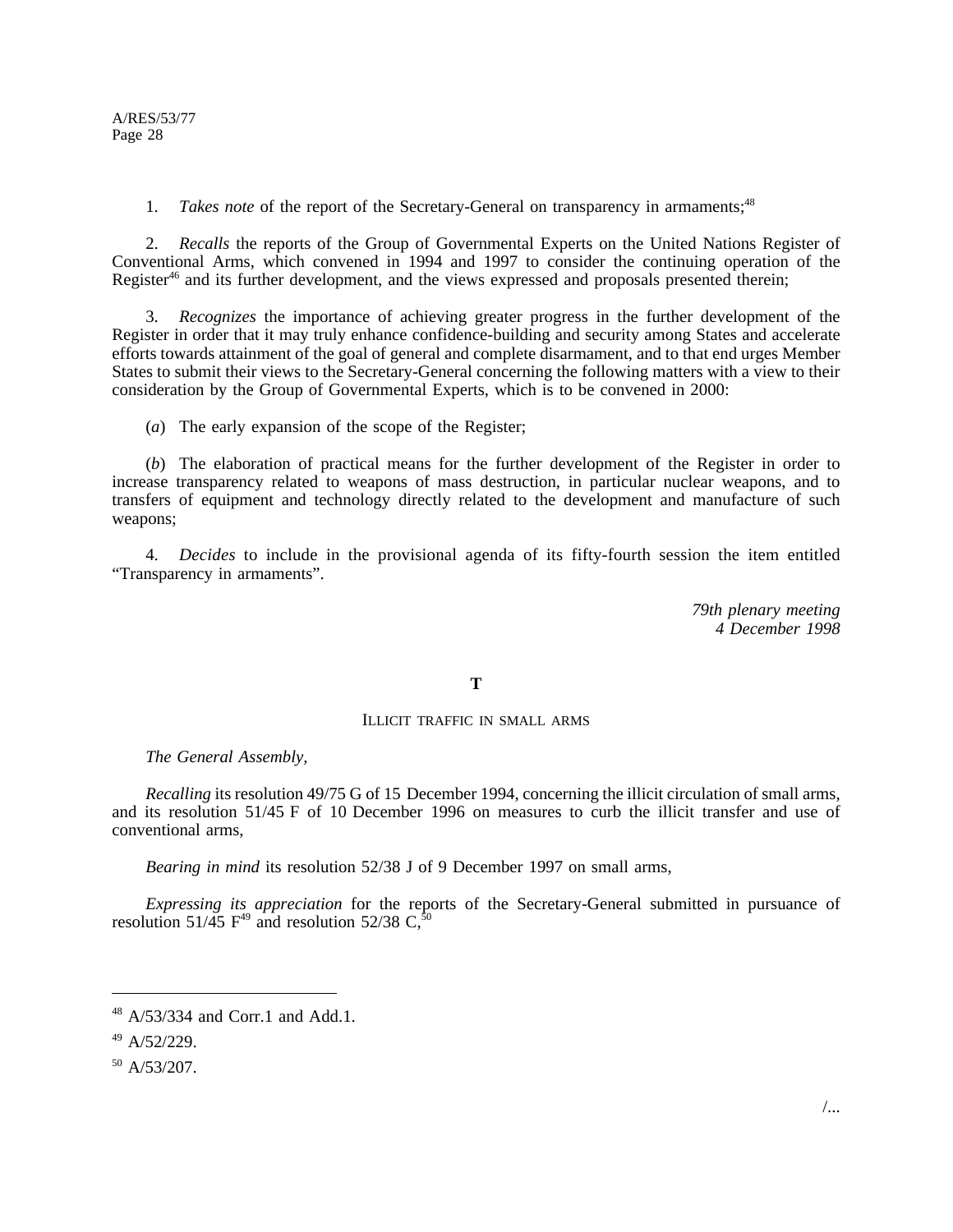*Also expressing its appreciation* for the report of the Secretary-General of 13 April 1998 on the causes of conflict and the promotion of durable peace and sustainable development in Africa,<sup>8</sup> and in this context takes note of the ongoing consideration by the Security Council of the issue of illicit arms flows to and in Africa,

*Welcoming* the initiatives by States members of the Economic Community of West African States to conclude their agreement on a moratorium on the importing, exporting and manufacture of light weapons,

*Welcoming also* the entry into force of the Inter-American Convention against the Illicit Manufacturing of and Trafficking in Firearms, Ammunition, Explosives and Other Related Materials.<sup>51</sup>

*Welcoming further* the decision on the proliferation of small arms and light weapons taken by the Council of Ministers of the Organization of African Unity at its sixty-eighth ordinary session, held at Ouagadougou from 4 to 7 June  $1998$ ,<sup>9</sup>

*Welcoming* the adoption of the European Union programme for preventing and combating illicit trafficking in conventional arms and the initiatives undertaken in its implementation,

*Stressing* the importance of ongoing efforts to elaborate an international convention against transnational organized crime, including a protocol to combat the illicit manufacturing of and trafficking in firearms, their parts and components and ammunition, in the framework of the Commission on Crime Prevention and Criminal Justice,

*Welcoming* the announcement of the Secretary-General on 14 August 1998 designating the Department for Disarmament Affairs as the focal point to coordinate all action on small arms within the United Nations system,

*Underlining* the importance of increased cooperation and coordination both among the relevant intergovernmental bodies of the United Nations, and within the Secretariat, in particular with regard to the activities of the Centre for International Crime Prevention, the Department for Disarmament Affairs and the mechanism for Coordinating Action on Small Arms in ongoing initiatives related to illicit trafficking in small arms,

*Recognizing* the human suffering caused by illicit trafficking in small arms and that Governments bear the responsibility to intensify their efforts by developing an understanding of the issues and practical ways of addressing the problem,

*Bearing in mind* the interface between violence, criminality, drug trafficking, terrorism and illicit trafficking in small arms,

1. *Requests* the Secretary-General to hold broad-based consultations, within available financial resources and with any other assistance provided by Member States in a position to do so, taking into

<sup>51</sup> A/53/78, annex.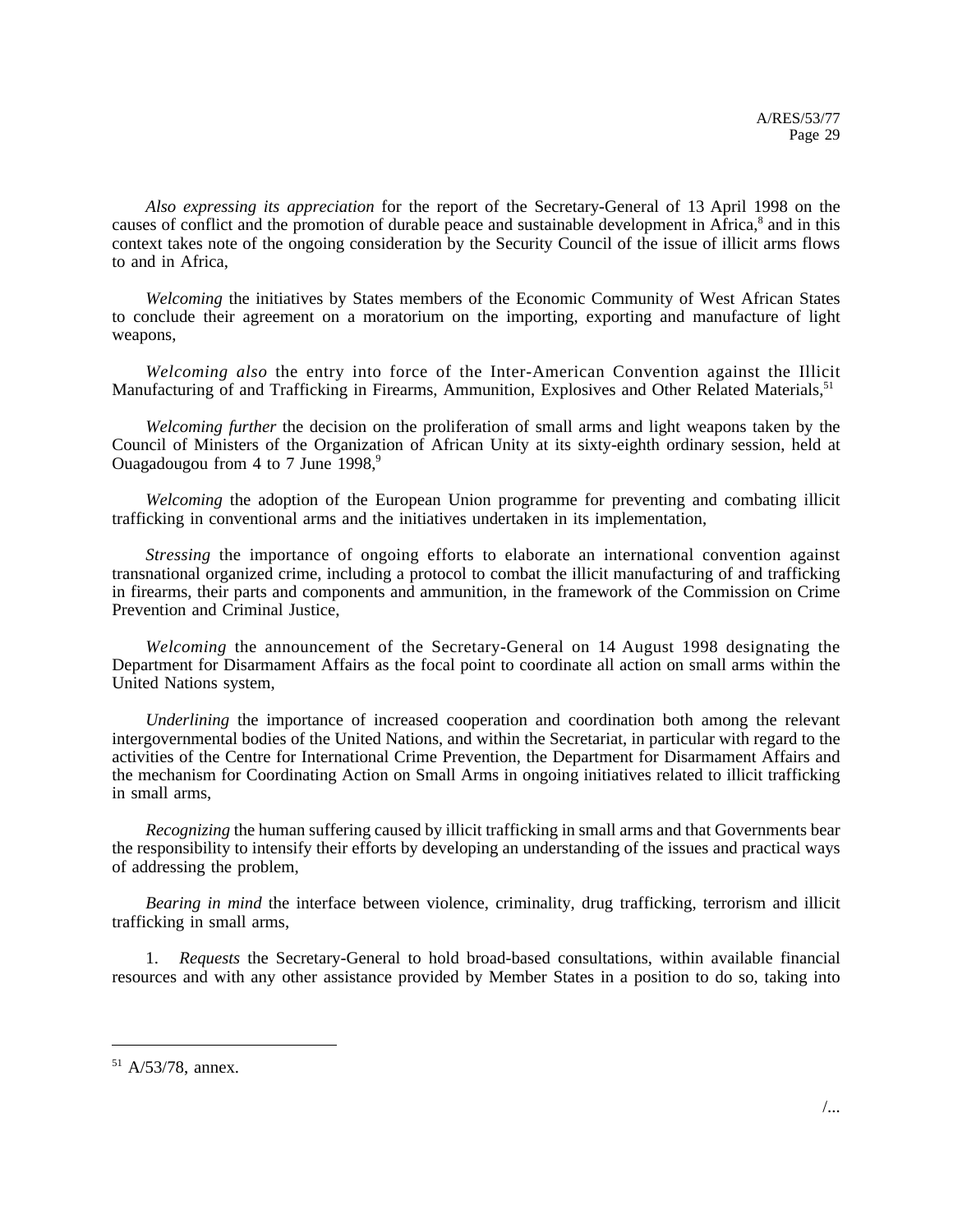account the ongoing work of the Group of Governmental Experts on Small Arms, with all Member States, interested regional and subregional organizations, international agencies, and experts in the field on:

(*a*) The magnitude and scope of the phenomenon of illicit trafficking in small arms;

(*b*) Possible measures to combat illicit trafficking in and illicit circulation of small arms, including those suited to indigenous regional approaches;

(*c*) The role of the United Nations in collecting, collating, sharing and disseminating information on illicit trafficking in small arms;

2. *Also requests* the Secretary-General to report to the General Assembly at its fifty-fourth session on the outcome of his consultations;

3. *Invites* Member States in a position to do so to provide the necessary assistance, bilaterally, regionally and through multilateral channels, such as the United Nations, in support of the implementation of measures associated with combating illicit trafficking in and illicit circulation of small arms;

4. *Decides* to include in the provisional agenda of its fifty-fourth session an item entitled "Illicit traffic in small arms".

> *79th plenary meeting 4 December 1998*

## **U**

#### NUCLEAR DISARMAMENT WITH A VIEW TO THE ULTIMATE ELIMINATION OF NUCLEAR WEAPONS

#### *The General Assembly*,

*Recalling* its resolutions 49/75 H of 15 December 1994, 50/70 C of 12 December 1995, 51/45 G of 10 December 1996 and 52/38 K of 9 December 1997,

*Bearing in mind* the recent nuclear tests which pose a challenge to international efforts to strengthen the global regime of non-proliferation of nuclear weapons,

*Looking forward* to the early entry into force of the Treaty on Further Reduction and Limitation of Strategic Offensive Arms (START II),<sup>52</sup> and welcoming the joint statement on parameters for the future reduction of nuclear forces, issued by the Presidents of the United States of America and the Russian Federation.<sup>53</sup>

<sup>52</sup> *The United Nations Disarmament Yearbook*, vol. 18: 1993 (United Nations publication, Sales No. E.94.IX.1), appendix II.

<sup>53</sup> A/53/371–S/1998/848, annex; see *Official Records of the Security Council, Fifty-third Year, Supplement for July, August and September 1998*, document S/1998/848.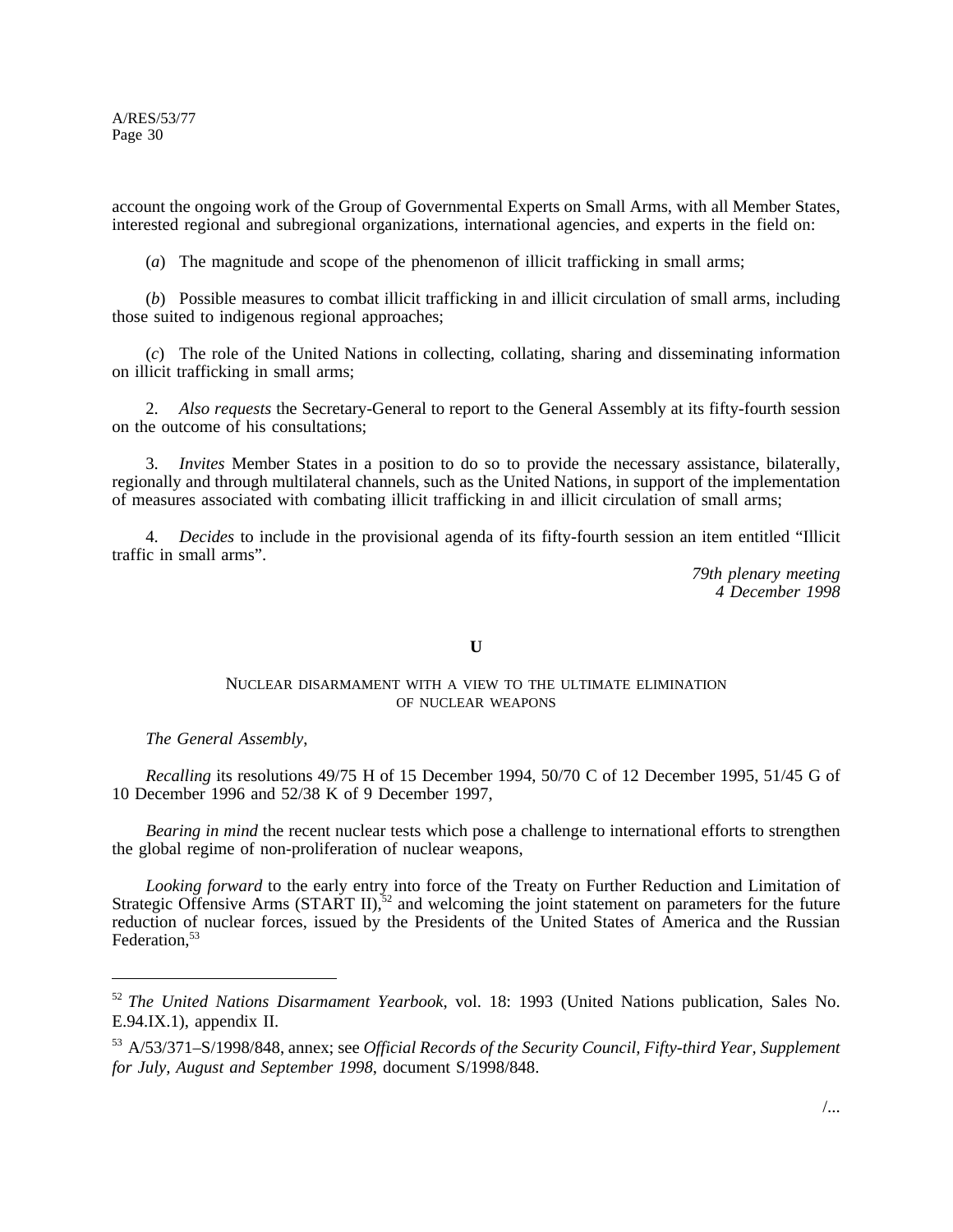*Welcoming* the efforts of other nuclear-weapon States to reduce their nuclear arsenals, most recently that of the United Kingdom of Great Britain and Northern Ireland,

*Welcoming also* the accession by Brazil to the Treaty on the Non-Proliferation of Nuclear Weapons,<sup>2</sup>

*Reaffirming* the conviction that further advancement in nuclear disarmament will contribute to consolidating the international regime for nuclear non-proliferation, ensuring international peace and security,

*Welcoming* the decision of the Conference on Disarmament to establish an ad hoc committee<sup>32</sup> which shall negotiate on the basis of the report of the Special Coordinator of 1995<sup>33</sup> and the mandate contained therein, a non-discriminatory, multilateral and internationally and effectively verifiable treaty banning the production of fissile material for nuclear weapons or other nuclear explosive devices,

1. *Reaffirms* the importance of achieving the universality of the Treaty on the Non-Proliferation of Nuclear Weapons,2 and calls upon States not parties to the Treaty to accede to it without delay and without conditions;

2. *Reaffirms also* the importance for all States parties to the Treaty on the Non-Proliferation of Nuclear Weapons to fulfil their obligations under the Treaty;

3. *Calls* for the determined pursuit by the nuclear-weapon States of systematic and progressive efforts to reduce nuclear weapons globally, with the ultimate goal of eliminating those weapons, and by all States of general and complete disarmament under strict and effective international control;

4. *Recognizes* that, in order to achieve the ultimate goal of eliminating nuclear weapons, it is important and necessary to pursue such actions as:

(*a*) The early signature and ratification of the Comprehensive Nuclear-Test-Ban Treaty<sup>26</sup> by all States with a view to its early entry into force, and cessation of nuclear tests pending its entry into force;

(*b*) The early conclusion of negotiations in the Conference on Disarmament, on a non-discriminatory, multilateral and internationally and effectively verifiable treaty banning the production of fissile material for nuclear weapons or other nuclear explosive devices, on the basis of the report of the Special Coordinator and the mandate contained therein;

(*c*) Multilateral discussions on possible future steps on nuclear disarmament and nuclear nonproliferation;

(*d*) The early entry into force of the Treaty on Further Reduction and Limitation of Strategic Offensive Arms  $(START II)<sup>52</sup>$  and the early commencement and conclusion of negotiations for START III by the Russian Federation and the United States of America;

(*e*) Further efforts by the five nuclear-weapon States to reduce their nuclear arsenals unilaterally and through their negotiations;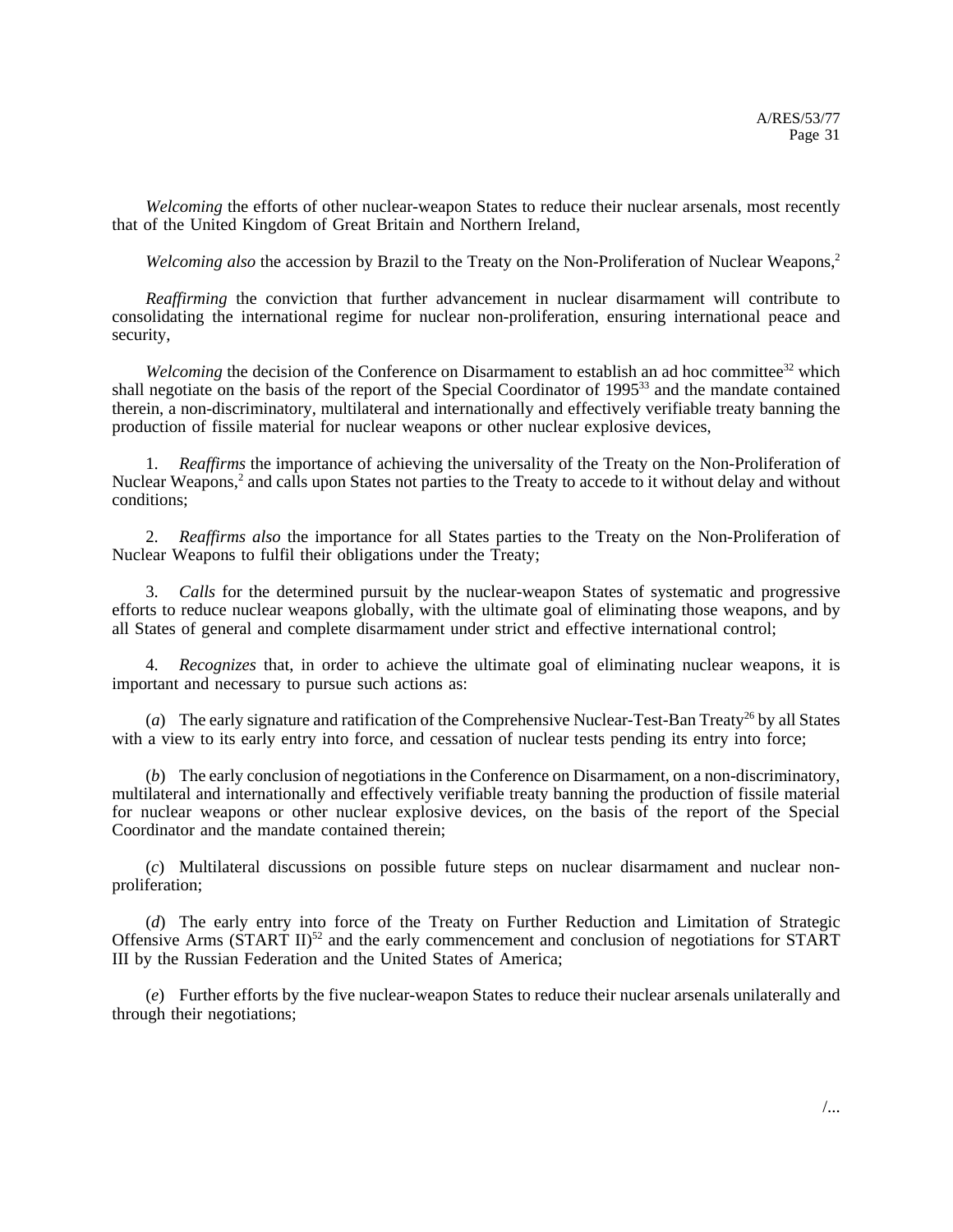5. *Invites* the nuclear-weapon States to keep the States Members of the United Nations duly informed of the progress or efforts made towards nuclear disarmament;

6. *Welcomes* the ongoing efforts in the dismantlement of nuclear weapons, and notes the importance of the safe and effective management of the resultant fissile materials;

7. *Calls upon* all States to redouble their efforts to prevent the proliferation of weapons of mass destruction, *inter alia*, nuclear weapons, confirming and strengthening if necessary their policies not to export equipment, materials or technology that could contribute to the proliferation of those weapons;

8. *Calls upon* all States parties to the Treaty on the Non-Proliferation of Nuclear Weapons to make their best efforts for the success of the next Review Conference, which will be held in 2000;

9. *Encourages* continued serious discussions on nuclear non-proliferation and nuclear disarmament in appropriate forums.

> *79th plenary meeting 4 December 1998*

#### **V**

## TRANSPARENCY IN ARMAMENTS

*The General Assembly,*

*Recalling* its resolutions 46/36 L of 9 December 1991, 47/52 L of 15 December 1992, 48/75 E of 16 December 1993, 49/75 C of 15 December 1994, 50/70 D of 12 December 1995, 51/45 H of 10 December 1996 and 52/38 R of 9 December 1997 entitled "Transparency in armaments",

*Continuing to take the view* that an enhanced level of transparency in armaments contributes greatly to confidence-building and security among States and that the establishment of the United Nations Register of Conventional Arms<sup>46</sup> constitutes an important step forward in the promotion of transparency in military matters,

*Welcoming* the consolidated report of the Secretary-General on the Register, which includes the returns of Member States for 1997,<sup>48</sup>

*Welcoming also* the response of Member States to the request contained in paragraphs 9 and 10 of resolution 46/36 L to provide data on their imports and exports of arms, as well as available background information regarding their military holdings, procurement through national production and relevant policies,

*Stressing* that the continuing operation of the Register and its further development should be reviewed in order to secure a Register that is capable of attracting the widest possible participation,

1. *Reaffirms its determination* to ensure the effective operation of the United Nations Register of Conventional Arms,<sup>46</sup> as provided for in paragraphs 7 to 10 of resolution 46/36 L;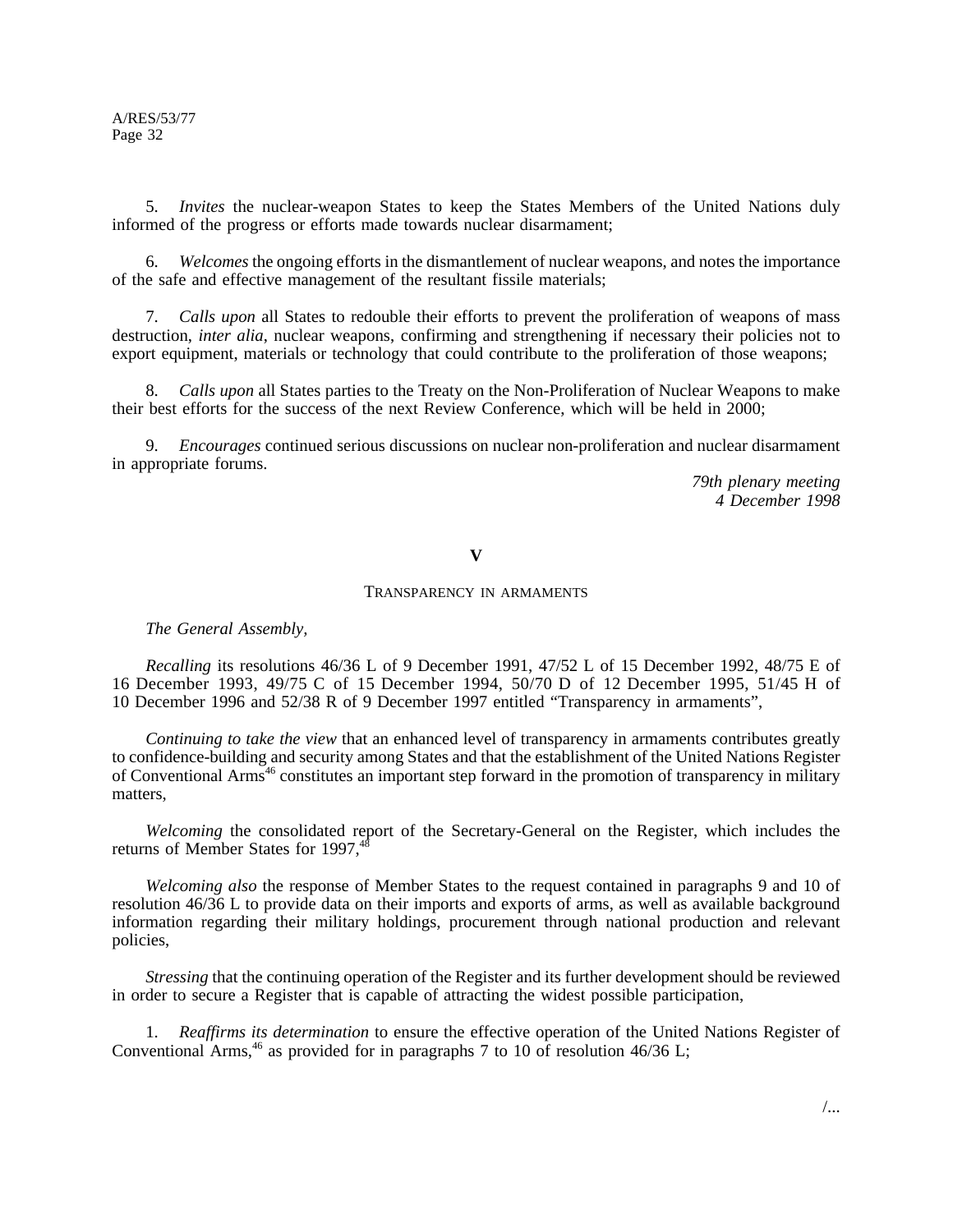2. *Calls upon* Member States, with a view to achieving universal participation, to provide the Secretary-General by 31 May annually with the requested data and information for the Register, including nil reports if appropriate, on the basis of resolutions 46/36 L and 47/52 L and the recommendations contained in paragraph 64 of the 1997 report of the Secretary-General on the continuing operation of the Register and its further development;<sup>54</sup>

3. *Invites* Member States in a position to do so, pending further development of the Register, to provide additional information on procurement from national production and military holdings and to make use of the "Remarks" column in the standardized reporting form to provide additional information such as types and models;

4. *Reaffirms* its decision, with a view to further development of the Register, to keep the scope of and participation in the Register under review, and, to that end, recalls:

(*a*) Its request to Member States to provide the Secretary-General with their views on the continuing operation of the Register and its further development and on transparency measures related to weapons of mass destruction;

(*b*) Its request to the Secretary-General, with the assistance of a group of governmental experts to be convened in 2000, on the basis of equitable geographical representation, to prepare a report on the continuing operation of the Register and its further development, taking into account the work of the Conference on Disarmament, the views expressed by Member States and his reports on the continuing operation of the Register and its further development,55 with a view to a decision at its fifty-fifth session;

5. *Requests* the Secretary-General to ensure that sufficient resources are made available for the Secretariat to operate and maintain the Register;

6. *Invites* the Conference on Disarmament to consider continuing its work undertaken in the field of transparency in armaments;

7. *Reiterates its call upon* all Member States to cooperate at the regional and subregional levels, taking fully into account the specific conditions prevailing in the region or subregion, with a view to enhancing and coordinating international efforts aimed at increased openness and transparency in armaments;

8. *Requests* the Secretary-General to report to the General Assembly at its fifty-fourth session on progress made in implementing the present resolution;

9. *Decides* to include in the provisional agenda of its fifty-fourth session the item entitled "Transparency in armaments".

> *79th plenary meeting 4 December 1998*

 $54$  A/52/316.

 $55$  A/49/316 and A/52/316.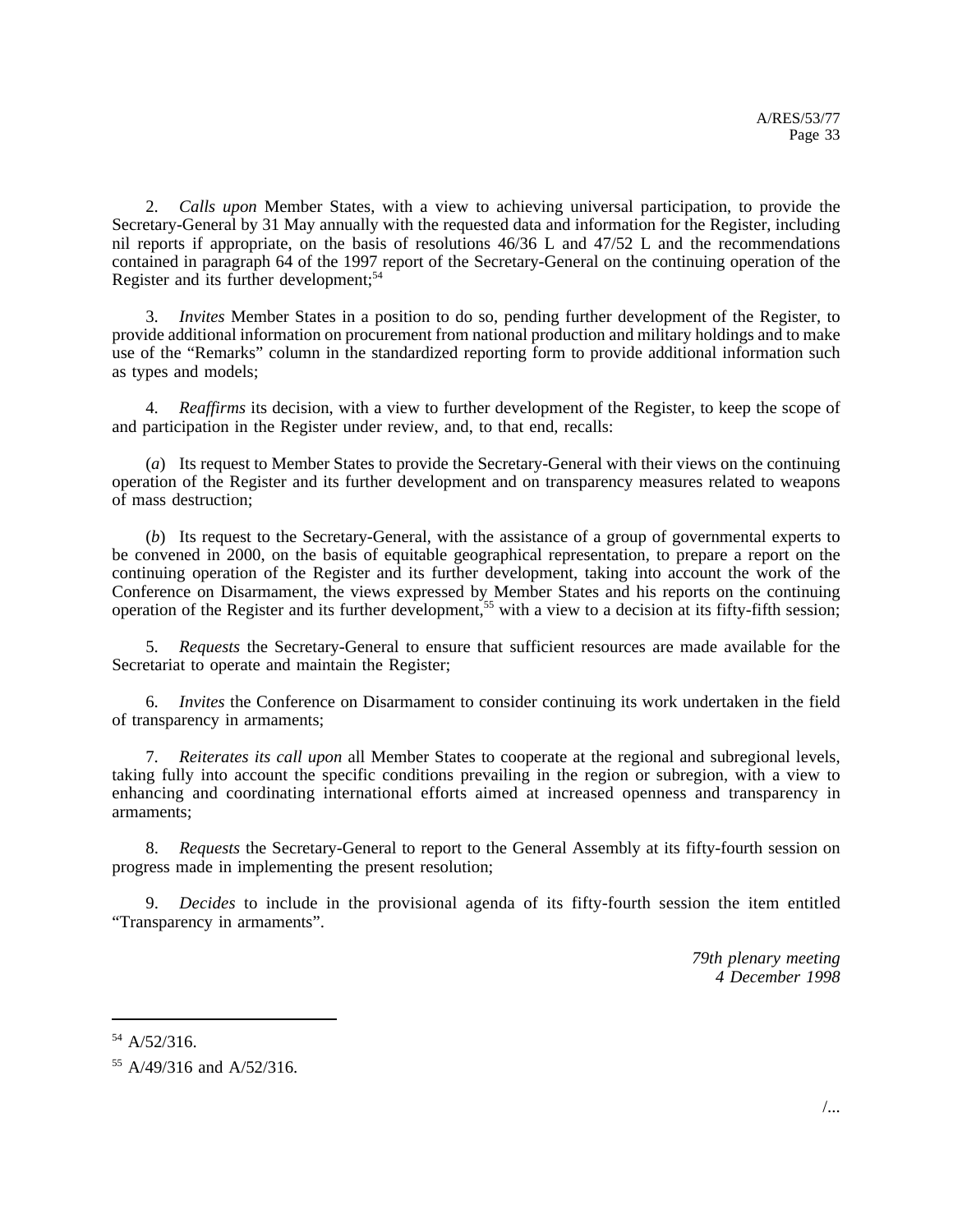#### **W**

### FOLLOW-UP TO THE ADVISORY OPINION OF THE INTERNATIONAL COURT OF JUSTICE ON THE *LEGALITY OF THE THREAT OR USE OF NUCLEAR WEAPONS*

*The General Assembly*,

*Recalling* its resolutions 49/75 K of 15 December 1994, 51/45 M of 10 December 1996 and 52/38 O of 9 December 1997,

*Convinced* that the continuing existence of nuclear weapons poses a threat to all humanity and that their use would have catastrophic consequences for all life on Earth, and recognizing that the only defence against a nuclear catastrophe is the total elimination of nuclear weapons and the certainty that they will never be produced again,

*Reaffirming* the commitment of the international community to the goal of the total elimination of nuclear weapons and the creation of a nuclear-weapon-free world,

*Mindful* of the solemn obligations of States parties, undertaken in article VI of the Treaty on the Non-Proliferation of Nuclear Weapons,<sup>2</sup> particularly to pursue negotiations in good faith on effective measures relating to cessation of the nuclear arms race at an early date and to nuclear disarmament,

*Recalling* the principles and objectives for nuclear non-proliferation and disarmament adopted at the 1995 Review and Extension Conference of the Parties to the Treaty on the Non-Proliferation of Nuclear Weapons,<sup>3</sup> and in particular the objective of determined pursuit by the nuclear-weapon States of systematic and progressive efforts to reduce nuclear weapons globally, with the ultimate goal of eliminating those weapons,

*Recalling also* the adoption of the Comprehensive Nuclear-Test-Ban Treaty in its resolution 50/245 of 10 September 1996, and expressing its satisfaction at the increasing number of States that have signed and ratified the Treaty,

*Recognizing with satisfaction* that the Antarctic Treaty<sup>43</sup> and the treaties of Tlatelolco,<sup>27</sup> Rarotonga,<sup>28</sup> Bangkok<sup>29</sup> and Pelindaba<sup>30</sup> are gradually freeing the entire southern hemisphere and adjacent areas covered by those treaties from nuclear weapons,

*Noting* the efforts by the States possessing the largest inventories of nuclear weapons to reduce their stockpiles of such weapons through bilateral and unilateral agreements or arrangements, and calling for the intensification of such efforts to accelerate the significant reduction of nuclear-weapon arsenals,

*Recognizing* the need for a multilaterally negotiated and legally binding instrument to assure nonnuclear-weapon States against the threat or use of nuclear weapons,

*Reaffirming* the central role of the Conference on Disarmament as the single multilateral disarmament negotiating forum, and regretting the lack of progress in disarmament negotiations, particularly nuclear disarmament, in the Conference on Disarmament during its 1998 session,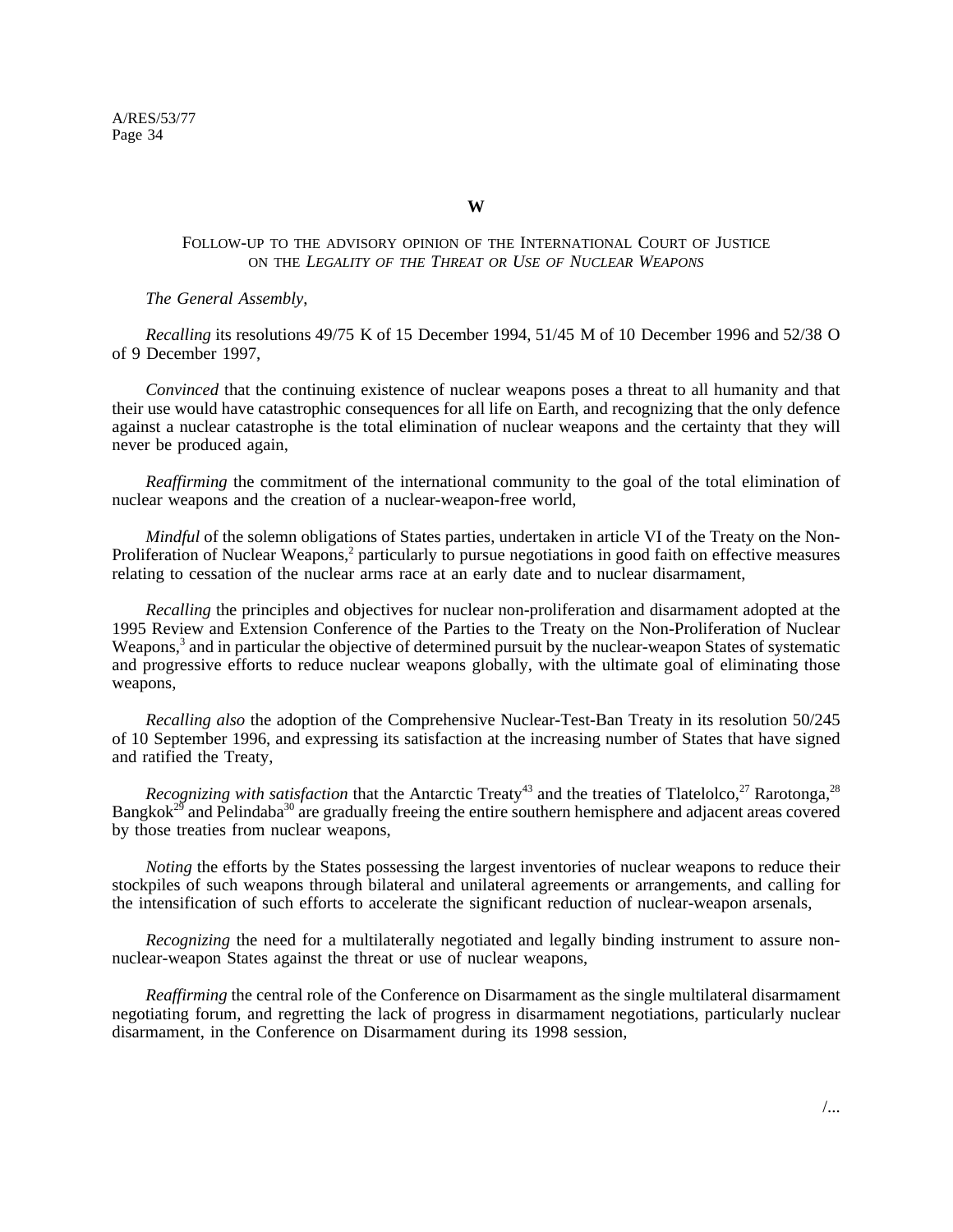*Emphasizing* the need for the Conference on Disarmament to commence negotiations on a phased programme for the complete elimination of nuclear weapons with a specified framework of time,

*Desiring* to achieve the objective of a legally binding prohibition of the development, production, testing, deployment, stockpiling, threat or use of nuclear weapons and their destruction under effective international control,

*Recalling* the advisory opinion of the International Court of Justice on the *Legality of the Threat or Use of Nuclear Weapons*, issued on 8 July 1996.<sup>25</sup>

*Taking note* of the relevant portions of the note by the Secretary-General<sup>56</sup> relating to the implementation of resolution 52/38 O,

1. *Underlines once again* the unanimous conclusion of the International Court of Justice that there exists an obligation to pursue in good faith and bring to a conclusion negotiations leading to nuclear disarmament in all its aspects under strict and effective international control;

2. *Calls once again upon* all States to fulfil immediately that obligation by commencing multilateral negotiations in 1999 leading to an early conclusion of a nuclear weapons convention prohibiting the development, production, testing, deployment, stockpiling, transfer, threat or use of nuclear weapons and providing for their elimination;

3. *Requests* all States to inform the Secretary-General of the efforts and measures they have taken on the implementation of the present resolution and nuclear disarmament, and requests the Secretary-General to apprise the General Assembly of that information at its fifty-fourth session;

4. *Decides* to include in the provisional agenda of its fifty-fourth session the item entitled "Followup to the advisory opinion of the International Court of Justice on the *Legality of the Threat or Use of Nuclear Weapons*".

> *79th plenary meeting 4 December 1998*

**X**

#### NUCLEAR DISARMAMENT

*The General Assembly*,

*Recalling* its resolution 49/75 E of 15 December 1994 on a step-by-step reduction of the nuclear threat, and its resolutions 50/70 P of 12 December 1995, 51/45 O of 10 December 1996 and 52/38 L of 9 December 1997 on nuclear disarmament,

*Reaffirming* the commitment of the international community to the goal of the total elimination of nuclear weapons and the establishment of a nuclear-weapon-free world,

<sup>56</sup> A/53/208 and Add.1.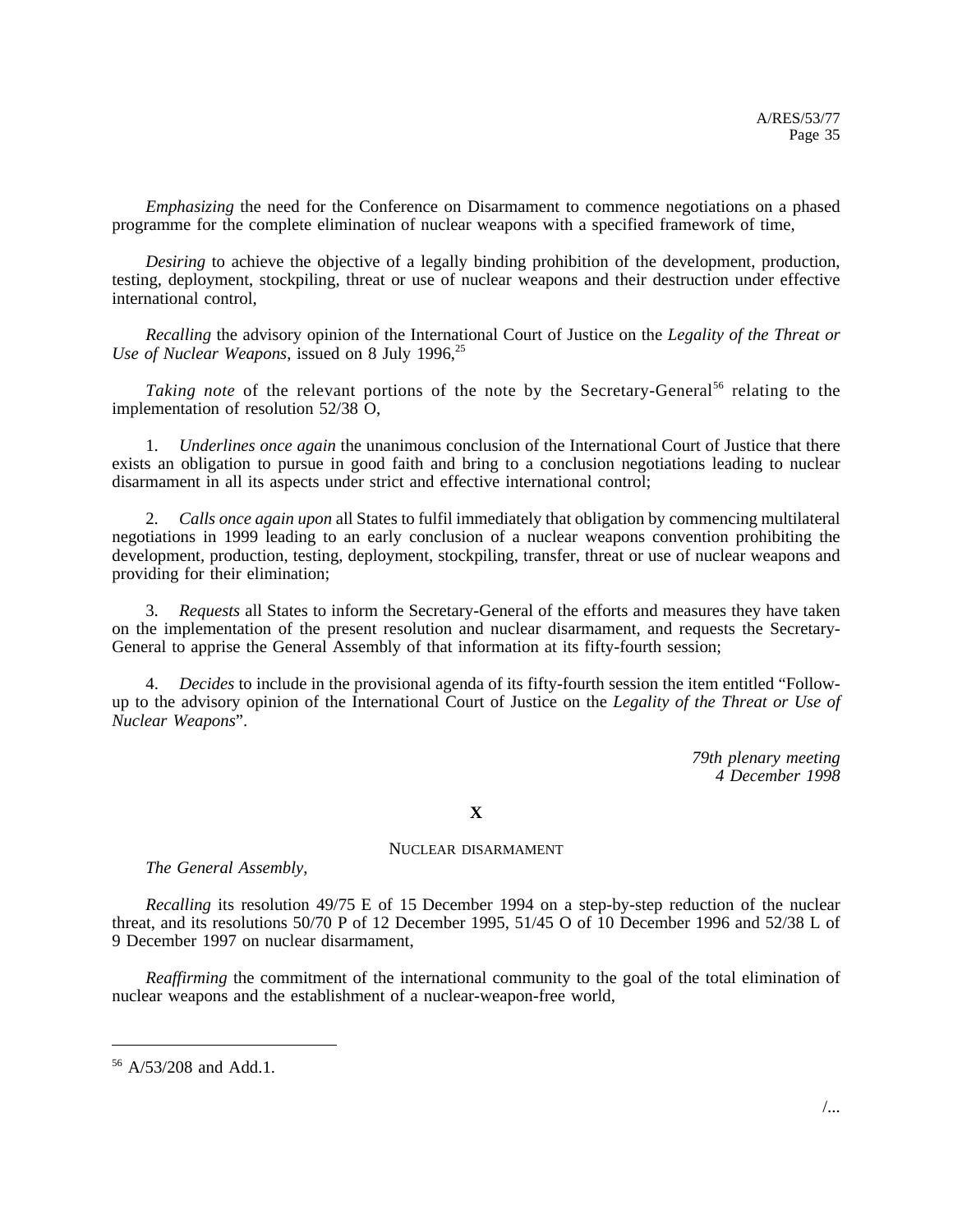*Bearing in mind* that the Convention on the Prohibition of the Development, Production and Stockpiling of Bacteriological (Biological) and Toxin Weapons and on Their Destruction of 1972<sup>47</sup> and the Convention on the Prohibition of the Development, Production, Stockpiling and Use of Chemical Weapons and on Their Destruction of 1993<sup>45</sup> have already established legal regimes on the complete prohibition of biological and chemical weapons, respectively, and determined to achieve a nuclear weapons convention on the prohibition of the development, testing, production, stockpiling, loan, transfer, use and threat of use of nuclear weapons and on their destruction, and to conclude such an international convention at an early date,

*Recognizing* that there now exist conditions for the establishment of a world free of nuclear weapons,

*Bearing in mind* paragraph 50 of the Final Document of the Tenth Special Session of the General Assembly,<sup>1</sup> the first special session devoted to disarmament, calling for the urgent negotiation of agreements for the cessation of the qualitative improvement and development of nuclear-weapon systems, and for a comprehensive and phased programme with agreed time-frames, wherever feasible, for the progressive and balanced reduction of nuclear weapons and their means of delivery, leading to their ultimate and complete elimination at the earliest possible time,

*Reiterating* the highest priority accorded to nuclear disarmament in the Final Document of the Tenth Special Session of the General Assembly and by the international community,

*Recognizing* that the Comprehensive Nuclear-Test-Ban Treaty<sup>26</sup> and any proposed treaty on fissile material for nuclear weapons or other nuclear explosive devices must constitute disarmament measures, and not only non-proliferation measures, and that these measures, together with an international legal instrument on the joint undertaking of no first use of nuclear weapons by the nuclear-weapon States and on adequate security assurances of non-use and non-threat of use of such weapons for non-nuclear-weapon States, respectively, and an international convention prohibiting the use of nuclear weapons, should be integral measures in a programme leading to the total elimination of nuclear weapons with a specified framework of time,

*Welcoming* the entry into force of the Treaty on the Reduction and Limitation of Strategic Offensive Arms,57 to which Belarus, Kazakhstan, the Russian Federation, Ukraine and the United States of America are States parties,

*Welcoming also* the conclusion of the Treaty on Further Reduction and Limitation of Strategic Offensive Arms<sup>52</sup> by the Russian Federation and the United States of America and the ratification of that Treaty by the United States of America, and looking forward to the full implementation of the START  $I<sup>57</sup>$  and START II<sup>52</sup> Treaties by the States parties, and to further concrete steps for nuclear disarmament by all the nuclear-weapon States,

*Noting with appreciation* the unilateral measures by the nuclear-weapon States for nuclear arms limitation, and encouraging them to undertake further such measures,

<sup>57</sup> *The United Nations Disarmament Yearbook*, vol. 16: 1991 (United Nations publication, Sales No. E.92.IX.1), appendix II.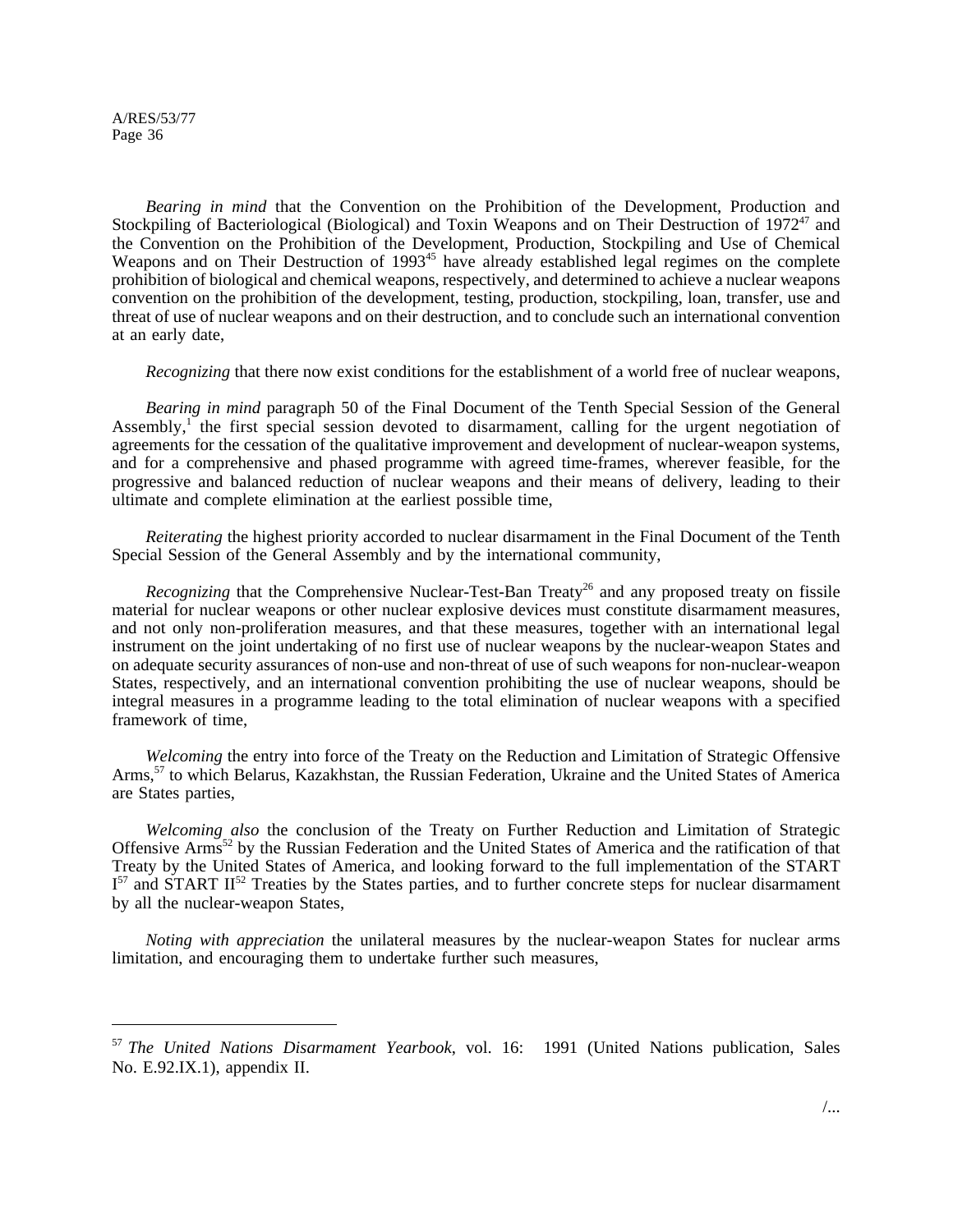*Recognizing* the complementarity of bilateral and multilateral negotiations on nuclear disarmament, and that bilateral negotiations can never replace multilateral negotiations in this respect,

*Noting* the support expressed in the Conference on Disarmament and in the General Assembly for the elaboration of an international convention to assure non-nuclear-weapon States against the use or threat of use of nuclear weapons, and the multilateral efforts in the Conference on Disarmament to reach agreement on such an international convention at an early date,

*Recalling* the advisory opinion of the International Court of Justice on the *Legality of the Threat or Use of Nuclear Weapons*, issued on 8 July 1996,<sup>25</sup> and welcoming the unanimous reaffirmation by all Judges of the Court that there exists an obligation for all States to pursue in good faith and bring to a conclusion negotiations leading to nuclear disarmament in all its aspects under strict and effective international control,

*Mindful* of paragraph 114 and other relevant recommendations in the Final Document of the Twelfth Conference of Heads of State or Government of Non-Aligned Countries, held at Durban, South Africa, from 29 August to 3 September 1998,<sup>23</sup> calling upon the Conference on Disarmament to establish, on a priority basis, an ad hoc committee to commence negotiations in 1998 on a phased programme of nuclear disarmament and for the eventual elimination of nuclear weapons with a specified framework of time,

*Bearing in mind* the proposal of twenty-eight delegations to the Conference on Disarmament that are members of the Group of 21 for a programme of action for the elimination of nuclear weapons,<sup>58</sup> and expressing its conviction that this proposal will be an important input and will contribute to negotiations on this question in the Conference,

*Commending* the initiative by twenty-six delegations to the Conference on Disarmament that are members of the Group of  $21^{59}$  proposing a comprehensive mandate for an ad hoc committee on nuclear disarmament, which includes negotiations for, as a first step, a universal and legally binding multilateral agreement committing all States to the objective of the total elimination of nuclear weapons, an agreement on further steps required in a phased programme with time-frames leading to the total elimination of these weapons and a convention on the prohibition of the production of fissile material for nuclear weapons and other nuclear explosive devices taking into account the report of the Special Coordinator on that item33 and the views relating to the scope of the treaty,

*Taking note* of the joint declaration issued on 9 June 1998 by the Ministers for Foreign Affairs of Brazil, Egypt, Ireland, Mexico, New Zealand, Slovenia, South Africa and Sweden, entitled "Towards a nuclear-weapon-free world: the need for a new agenda",<sup>60</sup> supported and responded to by a number of States including some members of the Movement of Non-Aligned Countries,

1. *Recognizes* that, in view of recent political developments, the time is now opportune for all the nuclear-weapon States to undertake effective disarmament measures with a view to the total elimination of these weapons with a specified framework of time;

 $58$  A/C.1/51/12, annex.

<sup>59</sup> *Official Records of the General Assembly, Fifty-second Session, Supplement No.* 27 (A/52/27), para. 30.  $60$  A/53/138, annex.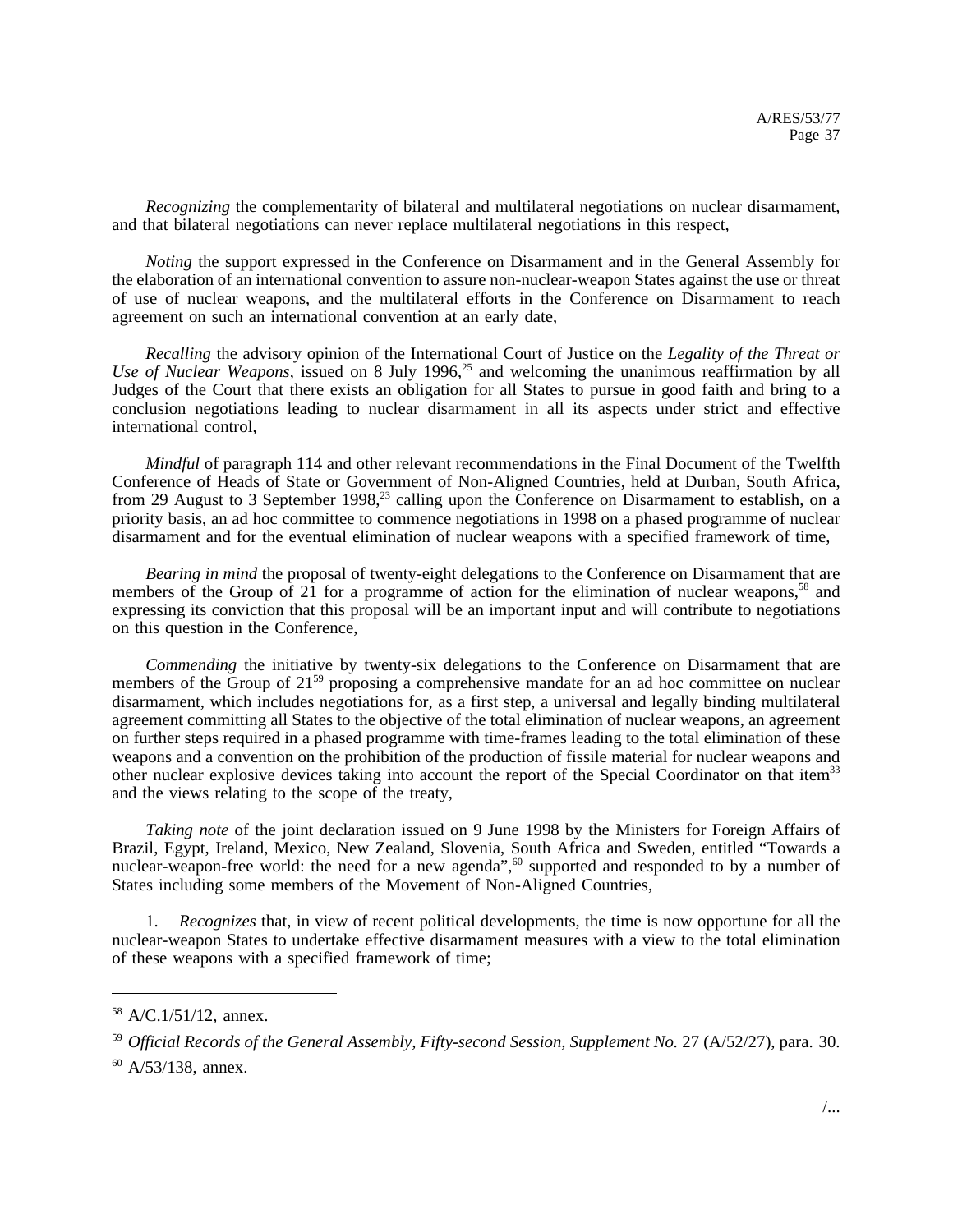2. *Recognizes also* that there is a genuine need to de-emphasize the role of nuclear weapons and to review and revise nuclear doctrines accordingly;

3. *Urges* the nuclear-weapon States to stop immediately the qualitative improvement, development, production and stockpiling of nuclear warheads and their delivery systems;

4. *Also urges* the nuclear-weapon States, as an interim measure, to de-alert and deactivate immediately their nuclear weapons;

5. *Calls* for the conclusion, as a first step, of a universal and legally binding multilateral agreement committing all States to the objective of the total elimination of nuclear weapons;

6. *Reiterates its call upon* the nuclear-weapon States to undertake the step-by-step reduction of the nuclear threat and to carry out effective nuclear disarmament measures with a view to the total elimination of these weapons with a specified framework of time;

7. *Calls upon* the nuclear-weapon States, pending the achievement of a total ban on nuclear weapons through a nuclear-weapons convention, to agree on an internationally and legally binding instrument of the joint undertaking not to be the first to use nuclear weapons, and calls upon all States to conclude an internationally and legally binding instrument on security assurances of non-use and threat of use of nuclear weapons against non-nuclear weapon States;

8. *Welcomes* the establishment in the Conference on Disarmament of the Ad Hoc Committee on the prohibition of the production of fissile material for nuclear weapons and other nuclear explosive devices and urges a speedy conclusion of a universal and non-discriminatory convention thereon, and also welcomes the establishment of the Ad Hoc Committee on effective international arrangements to assure non-nuclear-weapon States against the use or threat of use of nuclear weapons and urges the pursuit of efforts in this regard as a matter of priority;

9. *Expresses its concern* at the continuing opposition by some nuclear-weapon States to the establishment of an ad hoc committee on nuclear disarmament in the Conference on Disarmament, as called for in General Assembly resolution 52/38 L;

10. *Reiterates its call upon* the Conference on Disarmament to establish, on a priority basis, an ad hoc committee on nuclear disarmament to commence negotiations early in 1999 on a phased programme of nuclear disarmament and for the eventual elimination of nuclear weapons with a specified framework of time through a nuclear weapons convention;

11. *Urges* the Conference on Disarmament to take into account in this regard the proposal of the twenty-eight delegations for a programme of action for the elimination of nuclear weapons,<sup>58</sup> as well as the mandate for the ad hoc committee on nuclear disarmament, proposed by the twenty-six delegations;<sup>59</sup>

12. *Calls* for the convening of an international conference on nuclear disarmament at an early date with the objective of arriving at an agreement on a phased programme of nuclear disarmament and for the eventual elimination of nuclear weapons with a specified framework of time through a nuclear weapons convention;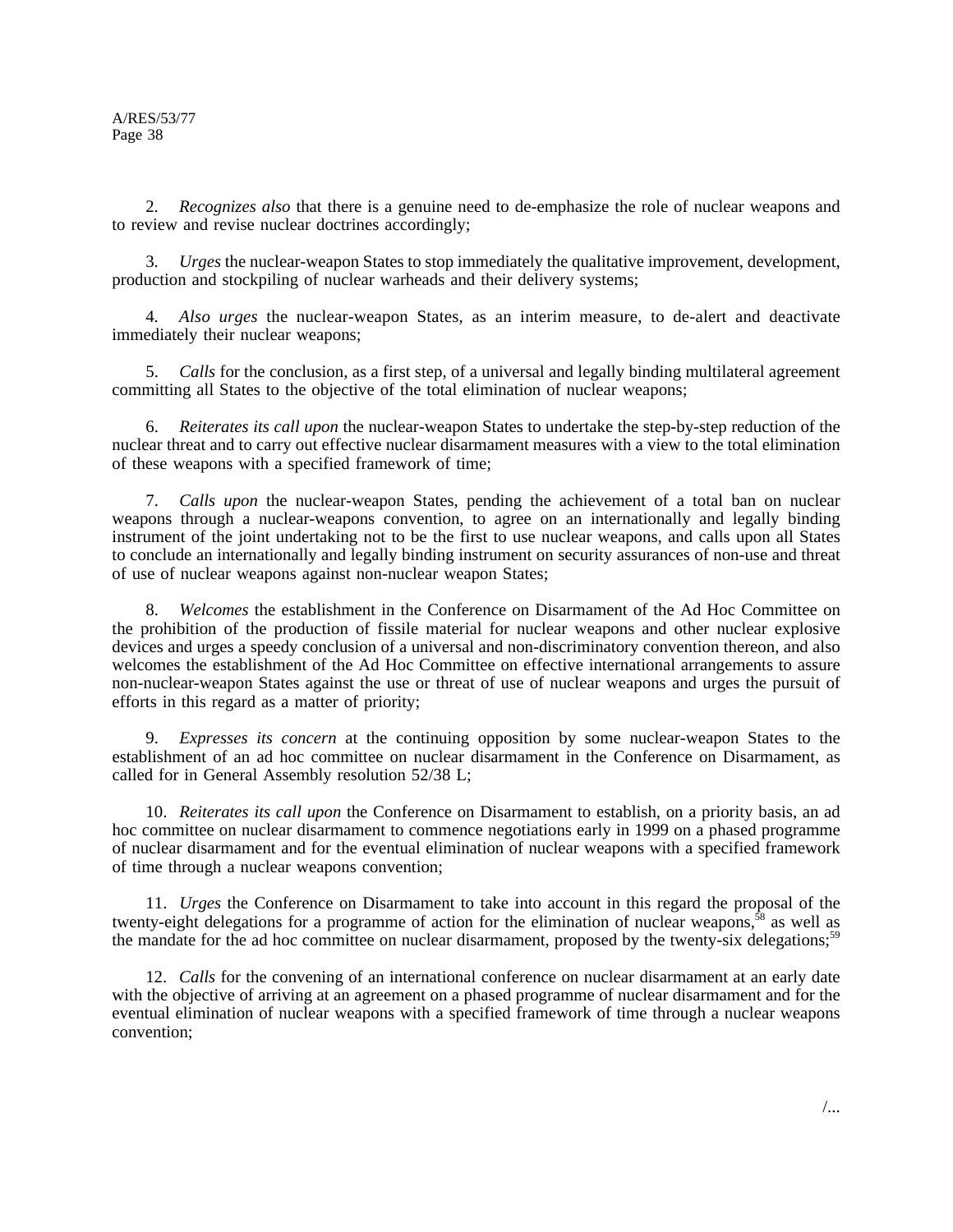13. *Requests* the Secretary-General to submit to the General Assembly at its fifty-fourth session a report on the implementation of the present resolution;

14. *Decides* to include in the provisional agenda of its fifty-fourth session the item entitled "Nuclear disarmament".

> *79th plenary meeting 4 December 1998*

**Y**

TOWARDS A NUCLEAR-WEAPON-FREE WORLD: THE NEED FOR A NEW AGENDA

#### *The General Assembly*,

*Alarmed* by the threat to the very survival of mankind posed by the existence of nuclear weapons,

*Concerned* at the prospect of the indefinite possession of nuclear weapons,

*Concerned also* at the continued retention of the nuclear-weapons option by those three States that are nuclear-weapons capable and that have not acceded to the Treaty on the Non-Proliferation of Nuclear Weapons,<sup>2</sup>

*Believing* that the proposition that nuclear weapons can be retained in perpetuity and never used accidentally or by decision defies credibility, and that the only complete defence is the elimination of nuclear weapons and the assurance that they will never be produced again,

*Concerned* that the nuclear-weapon States have not fulfilled speedily and totally their commitment to the elimination of their nuclear weapons,

*Concerned also* that those three States that are nuclear-weapons capable and that have not acceded to the Treaty on the Non-Proliferation of Nuclear Weapons have failed to renounce their nuclear-weapons option,

*Bearing in mind* that the overwhelming majority of States entered into legally binding commitments not to receive, manufacture or otherwise acquire nuclear weapons or other nuclear explosive devices, and that these undertakings have been made in the context of the corresponding legally binding commitments by the nuclear-weapon States to the pursuit of nuclear disarmament,

*Recalling* the unanimous conclusion of the International Court of Justice in its 1996 advisory opinion that there exists an obligation to pursue in good faith and bring to a conclusion negotiations leading to nuclear disarmament in all its aspects under strict and effective international control,

*Stressing* that the international community must not enter the third millennium with the prospect that the possession of nuclear weapons will be considered legitimate for the indefinite future, and convinced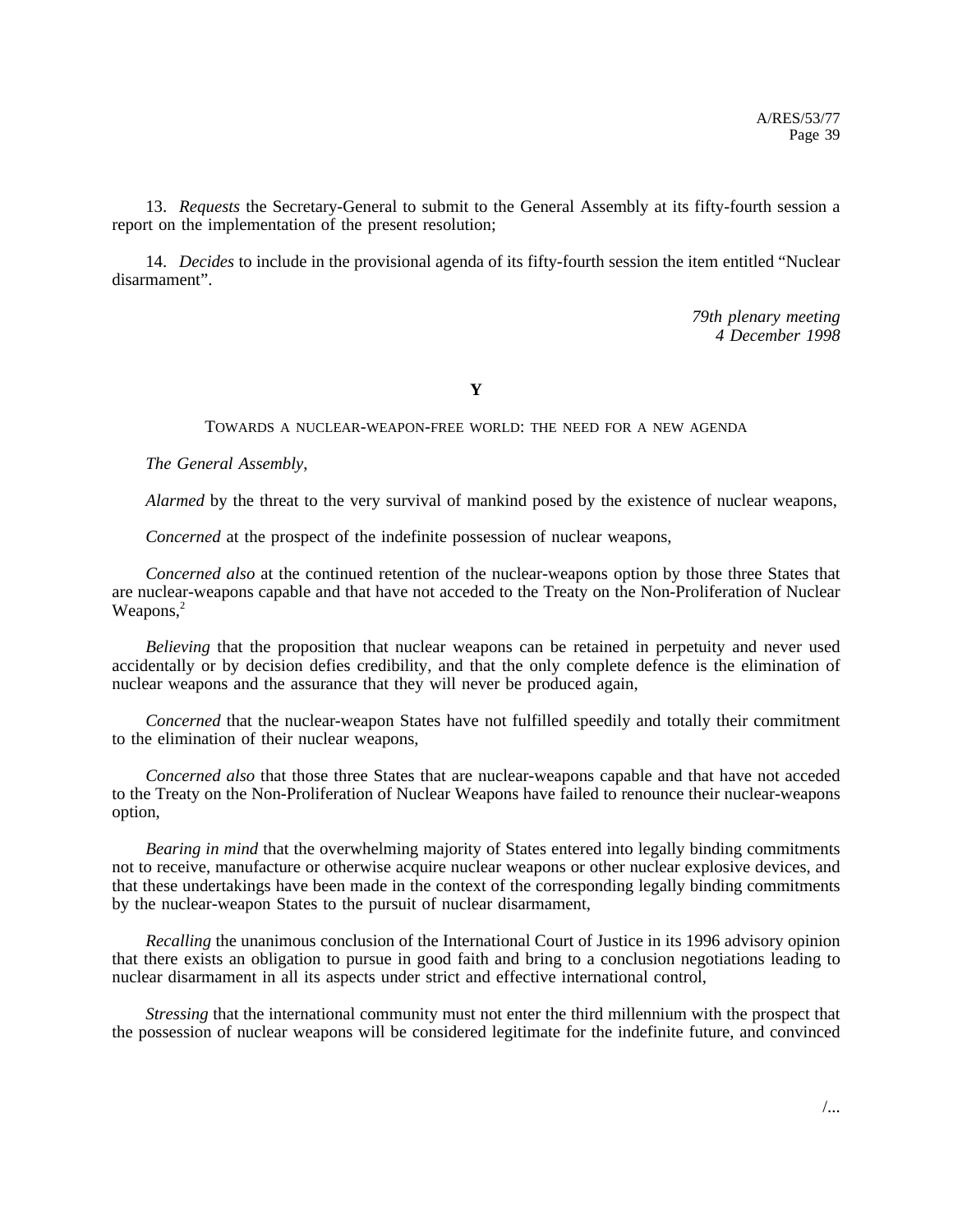that the present juncture provides a unique opportunity to proceed to prohibit and eradicate them for all time,

*Recognizing* that the total elimination of nuclear weapons will require measures to be taken firstly by those nuclear-weapon States that have the largest arsenals, and stressing that these States must be joined in a seamless process by those nuclear-weapon States with lesser arsenals in the near future,

*Welcoming* the achievements to date and the future promise of the Strategic Arms Reduction Talks process and the possibility it offers for development as a plurilateral mechanism including all the nuclearweapon States, for the practical dismantling and destruction of nuclear armaments undertaken in pursuit of the elimination of nuclear weapons,

*Believing* that there are a number of practical steps that the nuclear-weapon States can and should take immediately before the actual elimination of nuclear arsenals and the development of requisite verification regimes take place, and, in this connection, noting certain recent unilateral and other steps,

*Welcoming* the agreement recently reached in the Conference on Disarmament on the establishment of an Ad Hoc Committee under item 1 of its agenda entitled "Cessation of the nuclear arms race and nuclear disarmament", to negotiate, on the basis of the report of the Special Coordinator<sup>33</sup> and the mandate contained therein, a non-discriminatory, multilateral and internationally and effectively verifiable treaty banning the production of fissile material for nuclear weapons or other nuclear explosive devices, and considering that such a treaty must further underpin the process towards the total elimination of nuclear weapons,

*Emphasizing* that, for the total elimination of nuclear weapons to be achieved, effective international cooperation to prevent the proliferation of nuclear weapons is vital and must be enhanced through, *inter alia*, the extension of international controls over all fissile material for nuclear weapons or other nuclear explosive devices,

*Emphasizing also* the importance of existing nuclear-weapon-free zone treaties and of the signature and ratification of the relevant protocols to these treaties,

*Noting* the joint ministerial declaration of 9 June 1998<sup>60</sup> and its call for a new international agenda to achieve a nuclear-weapon-free world, through the pursuit, in parallel, of a series of mutually reinforcing measures at the bilateral, plurilateral and multilateral levels,

1. *Calls upon* the nuclear-weapon States to demonstrate an unequivocal commitment to the speedy and total elimination of their respective nuclear weapons and, without delay, to pursue in good faith and bring to a conclusion negotiations leading to the elimination of these weapons, thereby fulfilling their obligations under article VI of the Treaty on the Non-Proliferation of Nuclear Weapons;<sup>2</sup>

2. *Calls upon* the United States of America and the Russian Federation to bring the Treaty on Further Reduction and Limitation of Strategic Offensive Arms (START II)<sup>52</sup> into force without further delay and immediately thereafter to proceed with negotiations on START III with a view to its early conclusion;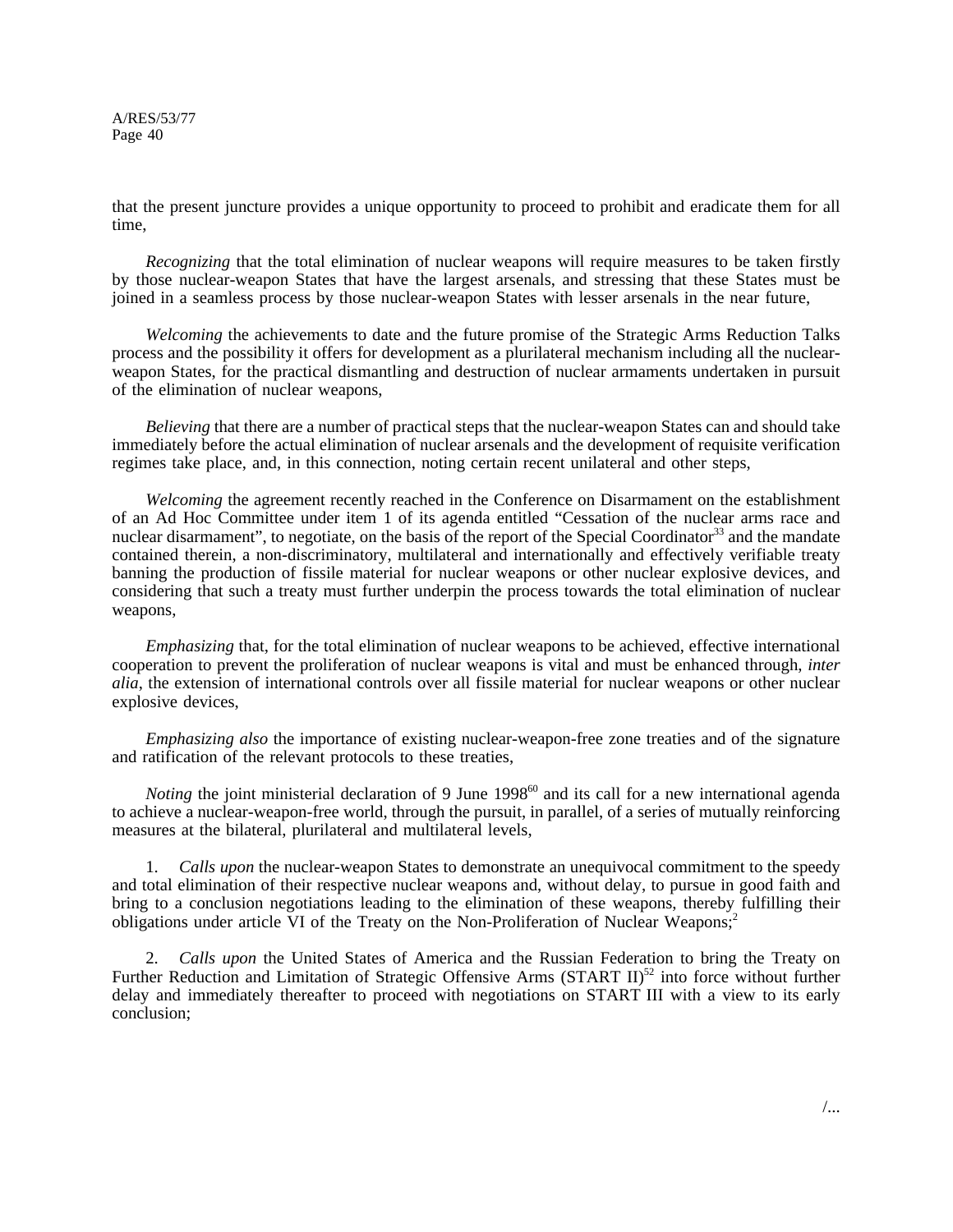3. *Calls upon* the nuclear-weapon States to undertake the necessary steps towards the seamless integration of all five nuclear-weapon States into the process leading to the total elimination of nuclear weapons;

4. *Also calls upon* the nuclear-weapon States to pursue vigorously the reduction of reliance on nonstrategic nuclear weapons and negotiations on their elimination as an integral part of their overall nuclear disarmament activities;

5. *Further calls upon* the nuclear-weapon States, as an interim measure, to proceed to the dealerting of their nuclear weapons and, in turn, to the removal of nuclear warheads from delivery vehicles;

6. *Urges* the nuclear-weapon States to examine further interim measures, including measures to enhance strategic stability and accordingly to review strategic doctrines;

7. *Calls upon* those three States that are nuclear-weapon capable and that have not yet acceded to the Treaty on the Non-Proliferation of Nuclear Weapons to reverse clearly and urgently the pursuit of all nuclear weapons development or deployment and to refrain from any action which could undermine regional and international peace and security and the efforts of the international community towards nuclear disarmament and the prevention of nuclear weapons proliferation;

8. *Calls upon* those States that have not yet done so to adhere unconditionally and without delay to the Treaty on the Non-Proliferation of Nuclear Weapons and to take all the necessary measures which flow from adherence to this instrument;

9. *Also calls upon* those States that have not yet done so to conclude full-scope safeguards agreements with the International Atomic Energy Agency and to conclude additional protocols to their safeguards agreements on the basis of the Model Protocol approved by the Board of Governors of the Agency on 15 May 1997; $61$ 

10. *Further calls upon* those States that have not yet done so to sign and ratify, unconditionally and without delay, the Comprehensive Nuclear-Test-Ban Treaty<sup>26</sup> and, pending the entry into force of the Treaty, to observe a moratorium on nuclear tests;

11. *Calls upon* those States that have not yet done so to adhere to the Convention on the Physical Protection of Nuclear Material<sup>62</sup> and to work towards its further strengthening;

12. *Calls upon* the Conference on Disarmament to pursue its negotiations in the Ad Hoc Committee established under item 1 of its agenda entitled "Cessation of the nuclear arms race and nuclear disarmament", on the basis of the report of the Special Coordinator<sup>33</sup> and the mandate contained therein, of a non-discriminatory, multilateral and internationally and effectively verifiable treaty banning the production of fissile material for nuclear weapons or other nuclear explosive devices, taking into consideration both nuclear non-proliferation and nuclear disarmament objectives, and to conclude these

<sup>61</sup> See IAEA/GOV/2914, attachment 1.

<sup>62</sup> United Nations, *Treaty Series*, vol. 1456, No. 24631.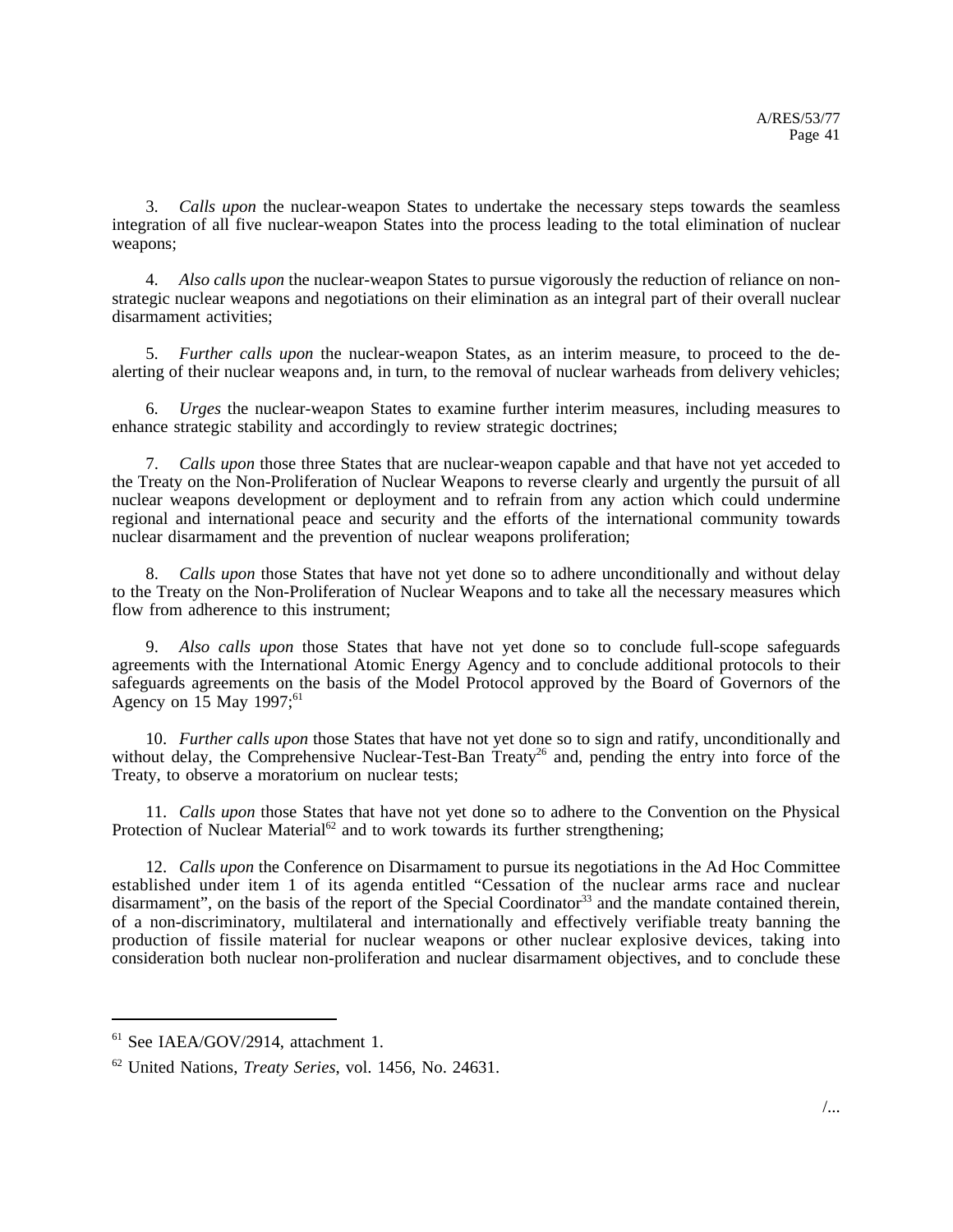negotiations without delay, and, pending the entry into force of the treaty, urges States to observe a moratorium on the production of fissile materials for nuclear weapons or other nuclear explosive devices;

13. *Also calls upon* the Conference on Disarmament to establish an appropriate subsidiary body to deal with nuclear disarmament and, to that end, to pursue as a matter of priority its intensive consultations on appropriate methods and approaches with a view to reaching such a decision without delay;

14. *Considers* that an international conference on nuclear disarmament and nuclear non-proliferation, which would effectively complement efforts being undertaken in other settings, could facilitate the consolidation of a new agenda for a nuclear-weapon-free world;

15. *Recalls* the importance of the decisions and resolution adopted at the 1995 Review and Extension Conference of the Parties to the Treaty on the Non-Proliferation of Nuclear Weapons,<sup>63</sup> and underlines the importance of implementing fully the decision on strengthening the review process for the Treaty;

16. *Affirms* that the development of verification arrangements will be necessary for the maintenance of a world free from nuclear weapons, and requests the International Atomic Energy Agency, together with any other relevant international organizations and bodies, to explore the elements of such a system;

17. *Calls* for the conclusion of an internationally legally binding instrument to effectively assure nonnuclear-weapon States parties to the Treaty on the Non-Proliferation of Nuclear Weapons against the use or threat of use of nuclear weapons;

18. *Stresses* that the pursuit, extension and establishment of nuclear-weapon-free zones, on the basis of arrangements freely arrived at, especially in regions of tension, such as the Middle East and South Asia, represent a significant contribution to the goal of a nuclear-weapon-free world;

19. *Affirms* that a nuclear-weapon-free world will ultimately require the underpinnings of a universal and multilaterally negotiated legally binding instrument or a framework encompassing a mutually reinforcing set of instruments;

20. *Requests* the Secretary-General, within existing resources, to compile a report on the implementation of the present resolution;

21. *Decides* to include in the provisional agenda of its fifty-fourth session an item entitled "Towards a nuclear-weapon-free world: the need for a new agenda", and to review the implementation of the present resolution.

> *79th plenary meeting 4 December 1998*

<sup>63</sup> *1995 Review and Extension Conference of the Parties to the Treaty on the Non-Proliferation of Nuclear Weapons, Final Document, Part I* (NPT/CONF.1995/32 (Part I)), annex.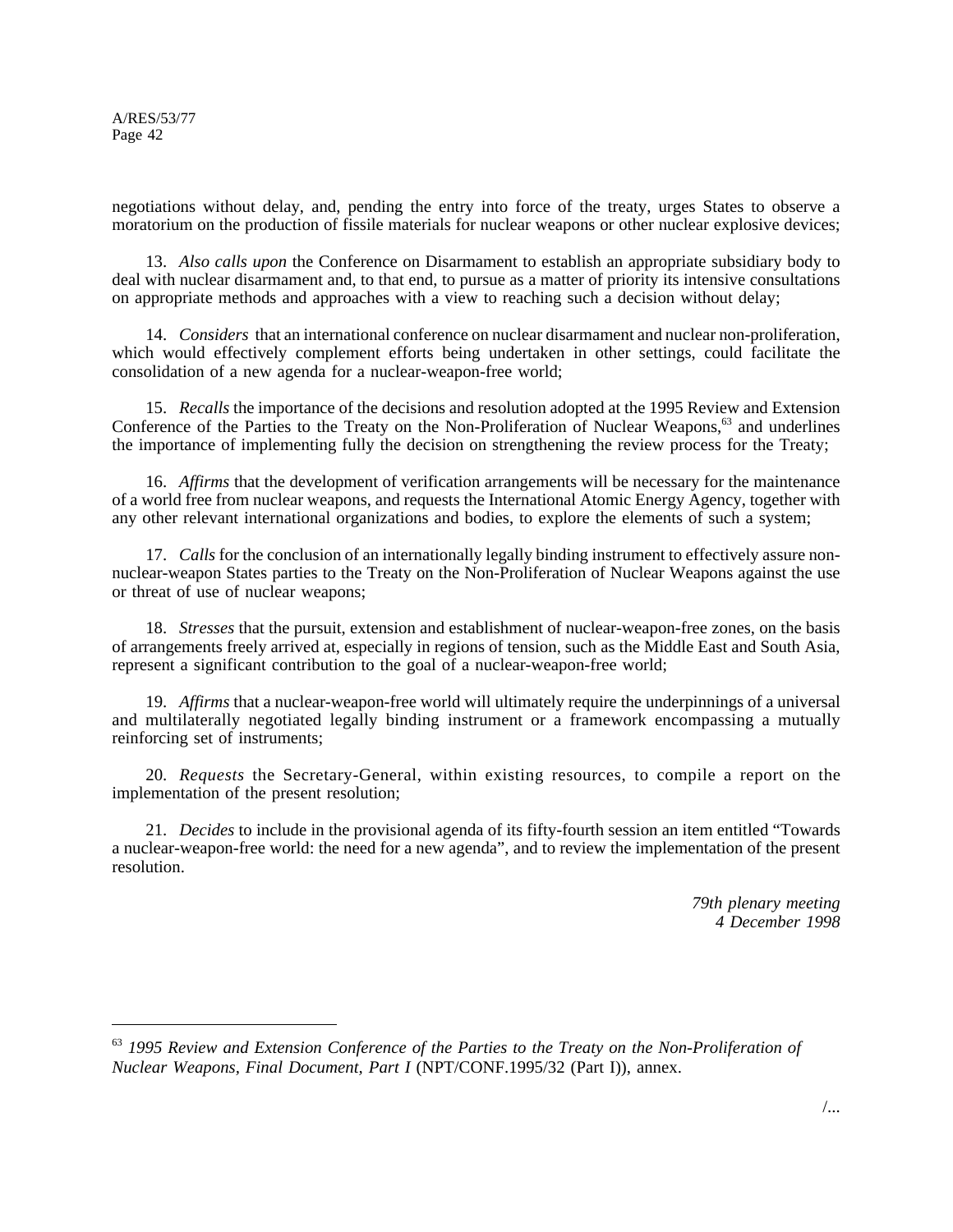**Z**

#### BILATERAL NUCLEAR ARMS NEGOTIATIONS AND NUCLEAR DISARMAMENT

*The General Assembly*,

*Recalling* its previous relevant resolutions,

*Recognizing* the fundamental changes that have taken place with respect to international security, which have permitted agreements on deep reductions in the nuclear armaments of the States possessing the largest inventories of such weapons,

*Mindful* that it is the responsibility and obligation of all States to contribute to the process of the relaxation of international tension and to the strengthening of international peace and security and, in this connection, to adopt and implement measures towards the attainment of general and complete disarmament under strict and effective international control,

*Appreciating* a number of positive developments in the field of nuclear disarmament, in particular the Treaty between the Union of Soviet Socialist Republics and the United States of America on the Elimination of Their Intermediate-Range and Shorter-Range Missiles,<sup>64</sup> and the treaties on the reduction and limitation of strategic arms,

*Appreciating also* the indefinite extension of the Treaty on the Non-Proliferation of Nuclear Weapons,<sup>2</sup> and acknowledging the importance of the determined pursuit by the nuclear-weapon States of systematic and progressive efforts to reduce nuclear weapons globally, with the ultimate goal of eliminating those weapons, and by all States of general and complete disarmament under strict and effective international control,

*Welcoming* the steps that have already been taken by the Russian Federation and the United States of America to begin the process of reducing the number of nuclear weapons and removing such weapons from a deployed status, and bilateral agreements on detargeting strategic nuclear missiles,

*Noting* the positive climate of relations between the States of the former Union of Soviet Socialist Republics and the United States of America, which permits them to intensify their cooperative efforts to ensure the safety, security, and environmentally sound destruction of nuclear weapons,

*Recalling* the Moscow Summit Declaration on Nuclear Safety and Security of April 1996,<sup>65</sup>

*Urging* early action to complete the ratification of the Treaty on Further Reduction and Limitation of Strategic Offensive Arms<sup>52</sup> and further intensification of efforts to accelerate the implementation of agreements and unilateral decisions relating to nuclear arms reduction,

<sup>64</sup> *The United Nations Disarmament Yearbook*, vol. 12:1987 (United Nations publication, Sales No. E.88.IX.2), appendix VII.

 $65$  A/51/131, annex I.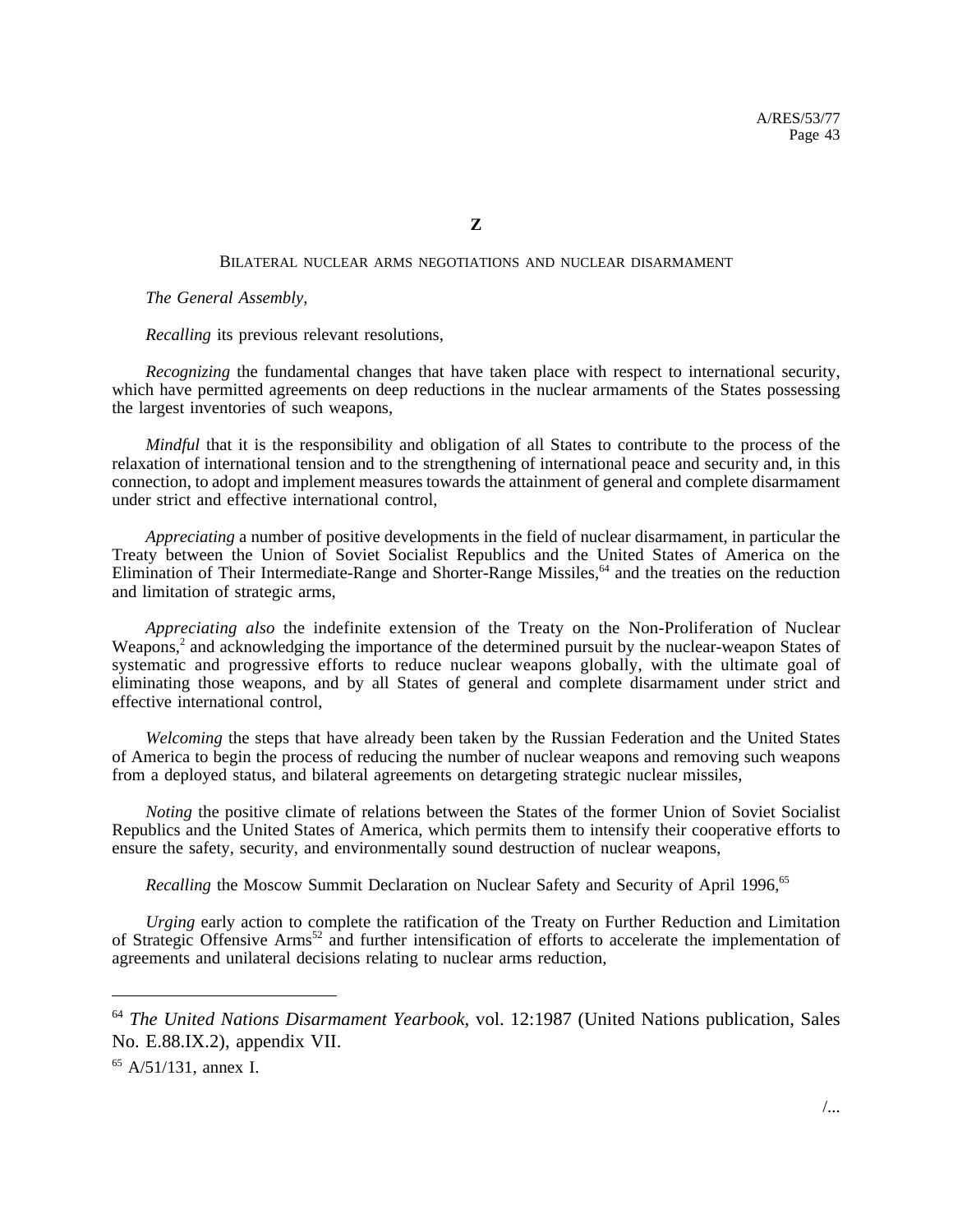*Appreciating* the joint statement on future reductions in nuclear forces and the joint statement outlining the elements of an agreement for higher-velocity theatre missile defence systems, both issued on 21 March 1997 by the Russian Federation and the United States of America,<sup>66</sup> as well as their joint statement of 10 May 1995 in connection with the Treaty on the Limitation of Anti-Ballistic Missile Systems,  $67$ 

*Welcoming* the joint statement issued at Helsinki on 21 March 1997,<sup>66</sup> in which the Presidents of the Russian Federation and the United States of America reached an understanding that, after the entry into force of START II, their two countries would immediately commence negotiations on a START III agreement, which would include the establishment, by 31 December 2007, of lower aggregate levels of 2,000 to 2,500 deployed warheads,

*Noting with satisfaction* the Protocol to START II, the Joint Agreed Statement, and the Letters on Early Deactivation, agreed to by the Russian Federation and the United States of America in New York on 26 September 1997, which are intended to be taken as further concrete steps to reduce the nuclear danger and strengthen international stability and nuclear safety,

*Welcoming* the signing on 26 September 1997 by Belarus, Kazakhstan, the Russian Federation, Ukraine and the United States of America of a number of significant agreements that contribute to ensuring the viability of the Treaty on the Limitation of Anti-Ballistic Missile Systems,

*Welcoming* the significant reductions made by some of the other nuclear-weapon States, and encouraging all nuclear-weapon States to consider appropriate measures relating to nuclear disarmament,

1. *Welcomes* the entry into force of the Treaty on the Reduction and Limitation of Strategic Offensive Arms, signed in Moscow on 31 July 1991 by the Union of Soviet Socialist Republics and the United States of America,<sup>57</sup> including the Protocol to that Treaty signed at Lisbon on 23 May 1992 by the parties thereto, and the exchange of documents of ratification between Belarus, Kazakhstan, the Russian Federation, Ukraine and the United States of America on 5 December 1994 at Budapest;

2. *Also welcomes* the signing of the Treaty between the Russian Federation and the United States of America on Further Reduction and Limitation of Strategic Offensive Arms in Moscow on 3 January 1993,<sup>52</sup> and urges the parties to take the steps necessary to bring that Treaty into force at the earliest possible date;

3. *Expresses its satisfaction* at the reductions of strategic offensive arms being carried out in accordance with the 1991 Treaty as well as the advice and consent of the Senate of the United States of America to the 1993 Treaty in January 1996, and expresses its hope that it will soon be possible for the Russian Federation to take corresponding steps to ratify that Treaty and for the United States Senate and the State Duma of the Russian Federation to approve the Protocol to the 1993 Treaty and other documents signed on 26 September 1997, so that START II can enter into force;

<sup>&</sup>lt;sup>66</sup> See CD/1460.

<sup>67</sup> United Nations, *Treaty Series*, vol. 944, No. 13446.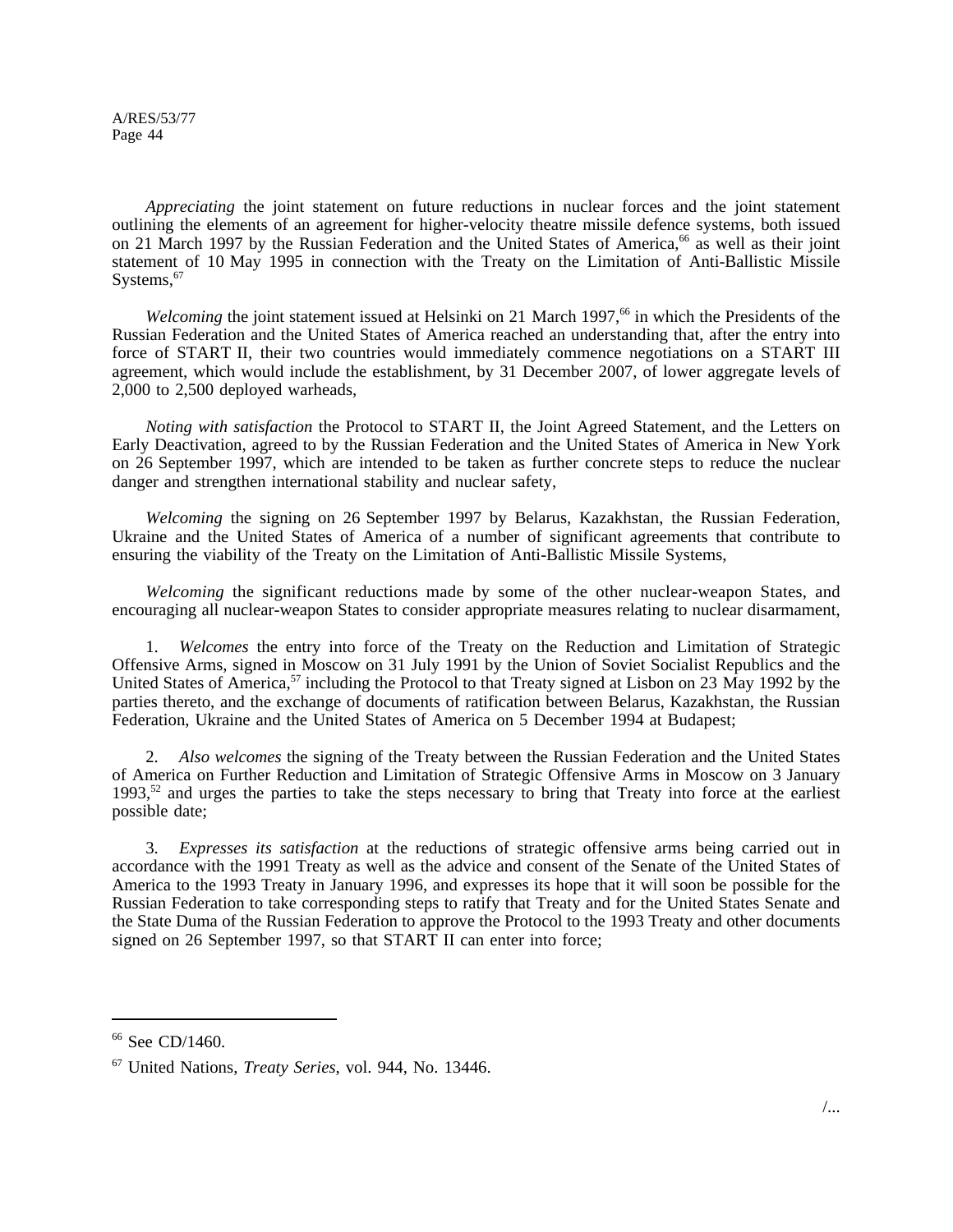4. *Expresses further satisfaction* at the continuing implementation of the Treaty between the Union of Soviet Socialist Republics and the United States of America on the Elimination of Their Intermediate-Range and Shorter-Range Missiles,<sup>64</sup> in particular at the completion by the parties of the destruction of all their declared missiles subject to elimination under the Treaty;

5. *Welcomes* the removal of all nuclear weapons from the territory of Kazakhstan as from 1 June 1995, from the territory of Ukraine as from 1 June 1996, and from the territory of Belarus as from 30 November 1996;

6. *Encourages* Belarus, Kazakhstan, the Russian Federation, Ukraine and the United States of America to continue their cooperative efforts aimed at eliminating strategic offensive arms on the basis of existing agreements, and welcomes the contributions that other States are making to such cooperation as well;

7. *Welcomes* the participation in the Treaty on the Non-Proliferation of Nuclear Weapons<sup>2</sup> of Belarus, Kazakhstan and Ukraine as non-nuclear-weapon States, which thereby provided notable enhancement of the non-proliferation regime;

8. *Welcomes* the initiative signed by Presidents Yeltsin and Clinton on 2 September 1998, contained in the joint statement on the exchange of information on missile launches and early warning, to exchange information on the ballistic missiles and space launch vehicles derived from each side's missile launch warning system, including the possible establishment of a centre for the exchange of missile launch data operated by the Russian Federation and the United States of America and separate from their respective national centres, and takes note of the initiative to examine bilaterally the possibility of establishing a multilateral ballistic missile and space launch vehicle pre-launch notification regime in which other States could voluntarily participate;

9. *Welcomes* the September 1998 pledge by the Russian Federation and the United States of America to remove by stages approximately fifty metric tons of plutonium from each of their nuclear weapons programmes, and to convert this material so that it can never be used in nuclear weapons;

10. *Urges* the Russian Federation and the United States of America to commence negotiations on a START III agreement immediately after ratification by the Russian Federation of START II, thereby fulfilling the commitments they undertook in the joint statement issued in Moscow on 2 September 1998;

11. *Encourages and supports* the Russian Federation and the United States of America in their efforts aimed at reducing and eliminating their nuclear weapons on the basis of existing agreements and to continue to give those efforts the highest priority in order to contribute to the ultimate goal of eliminating those weapons;

12. *Invites* the Russian Federation and the United States of America to keep other States Members of the United Nations duly informed of progress in their discussions and in the implementation of their strategic offensive arms agreements and unilateral decisions.

> *79th plenary meeting 4 December 1998*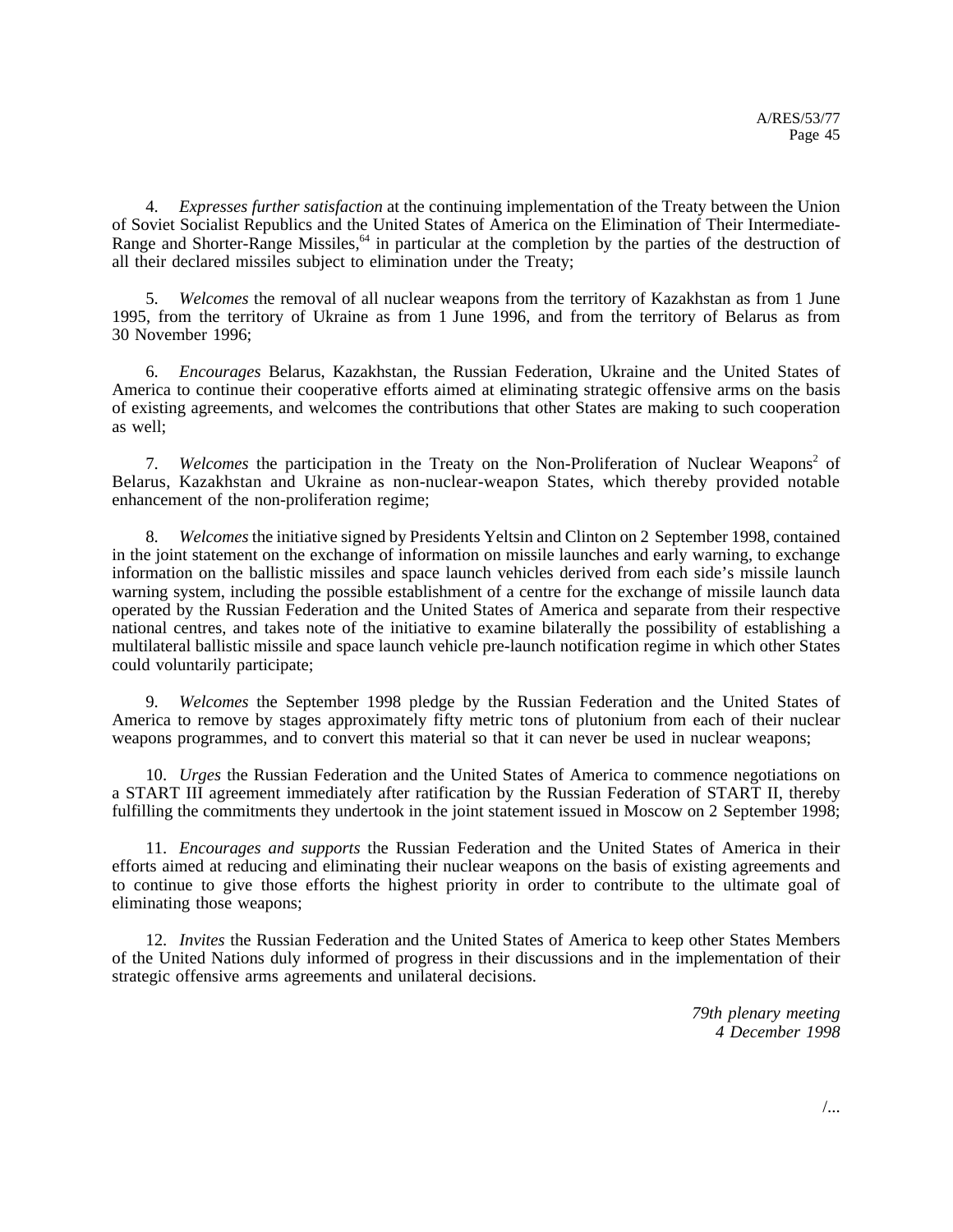## **AA**

## CONVENING OF THE FOURTH SPECIAL SESSION OF THE GENERAL ASSEMBLY DEVOTED TO DISARMAMENT

*The General Assembly*,

*Recalling* its resolutions 49/75 I of 15 December 1994, 50/70 F of 12 December 1995, 51/45 C of 10 December 1996 and 52/38 F of 9 December 1997,

*Recalling also* that, there has been a consensus to do so in each case, three special sessions of the General Assembly devoted to disarmament were held in 1978, 1982 and 1988, respectively,

*Bearing in mind* the Final Document of the Tenth Special Session of the General Assembly,<sup>1</sup> adopted by consensus at the first special session devoted to disarmament, which included the Declaration, Programme of Action and Machinery for disarmament,

*Bearing in mind also* the objective of general and complete disarmament under effective international control,

*Welcoming* the recent positive changes in the international landscape, characterized by the end of the cold war, the relaxation of tensions at the global level and the emergence of a new spirit governing relations among nations,

*Taking note* of paragraph 145 of the Final Document of the Twelfth Conference of Heads of State or Government of Non-Aligned Countries, held at Durban, South Africa, from 29 August to 3 September 1998,<sup>23</sup> which supported the convening of the fourth special session of the General Assembly devoted to disarmament, which would offer an opportunity to review from a perspective more in tune with the current international situation the most critical aspects of the process of disarmament and to mobilize the international community and public opinion in favour of the elimination of nuclear and other weapons of mass destruction and of the control and reduction of conventional weapons,

*Taking note also* of the report of the 1998 substantive session of the Disarmament Commission on the item entitled "Fourth special session of the General Assembly devoted to disarmament",<sup>68</sup>

*Desiring* to build upon the substantive exchange of views on the fourth special session of the General Assembly devoted to disarmament during the 1998 substantive session of the Disarmament Commission,

*Reiterating its conviction* that a special session of the General Assembly devoted to disarmament can set the future course of action in the field of disarmament, arms control and related international security matters,

*Emphasizing* the importance of multilateralism in the process of disarmament, arms control and related international security matters,

<sup>68</sup> See *Official Records of the General Assembly, Fifty-third Session, Supplement No. 42* (A/53/42).